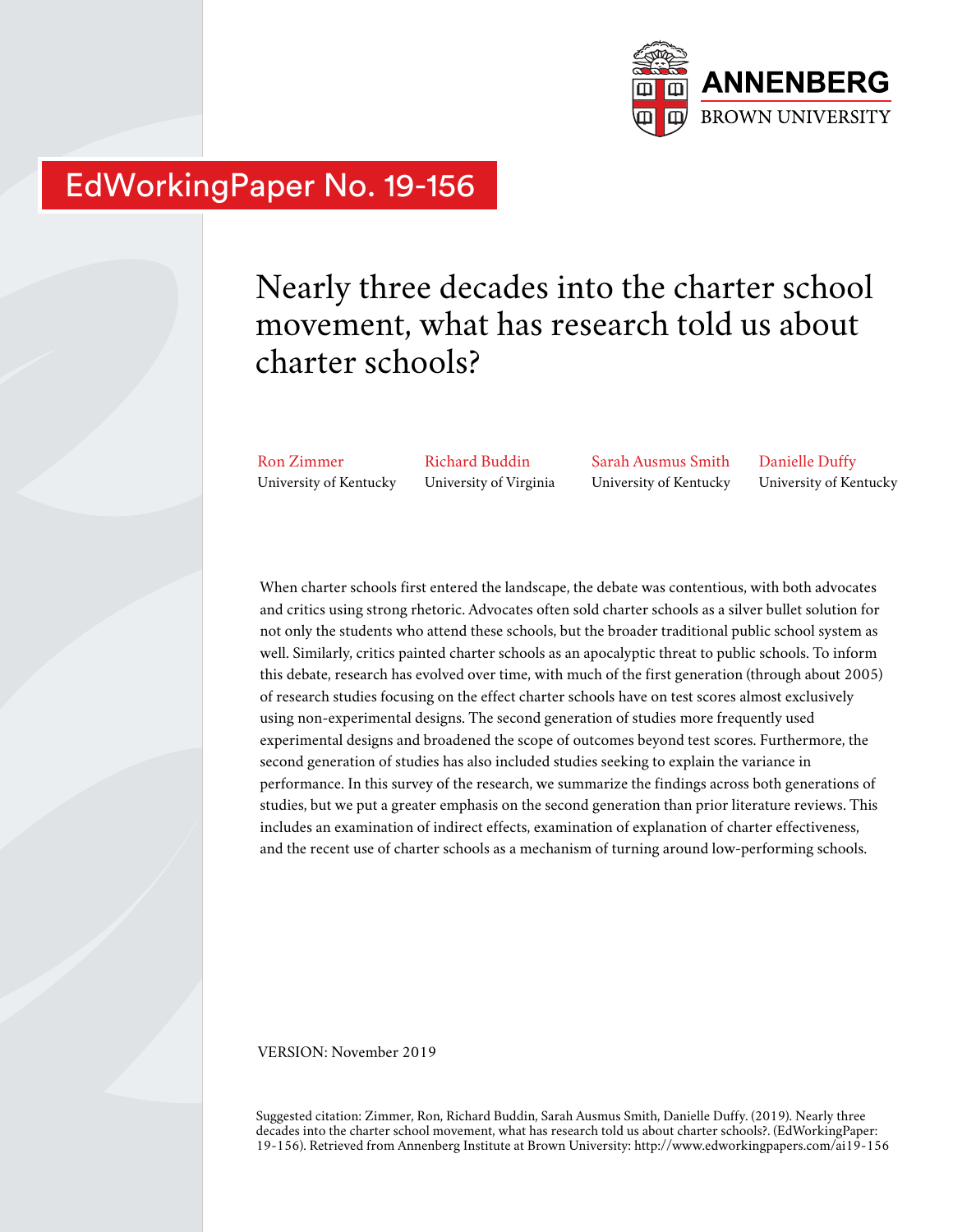# **Nearly three decades into the charter school movement, what has research told us about charter schools?**

Ron Zimmer, University of Kentucky

Richard Buddin, University of Virginia

Sarah Ausmus Smith, University of Kentucky

Danielle Duffy, University of Kentucky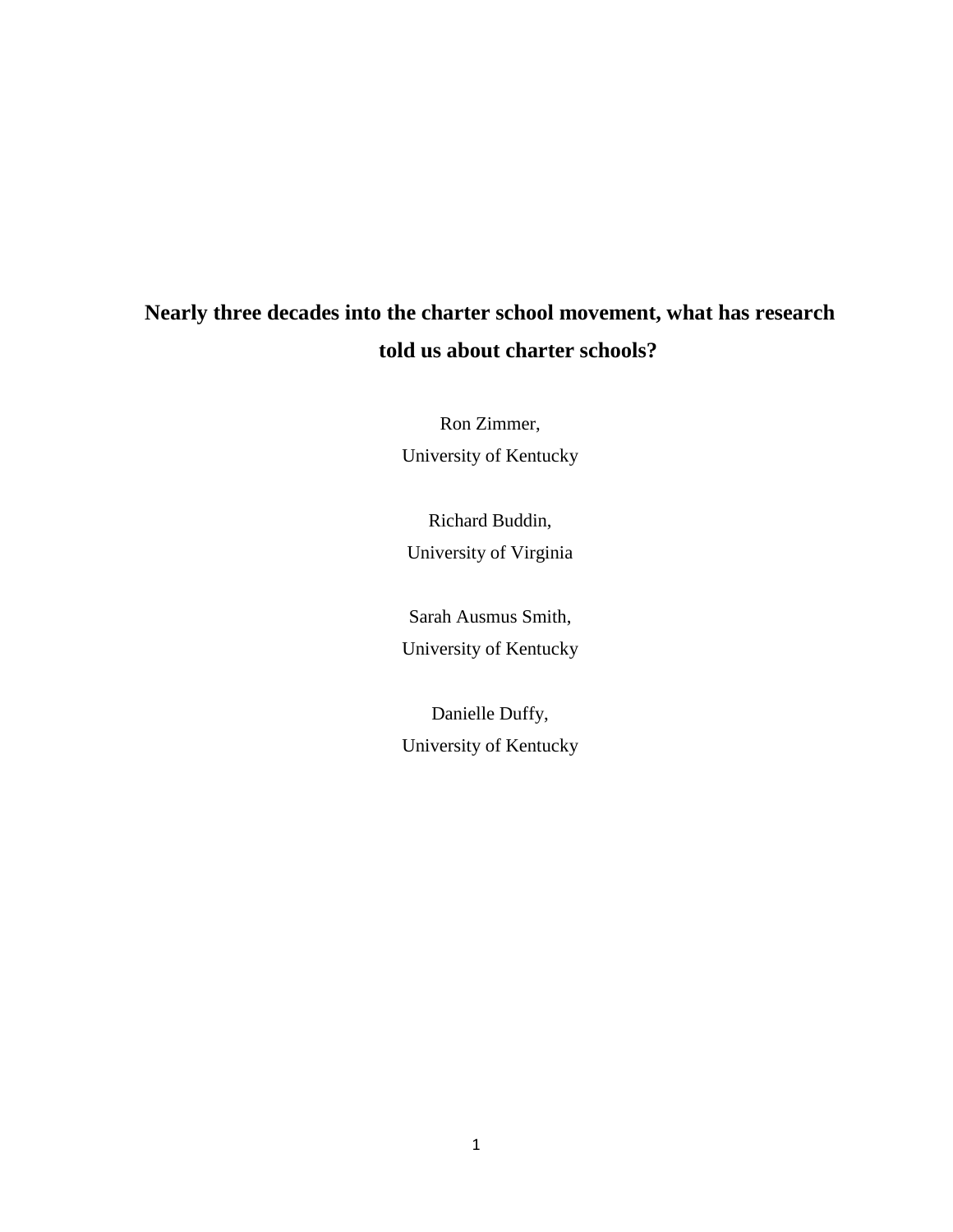#### **I. Introduction**

Charter schools, which are publicly funded schools of choice, are on the verge of their third decade on the U.S.'s educational landscape. Initially, charter school advocates hoped that charter schools would be able to cut through red tape, offer innovative educational programs, provide new options to families, and promote healthy competition for traditional public schools (TPSs) (Finn, Manno, and Vanourek, 2000). On the flip side, opponents argued that there is little reason to believe that charter schools would be any more effective than TPSs and would exacerbate racial segregation while creating fiscal strains for school districts (Wells et al., 1998).

In recent years, the debate has evolved beyond the initial talking points among advocates and opponents, with the expansion of charter schools to over 7,000 schools serving 3 million students (U.S. Department of Education, 2018). Advocates expanded their view of charter schools as they see them as a means for improving chronically low-performing schools through state takeover. Similarly, opponents expanded their critiques by highlighting concerns over the use of public funds for "private organizations," sudden closures of charter schools, and argue that these schools are cream skimming the best students from TPSs while pushing out the low-performing students (Ravitch, 2010). Despite this ideological rancor, charter schools have often enjoyed bipartisan support—the Clinton, Bush, Obama, and Trump administrations have all been supportive of charter schools. However, in recent years, the political debate has also become more partisan.

In this chapter, we synthesize the best research to inform the debate. We underscore *best evidence,* as not all studies are created equal. Some studies have inadequate data or poor research designs for evaluating the effectiveness of charter schools. To help sift through the large literature, we use a criterion for inclusion that includes publication in a peer-reviewed journal, prioritizing economic and policy journals since this is an economics of education chapter. However, we recognize that there are a number of current working papers and research reports from research organizations which are contributing significantly to our understanding of charter schools' effectiveness. Therefore, we also include papers that have had an impact on the scholarly or policy community (e.g., having at least 30 citations according to Google Scholar and/or having received significant media attention) and meets a minimum level of quality in research design. We will further discuss the quality of research design in our later summary of the research.

This is not the first synthesis of the charter literature—there have been a number of high-quality literature reviews that have provided important insights (Betts and Tang, 2018; Epple, Romano,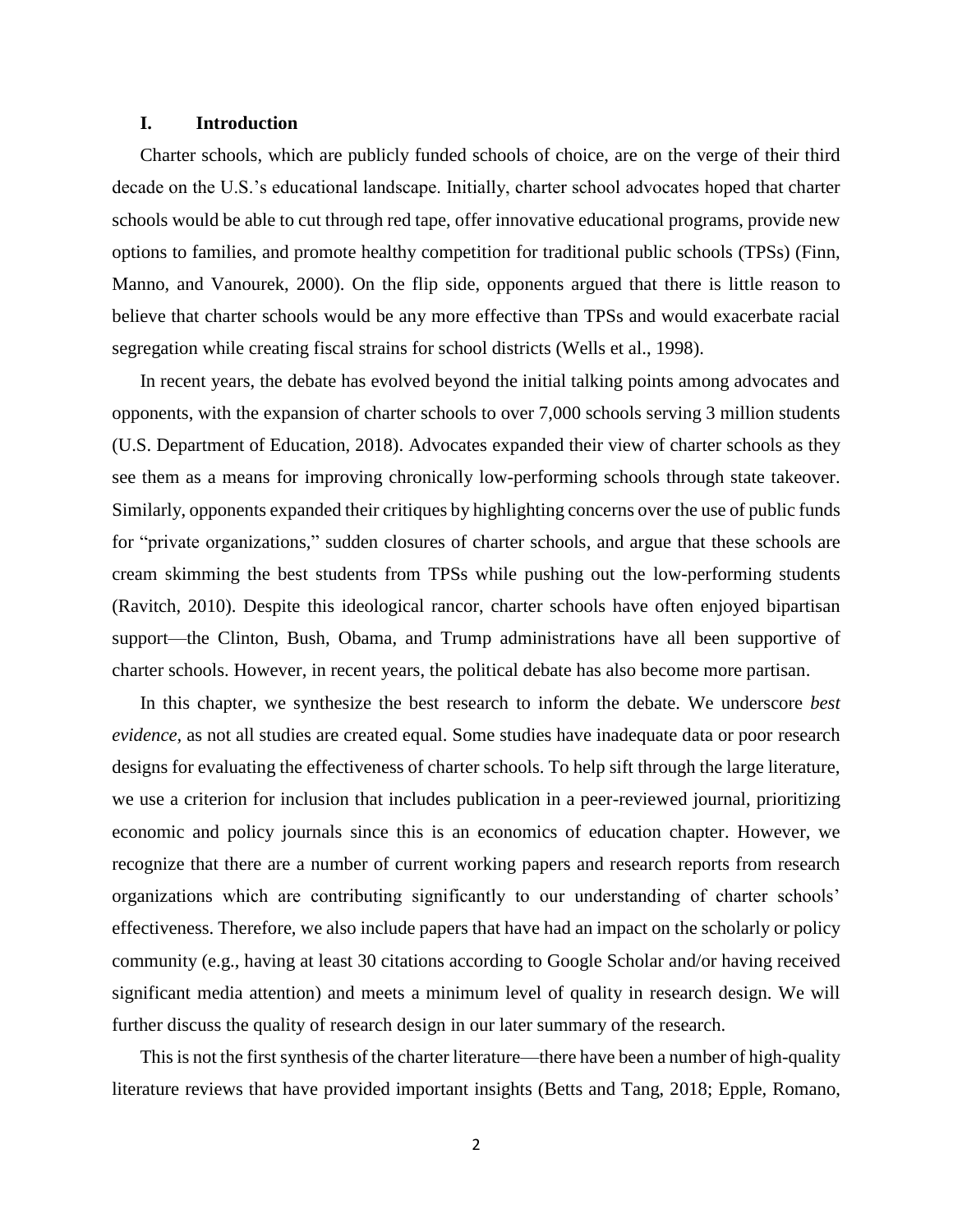and Zimmer, 2016; Berends, 2015; Bifulco and Bulkley, 2015; Carnoy, et al., 2005; Gill, et al., 2001). However, many of these reviews are dated and have generally focused on studies that evaluated the overall effects of charter schools, rather than studies "inside the black box"—e.g., what factors led to the effects we observed from charter schools. Furthermore, because only recently have charter schools become a widespread tool for "turning" around low-performing schools, these previous reviews have given little attention to whether charter schools have been an effective turnaround policy.

The rest of the chapter proceeds as follows. Section II defines charter schools and recent trends. Section III discusses the literature that has examined the students served by charter schools. Section IV focuses on the direct effects of charter schools, including both student achievement and attainment as well as studies that have examined explanations for these effects. This section also discusses the recent set of studies that have examined the effects of charter schools as a mechanism for turning around low-performing schools. Section V examines charter practices that are linked to charter effectiveness, while section VI highlights indirect effects, including financial and achievement effects. Finally, section VII summarizes the chapter and draws implications.

### **II. Defining a Charter School**

Formally, charter schools are publicly funded schools of choice that form a contract, or "charter," with a public entity (e.g., a school district, state, or university) in which they are given greater autonomy than other public schools over curriculum, instruction, and operations. In exchange for greater autonomy, they are held accountable for results. School choice itself is also a defining feature of charter schools—parents choose to send their children to these schools. In contrast, students are typically assigned to a TPS based on their residential location. Enrollment choice inherent in charter schools means that these schools are reliant on their ability to attract students from their community. Many of those involved with the initial charter movement do not think of charter schools as a type of school, but as schools that result from a chartering process. Ted Kolderie, who was instrumental in the formation and development of the charter movement, argues that the movement is really about a process of creating new schools (Kolderie, 2004). Thus, from the outset, the charter movement was created to start innovative schools that are outside the direct control of the local school board and, therefore, can be more responsive to the needs of their "customers."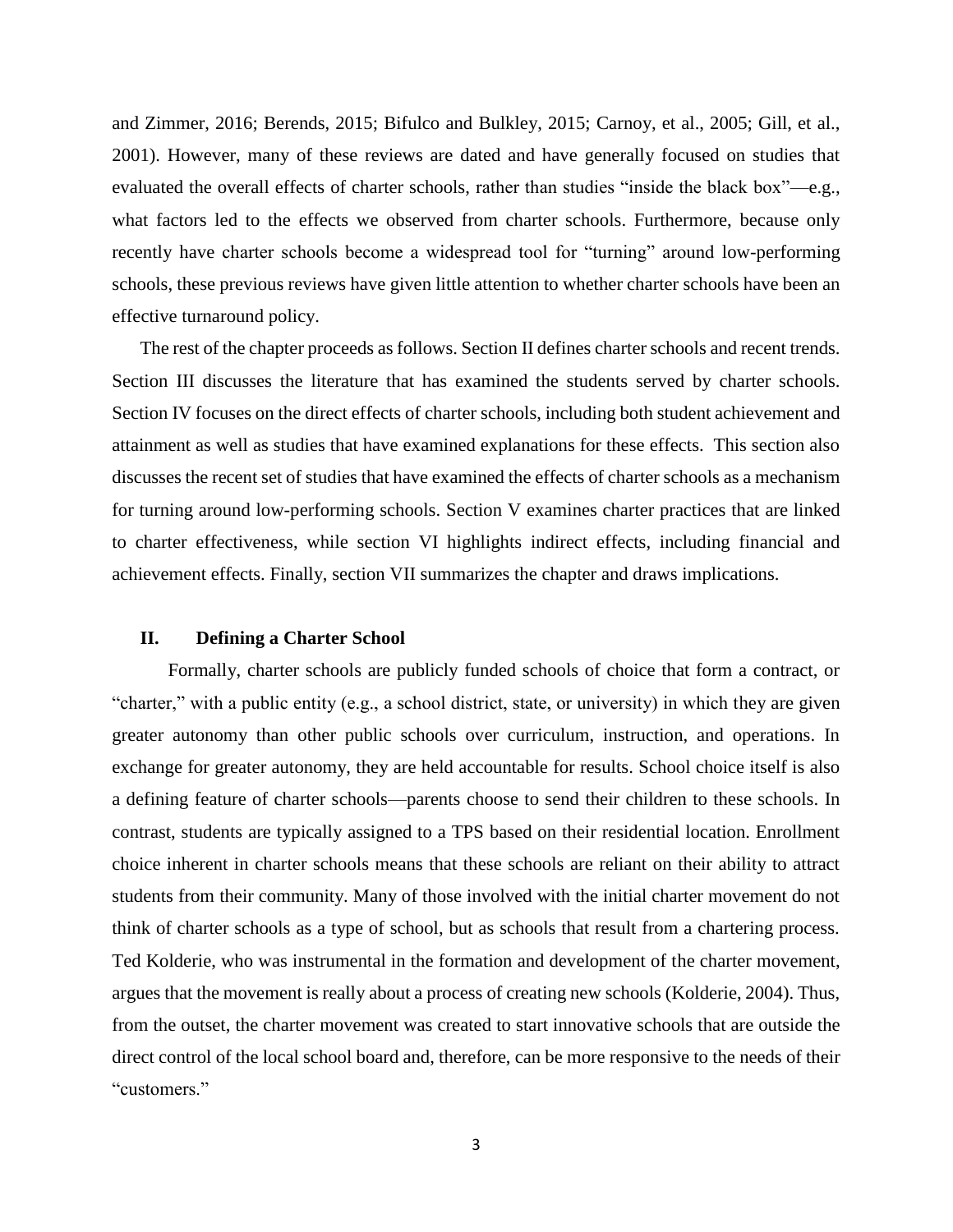At present, 44 states plus the District of Columbia permit charter schools to operate. States delegate power to grant charters to at least one authorizing entity. There is considerable variation across states in delegating this power, with several states designating more than one authorizer. Only three states currently designate one authorizer while the remainder designated two or more. In several states, a request for authorization to create a charter school goes first to the local school district in which the charter would locate, with the potential for appeal to the state education agency if the district declines to grant a charter. In 2018, charter schools could be authorized by local school districts in 37 states, the state education agency in 31, a higher education institution in 16, municipal government office in six, and a non-for-profit organization in five (Education Commission of the States, 2019). Of the 44 states that permit charter schools, five states—Arizona, Michigan, Nevada, New Mexico, and Washington—do not allow existing TPSs to be converted to charter schools and eighteen states place a limit on the number of charter schools or the number of charter school applications accepted per year. As of January 2018, 22 of the 44 states with charter schools allow virtual charter schools by law. Of those 22 states, 19 have adopted additional accountability requirements for virtual schools.

State laws also indicate who will provide funding for charter schools. (Education Commission of the States, 2019). In most jurisdictions, charter funding is shared between local districts and the state, often reflecting the respective charter authorizer. Funding is based exclusively on state funding in 8 states, on district funding in 10 other states, and on local government funding in 2 states (Education Commission of the States, 2019). The other 25 states have mixed funding requirements based on who authorized the charter school. Even with statelevel funding, district leaders often contend that they would have received additional state funding if students had attended a TPS instead of a charter. Charter laws typically specify that a charter school receive a specified payment from the local district for each district student who attends the charter school. In attempt to evaluate the equitable funding of charter schools while taking into account differences in student composition, Batdorff and colleagues (2014) found that the average charter school student in the US is funded 28% below the average TPS student. However, they also found the relative funding of charter schools to TPSs varies widely across states, ranging from a low near 40% in Louisiana to virtual parity in Tennessee.

However, these differences do not necessarily consider the fact that charter schools often rely on local school districts for certain services, such as transportation or special education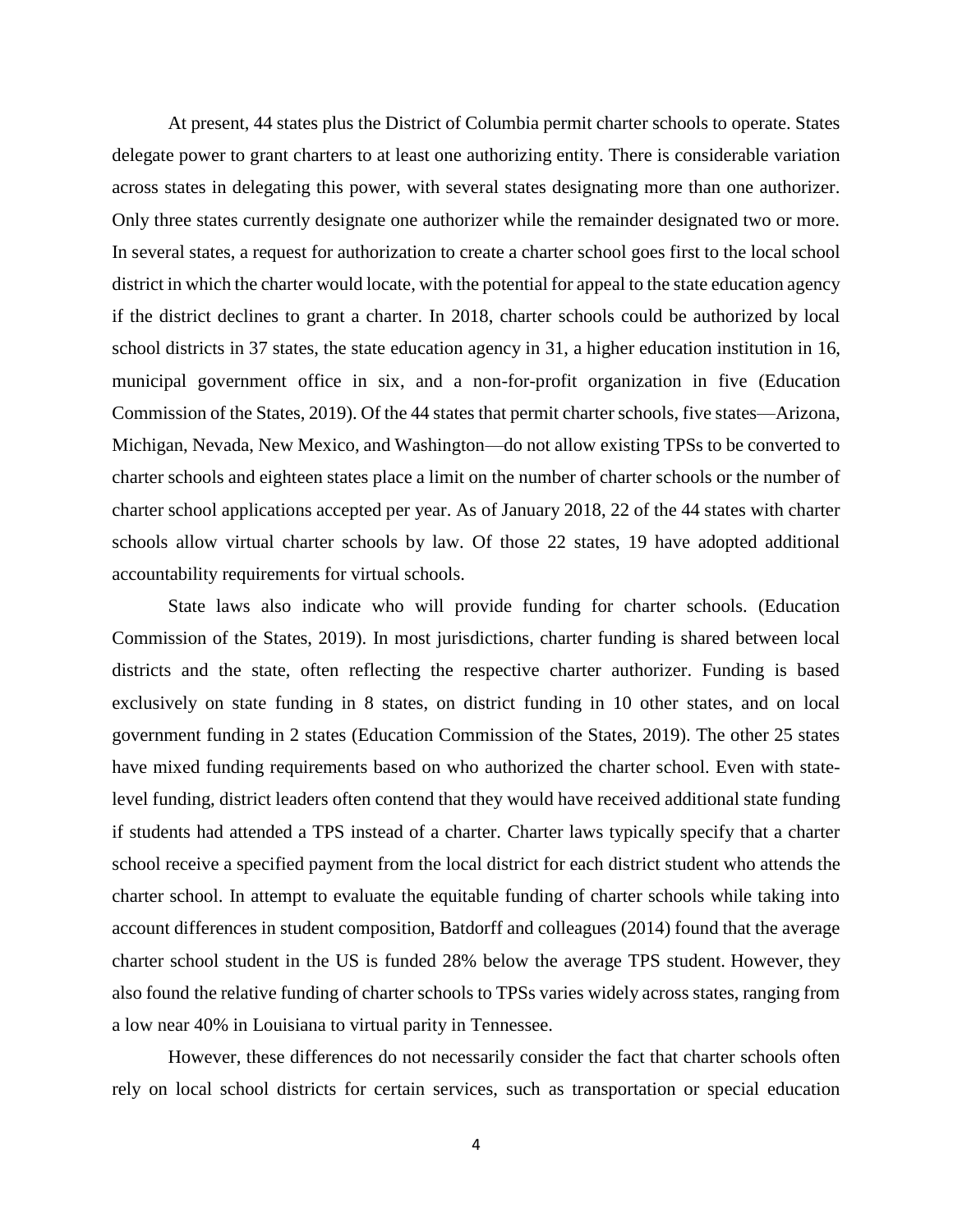services. The majority of states with charter schools do not indicate which party is required to provide transportation. Eight states require local school districts to provide transportation to charter schools and only five states require the charter schools to provide transportation. In addition, the composition of student populations may differ between the two types of schools. For example, charter schools typically serve fewer special needs students, which are more costly to educate.

Public funding for facilities is also an important source of the financial disparity between TPs and charter schools. According to the Education Commission of the States, Alabama is the only state that provides identical funding for TPS and charter school facilities, while Oregon requires all charter schools to provide their own funding for facilities. Many states allow charter schools the first opportunity to purchase vacant TPS properties. Differences in policies with respect to local funding go well beyond differences in facilities funding, though. Previous research has found that charter schools appeal to philanthropic organizations for financial support, particularly for funding facilities (Nelson, Muir, & Drown, 2000; Farrell, et al. 2012). Battdorf and colleagues (2014) find that funding from "other" (including philanthropic) sources is relatively small and comparable in magnitude for charter schools and TPSs—on the order of 5% of per student revenue for both.

#### **III. Students Served**

Because charter schools are schools of choice, it is important to examine whether or not they are serving the full range of students and if they are doing so in integrated settings. Charter school critics argue that charter success might be illusory if charter schools are simply recruiting the best students from TPSs or pushing out the lowest performing students (Henig, 2008). Charter schools could further stratify an already ethnically or racially stratified system (Cobb and Glass, 1999; Wells et al., 1998). In general, these critics fear that charter schools may not only have negative consequences for the charter students who attend these schools, but if charter schools "skim off" high-achieving students from TPSs or push out the lowest performing students into TPSs, they may also have social and academic effects for students who remain in TPSs.

By law, charter schools are required to select students by lottery when they are oversubscribed, which reduces their ability to selectively admit students. This does not imply that student composition of charter schools will replicate the composition of public schools, as a charter school's composition is affected by their location and potentially their recruitment, conditional on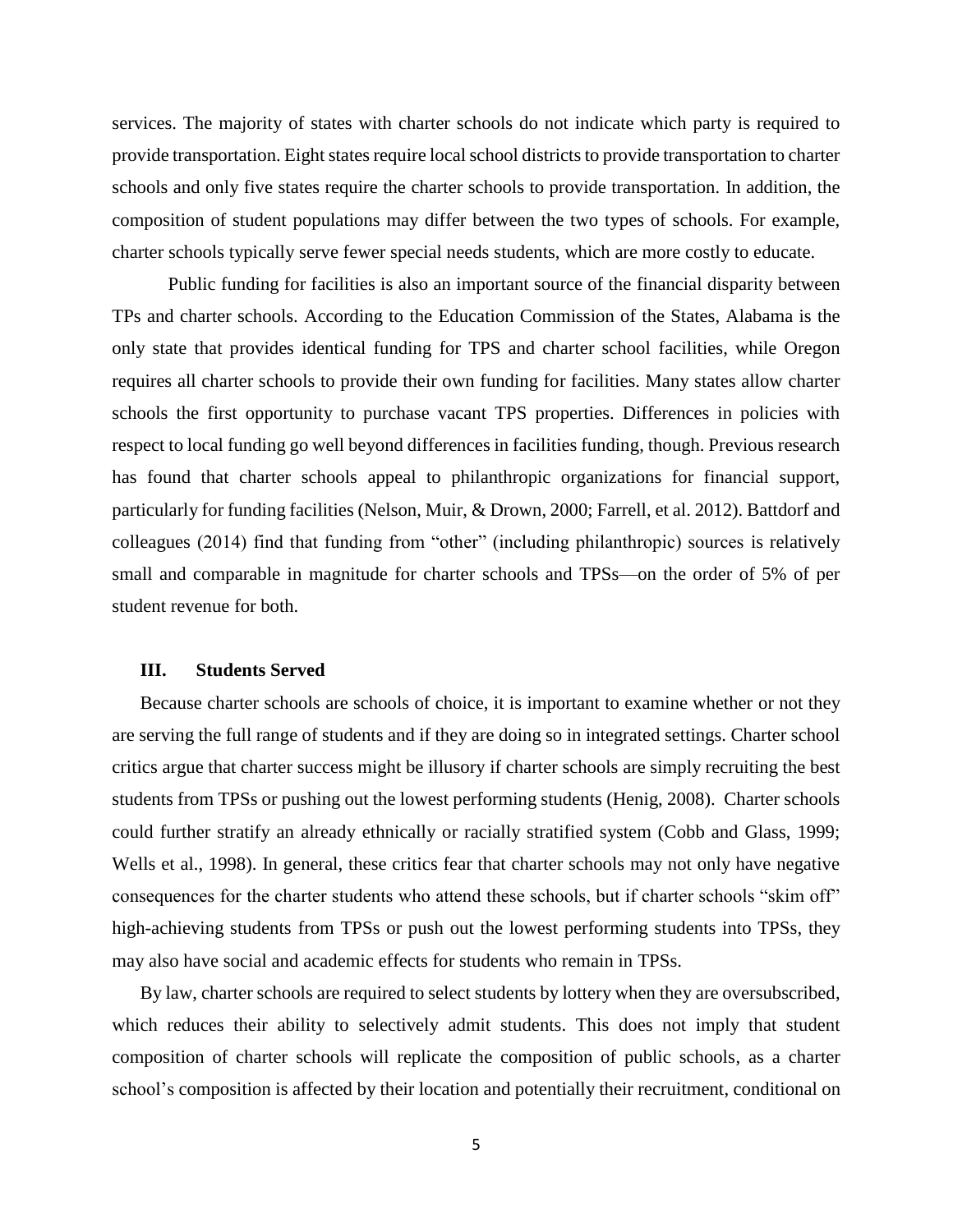location. It is clearly of interest to disentangle the two. To accomplish this, research has examined the movement of students from TPSs to charter schools using longitudinal student-level data. This method allows researchers to track students as they move from school to school and examine whether students who exit TPSs to charter schools move to schools with a greater or lower concentration of students of the same race or ethnicity. In addition, using the same approach, researchers can examine whether below- or above-average achieving students are exiting TPSs for charter schools and vice versa. In both cases, the approach provides a more refined counterfactual than making sector-wide comparisons.

However, this method does not provide a comprehensive picture of the student sorting resulting from charter schools, because it includes only the charter students who enter charter schools after having previously been enrolled in TPSs; it does not identify a counterfactual for students who enroll in charter schools beginning in kindergarten. Nonetheless, this addition to the analysis of the changing peer environments of individual students who move to charter schools is valuable in capturing the effects of charters at the neighborhood level, as it overcomes potential issues with other methods, such as missing local variation by examining only higher levels of aggregation or only capturing post-entry school composition. Only a handful of studies have used this approach, partially because it requires longitudinal student-level data, which can be difficult to obtain. Below, we focus on studies that have used longitudinal student-level data.

#### **3.1 Racial Segregation**

Although many of the works described in this section use regression-based models, others rely on analysis of descriptive statistics. Regardless of the approach, the bulk of this research, as shown in Table 1, has concluded that charter schools lead to greater racial segregation for African Americans, while the conclusions are less consistent for whites and Hispanics. It is interesting to note that while many of these studies were able to use longitudinal data, they were limited in the array of observable family characteristics to tease out how other family and student characteristics affect families' enrollment decisions. Butler et al (2013) use the Early Childhood Longitudinal Study data, which includes a number of family and student characteristics, to examine motivating factors for enrollment decisions. Once they controlled for family socioeconomic characteristics, race played less of a role in enrollment decisions. Therefore, while it is generally clear that charter schools are leading to more segregated schools for at least African American students, it may be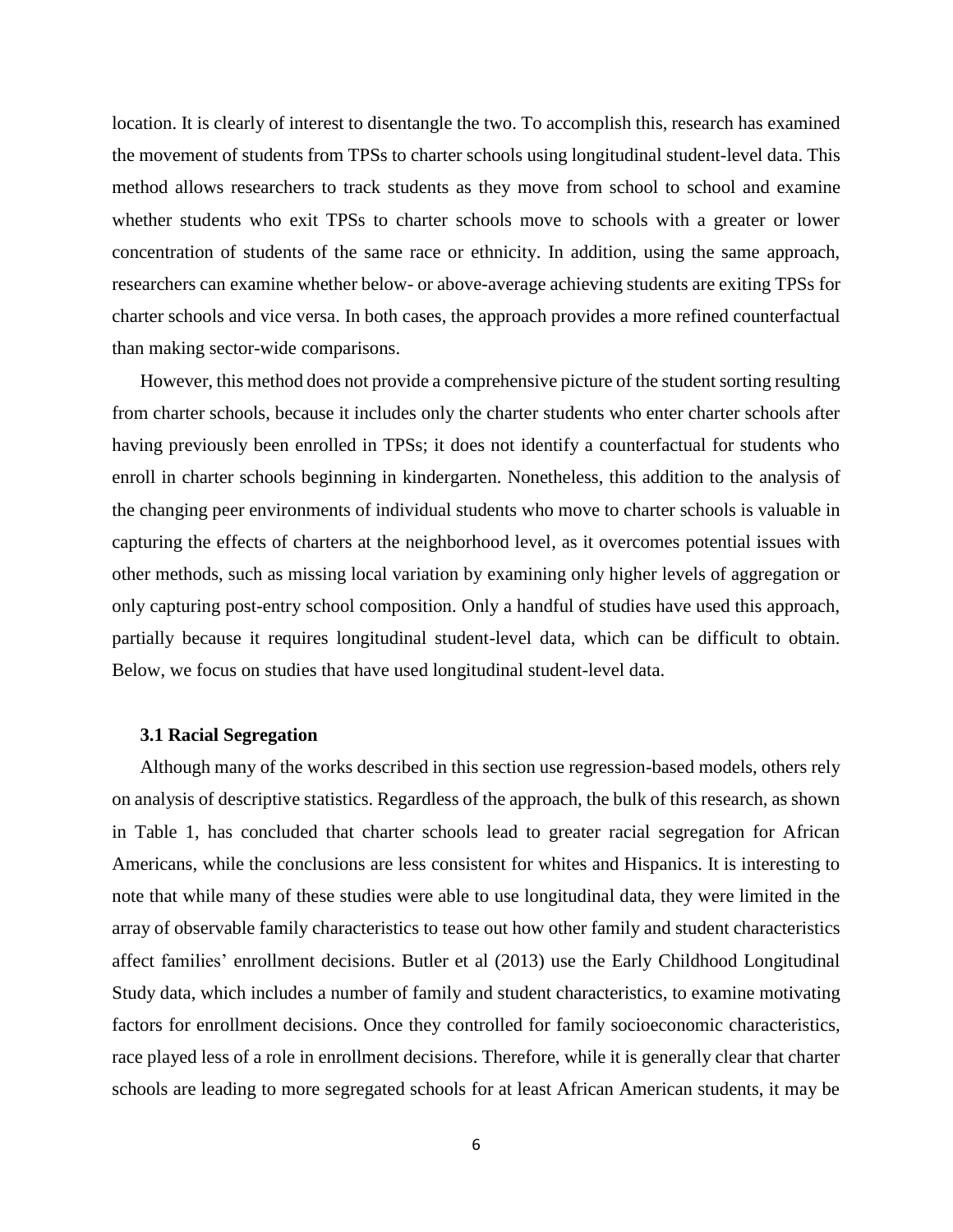that family socioeconomic characteristics are leading to these results rather than the race of the student or the racial mix of the school.

| <b>Study</b>    | Location                | <b>Research Design</b>                   | <b>Average Direct Effects</b>                                                                         |
|-----------------|-------------------------|------------------------------------------|-------------------------------------------------------------------------------------------------------|
| Weiher          | Texas                   | Probit models.                           | Expressed preferences varied by race— white parents<br>$\bullet$                                      |
| and Tedin       |                         | Parent surveys.                          | ranked test scores and black parents ranked moral                                                     |
| (2002)          |                         |                                          | values as most important, while discipline ranked first                                               |
|                 |                         |                                          | for Hispanic parents. No group ranked race or                                                         |
|                 |                         |                                          | ethnicity as a priority. Controlling for a variety of SES                                             |
|                 |                         |                                          | and contextual factors, some of these differences went                                                |
|                 |                         |                                          | away.                                                                                                 |
|                 |                         |                                          | However, the average black student in the study opted<br>$\bullet$                                    |
|                 |                         |                                          | to attend a charter that had larger shares of black                                                   |
|                 |                         |                                          | students than their public school. The same was true                                                  |
|                 |                         |                                          | for Hispanic and white students, respectively.                                                        |
|                 |                         |                                          | While parents expressed that test scores were<br>$\bullet$                                            |
|                 |                         |                                          | important, the majority did not select a school with                                                  |
|                 |                         |                                          | better performance than their previous school.                                                        |
| Booker et       | California (six         | Logit regression.<br>Student-level data. | Black and Hispanic students were more likely to<br>$\bullet$                                          |
| al (2005)       | districts), Texas       |                                          | attend charter schools. In Texas, economically                                                        |
|                 |                         |                                          | disadvantaged students were also more likely to<br>attend.                                            |
|                 |                         |                                          | Black students transferring to charter schools were<br>$\bullet$                                      |
|                 |                         |                                          | likely to select those with higher concentrations of                                                  |
|                 |                         |                                          | black students.                                                                                       |
| <b>Bifulco</b>  | North Carolina          | Panel regression                         | Students enrolling in charter schools are more likely<br>$\bullet$                                    |
| and Ladd        |                         | with fixed effects.                      | to attend schools with students that look like                                                        |
| (2007)          |                         | Student-level data.                      | themselves, compared to public schools.                                                               |
| Zimmer et       | Chicago, San            | Descriptive                              | Black students tend to attend charter schools with<br>$\bullet$                                       |
| al (2009)       | Diego,                  | statistics; panel                        | higher shares of black students in five of the seven                                                  |
|                 | Philadelphia,           | regression with                          | places studied, but the effect was small.                                                             |
|                 | Denver,                 | fixed effects.                           |                                                                                                       |
|                 | Milwaukee;              | Student-level data.                      |                                                                                                       |
|                 | Ohio, Texas,<br>Florida |                                          |                                                                                                       |
| Butler et       | Nationwide              | Modified                                 | Race did not seem to matter in charter school<br>$\bullet$                                            |
| al (2013)       |                         | conditional logit.                       | selection once the researcher controlled for a rich                                                   |
|                 |                         | Household-level                          | array of student and family characteristics.                                                          |
|                 |                         | data.                                    |                                                                                                       |
| Ladd et al      | North Carolina          | Descriptive                              | Over time, charter schools have become increasingly<br>$\bullet$                                      |
| (2014)          |                         | statistics;                              | racially segregated. The majority of charter schools                                                  |
|                 |                         | regression with                          | enroll either less than 20 percent or greater than 80                                                 |
|                 |                         | fixed effects;                           | percent non-white students. The share of schools with                                                 |
|                 |                         | value-added                              | less than 20 percent non-white students has nearly                                                    |
|                 |                         | models. Student-                         | doubled.                                                                                              |
|                 |                         | level data.                              |                                                                                                       |
| Stein<br>(2015) | Indianapolis            | Diversity index.<br>Administrative test  | Black students switched to charter schools with higher<br>$\bullet$                                   |
|                 |                         | score data.                              | percentages of black students compared to the schools                                                 |
|                 |                         |                                          | from which they were transferring. This trend<br>extended to white students, but not Latinx students. |
| Ritter et al    | Little Rock             | Descriptive                              | Charter school students are less likely to be in hyper-<br>$\bullet$                                  |
| (2016)          |                         | statistics. Student-                     | segregated schools (where 90 percent of the enrolled                                                  |
|                 |                         | level data.                              |                                                                                                       |

**Table 1: Studies of Racial Segregation**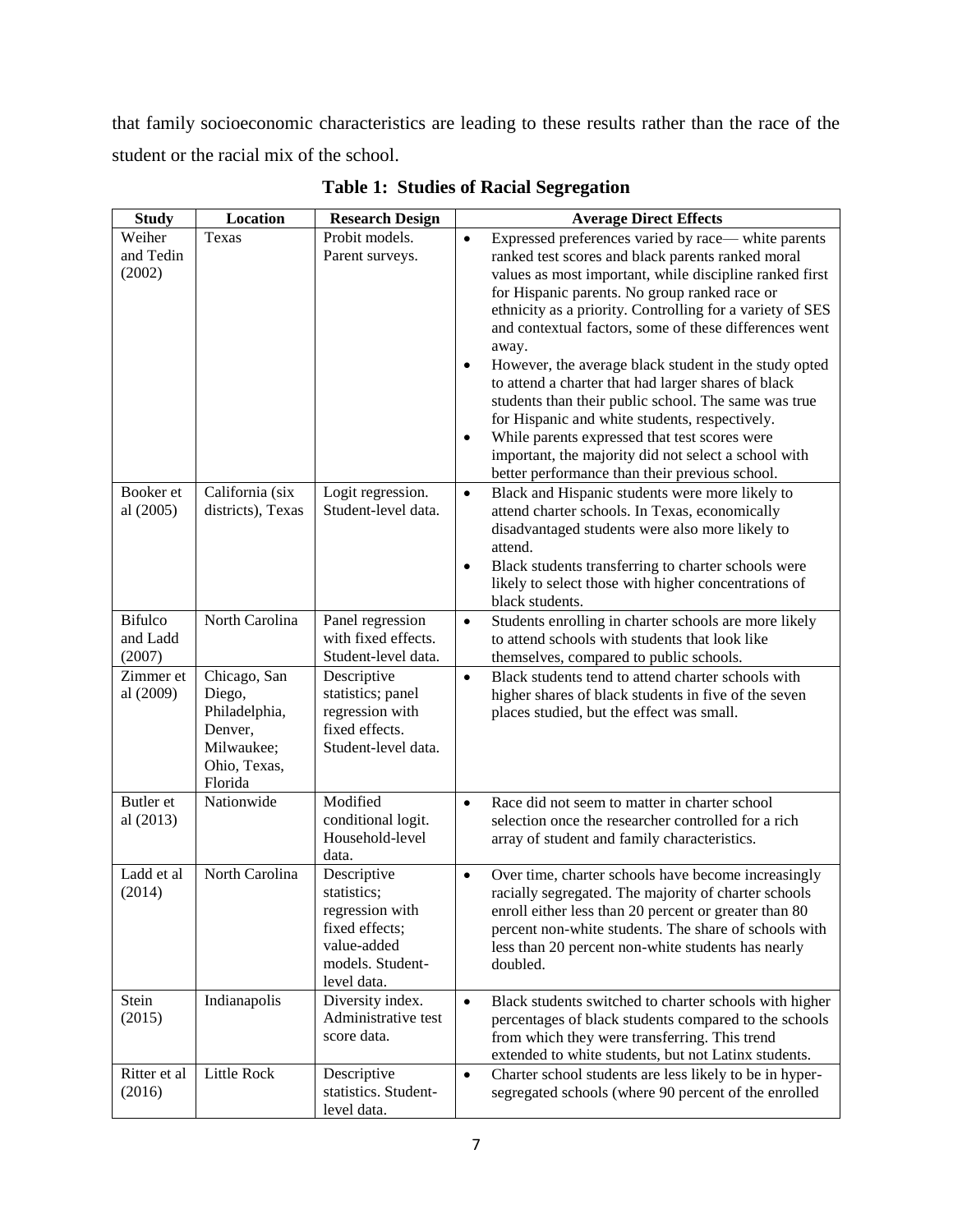|                                           |                |                                                                                                                 | students are either from a racial minority or white,<br>respectively).<br>Minority students were much more likely overall to<br>$\bullet$<br>attend a hyper-segregated school.<br>Benchmarking against the metropolitan area, charter<br>$\bullet$<br>school students attended schools that were less<br>racially representative than TPSs. |
|-------------------------------------------|----------------|-----------------------------------------------------------------------------------------------------------------|---------------------------------------------------------------------------------------------------------------------------------------------------------------------------------------------------------------------------------------------------------------------------------------------------------------------------------------------|
| Logan and<br>Burdick-<br>Will<br>(2016)   | Nationwide     | Regression with<br>district fixed<br>effects. School-<br>level data used to<br>generate student-<br>level data. | Black students face more segregation in charter<br>$\bullet$<br>schools than in non-charter schools, both at the<br>elementary and high school levels.<br>Charter schools are more racially isolating than public<br>$\bullet$<br>schools, controlling for district fixed effects.                                                          |
| Kotok et<br>al $(2017)$                   | Pennsylvania   | Descriptive<br>statistics. Student-<br>level data.                                                              | Black students move to charter schools that are more<br>$\bullet$<br>segregated than their previous traditional public<br>school.<br>The majority of students moving from TPS to charter<br>٠<br>schools were students of color.                                                                                                            |
| Ladd,<br>Clotfelter,<br>Holbein<br>(2017) | North Carolina | Both a descriptive<br>analysis and a<br>school and grade-<br>by-year fixed effect<br>model.                     | Charter schools in North Carolina are increasingly<br>$\bullet$<br>serving the interests of relatively able white students<br>in racially imbalanced schools.                                                                                                                                                                               |

### **3.2 Access to Charter Schools by Ability**

Many worry that charter schools may or may not serve all students based on ability, behavior, or cost of educating the students (e.g., extra resources required to serve special needs students) (Ravitch, 2010). The worry is that charter schools could either cream skim the best students from TPSs or push out the lowest performing students, which could lead to inequitable access to schools and/or leave TPSs educating the most challenging and costly students. While it is very difficult to discern the motivations behind a student move from a TPS to a charter school or vice versa, researchers can examine whether the patterns of moves are consistent with cream skimming or pushout behavior. Regardless of the reason for a student move, research can observe whether a student transfer is indeed resulting in TPSs left serving the lower performing, more costly, and poorer behaving students.

Most of the early research in this area focused on cream skimming and often focused on test scores. However, some recent studies have examined student moves based on special education status or student behavior. In Table 2, when researchers have examined measures of ability based on test scores or behavioral incidents, they have generally not found evidence consistent with the claim of cream skimming. However, there has been some evidence consistent with the claim of cream skimming when special education has been the focus of analysis (Winters,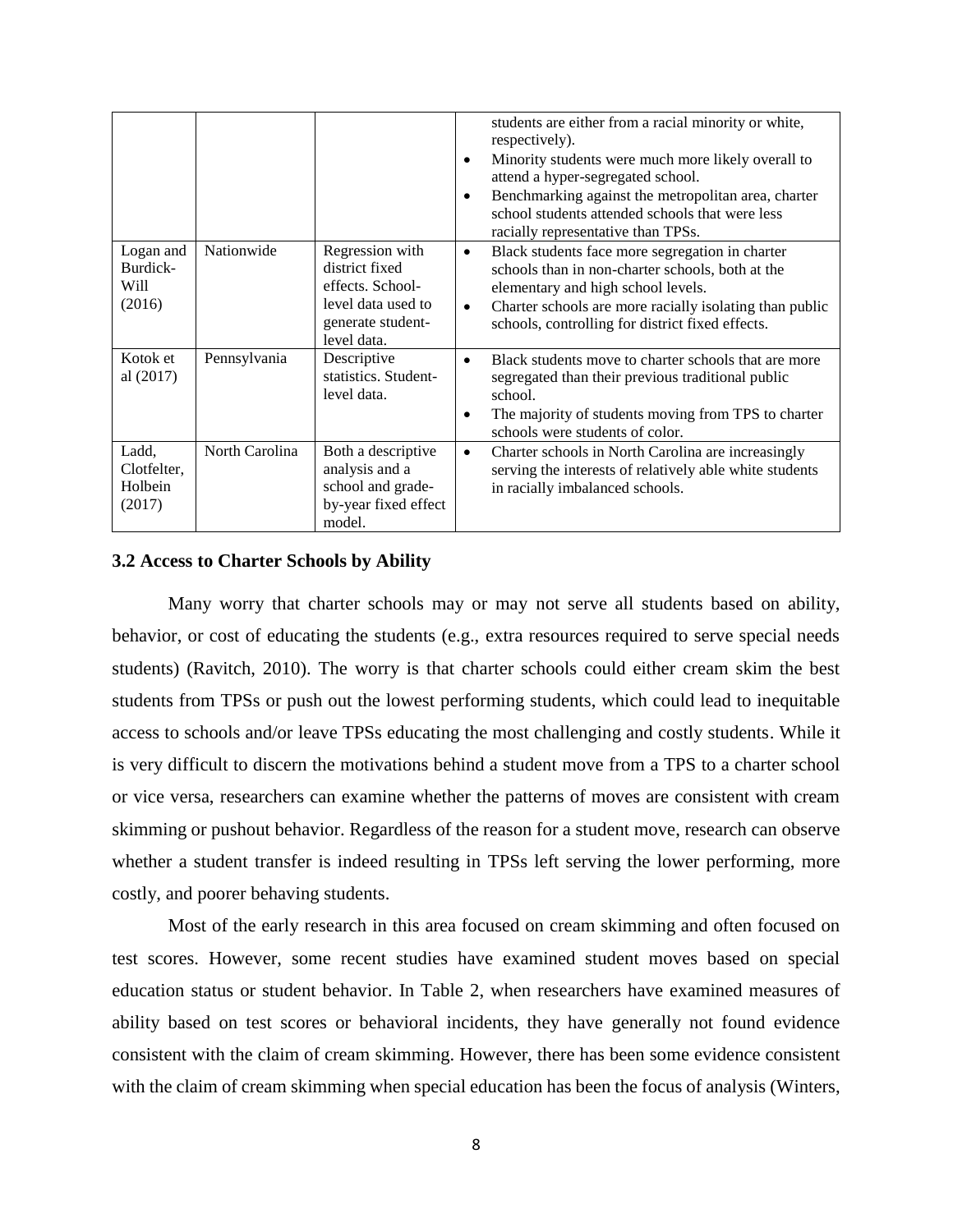2013; 2014). In this research, the author concluded that special needs students were less likely to attend charter schools, confirming previous descriptive research, which suggests that there is a special education gap between charters and TPSs. He also noted that first graders at charter schools were less likely to be identified as having learning disabilities, which may mean that some of this gap is the result of different rates of identifying special needs. Setren (2019) shows that special education and English language learners often lose their status when they enroll in a charter middle or high school, but these students have significant improvements in student achievement and college outcomes relative to lottery losers that remain in a TPS. It is worth noting that qualitative work published by Jabber (2015) highlights understudied cream skimming strategies that go beyond simply comparing students based on prior test scores. For example, the author's interviews with New Orleans charter school leadership reveal that schools may not advertise mid-year openings so as not to attract students that have been expelled elsewhere.

| <b>Study</b>                    | <b>Location</b>                                                                    | <b>Research</b><br><b>Design</b>                                                                | <b>Average Direct Effects</b>                                                                                                                                                                                                                                                                           |
|---------------------------------|------------------------------------------------------------------------------------|-------------------------------------------------------------------------------------------------|---------------------------------------------------------------------------------------------------------------------------------------------------------------------------------------------------------------------------------------------------------------------------------------------------------|
| Booker et al<br>(2005)          | California (six<br>districts), Texas                                               | Logit regression.<br>Student-level<br>data.                                                     | Students with limited English proficiency or<br>$\bullet$<br>lower third grade test scores were less likely to<br>attend charters in Texas.                                                                                                                                                             |
| Garcia et al<br>(2008)          | Arizona                                                                            | Regression;<br>ANCOVA.<br>Student-level<br>data.                                                | Students entering charter schools from TPSs<br>$\bullet$<br>have lower math and reading scores than their<br>peers that remained.<br>Students who switched charter schools had<br>$\bullet$<br>higher previous test scores.<br>Authors conclude there is no evidence of cream<br>$\bullet$<br>skimming. |
| Zimmer et al<br>(2009)          | Chicago, San Diego,<br>Philadelphia,<br>Denver, Milwaukee;<br>Ohio, Texas, Florida | Descriptive<br>statistics; panel<br>regression with<br>fixed effects.<br>Student-level<br>data. | Find no evidence of cream skimming by test<br>$\bullet$<br>scores.                                                                                                                                                                                                                                      |
| Zimmer and<br>Guarino<br>(2013) | Anonymous school<br>district                                                       | Linear<br>probability<br>model. Student-<br>level data.                                         | Low-performing students were not more likely<br>$\bullet$<br>to exit charter schools than traditional public<br>schools.                                                                                                                                                                                |
| Winters<br>(2013)               | New York City                                                                      | Descriptive<br>statistics.                                                                      | Students with disabilities were less likely to<br>$\bullet$<br>apply to charter schools in kindergarten.<br>There was a persistent gap in special education<br>$\bullet$<br>between charter schools and TPSs. Charter                                                                                   |

|  |  |  | <b>Table 2: Studies of Cream Skimming</b> |
|--|--|--|-------------------------------------------|
|--|--|--|-------------------------------------------|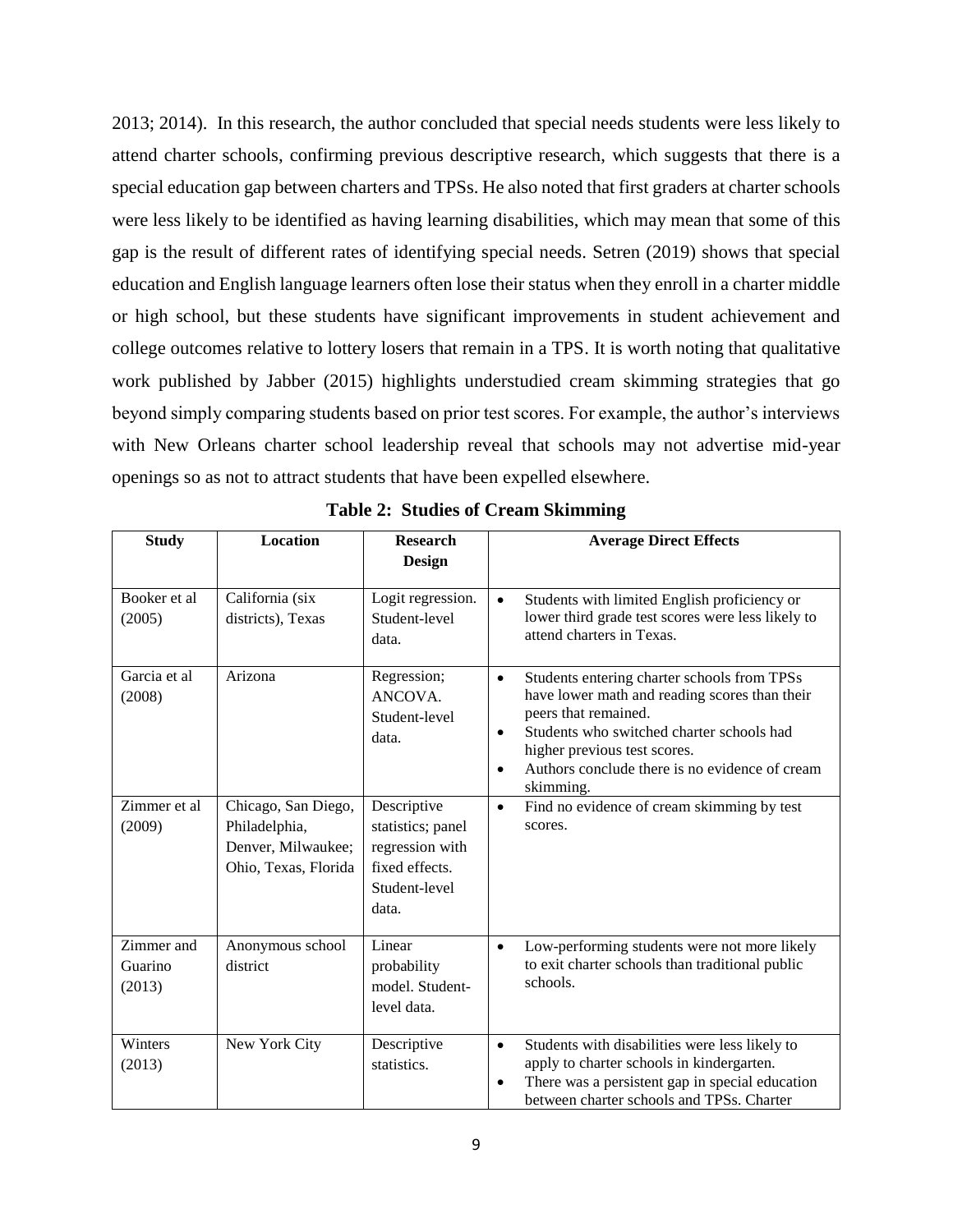|                                    |                 | Student-level<br>data.                                                       | schools were less likely to classify students as<br>special needs and more likely to remove that<br>classification.                                                                                                                                                                                                                               |
|------------------------------------|-----------------|------------------------------------------------------------------------------|---------------------------------------------------------------------------------------------------------------------------------------------------------------------------------------------------------------------------------------------------------------------------------------------------------------------------------------------------|
| Winters<br>(2014)                  | Denver          | Descriptive<br>statistics.<br>Student-level<br>data.                         | A gap exists in special education attendance<br>$\bullet$<br>between charters and TPSs.<br>Special needs students were less likely to apply<br>$\bullet$<br>to charter schools.<br>Schools are less likely to classify students as<br>$\bullet$<br>special needs.                                                                                 |
| Jabbar (2015)                      | New Orleans     | Qualitative study<br>of 30 schools;<br>interviews.<br>original<br>documents. | A third of the schools engaged in cream<br>$\bullet$<br>skimming or "cropping" strategies.                                                                                                                                                                                                                                                        |
| Nichols-<br>Barrer et al<br>(2016) | Nine states, DC | Descriptive<br>statistics.<br>Student-level<br>data.                         | KIPP admits a student body similar to local<br>$\bullet$<br>public schools, who also do not leave the schools<br>at rates meaningfully different from the<br>comparison groups.<br>Late entrants (middle school enrollees) to the<br>$\bullet$<br>charter school do have higher baseline test<br>scores.                                          |
| Winters et al<br>(2017)            | Denver          | Regression.<br>Student-level<br>data.                                        | There is a special education gap between charter<br>$\bullet$<br>and TPS, which grows throughout elementary<br>school.<br>Charter attendance reduces the likelihood first<br>$\bullet$<br>graders are identified as having learning<br>disabilities, but no effect on other types of<br>disabilities (which are less subjectively<br>identified). |

Table 3 summarizes the results for studies of pushout. Again, for research using test scores as a measure of student ability (and comparing exit rates to TPSs' exit rates) has shown little evidence of student moves consistent with student pushout. However, research has suggested patterns consistent with claims of pushout when using student special education or behavioral incidents as measures of student "ability." Furthermore, there is evidence that charter schools (partially because of their theory of action) do not backfill for students who attrite—i.e., schools do not try to replace students who exit a charter school (Campbell & Quirk, 2019). In a novel approach towards pushout strategies, Kho and colleagues  $(2019)^1$  examine whether there is evidence consistent with pushout both by test scores and discipline near testing dates, as there have been claims that charter schools

 $\overline{a}$ 

 $1$  This study has not been published in a peer review journal nor has it reached the 30-citation requirement. However, because there are limited studies on pushout and only one that examined the timing, we decided to include it.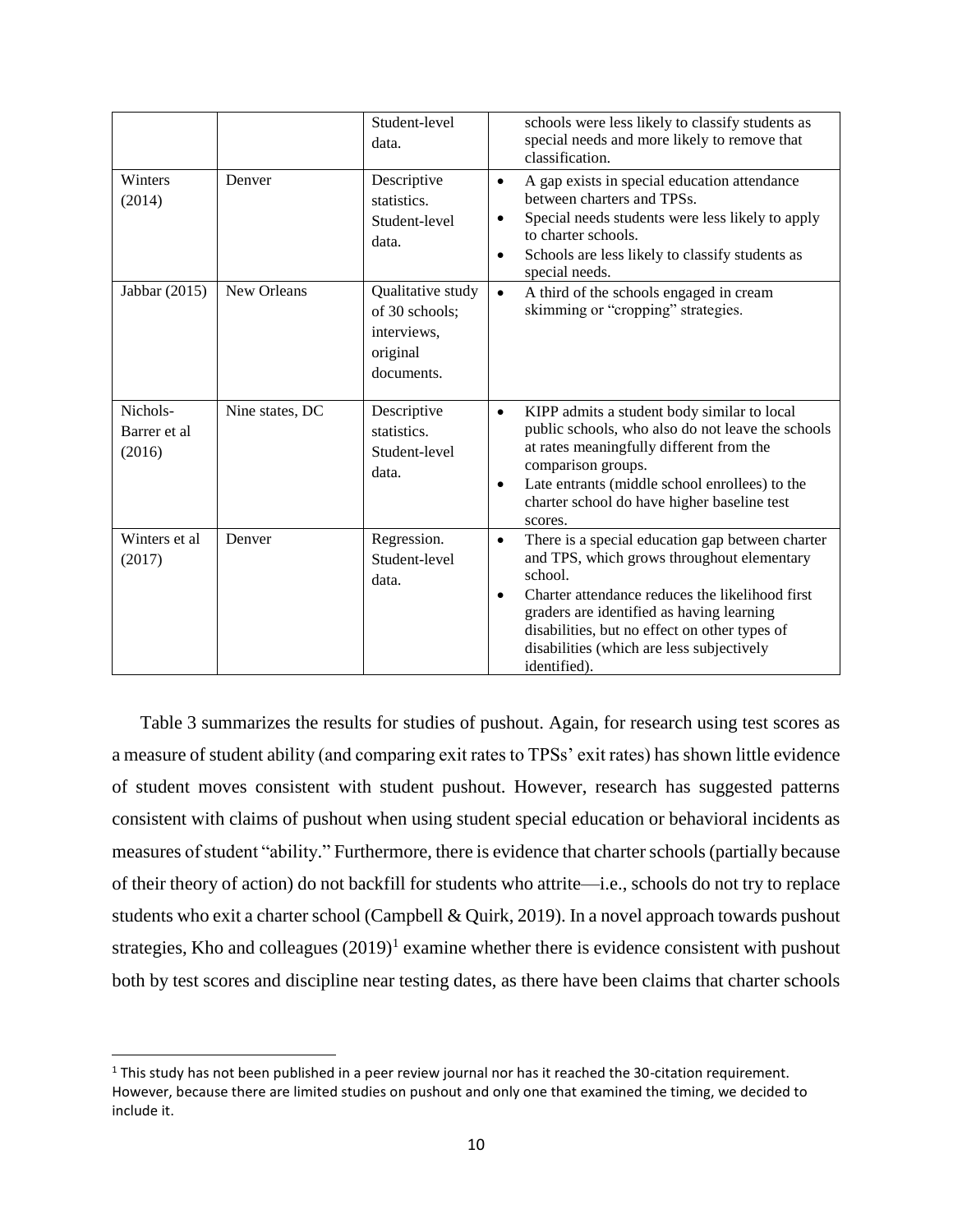strategically push out students near testing periods (Ravitch, 2010). The authors find no evidence consistent with this claim.

| <b>Study</b>                       | Location                        | <b>Research Design</b>                                                                                                      | <b>Average Direct Effects</b>                                                                                                                                                                                                                                                                                |
|------------------------------------|---------------------------------|-----------------------------------------------------------------------------------------------------------------------------|--------------------------------------------------------------------------------------------------------------------------------------------------------------------------------------------------------------------------------------------------------------------------------------------------------------|
| Miron et al<br>(2010)              | Delaware                        | Descriptive statistics.<br>Student-level data.<br>However, the study did<br>not compare exit rates to<br>TPS <sub>s</sub> . | "Leavers" (those who exit charter schools) at<br>$\bullet$<br>the elementary level have higher test scores<br>than students who remain in the charter.<br>No notable difference at the middle school<br>$\bullet$<br>level, while leavers have lower test scores<br>than "stayers" at the high school level. |
| Nichols-<br>Barrer et al<br>(2012) | 19 KIPP<br><b>Schools</b>       | Descriptive statistic.<br>Student-level data                                                                                | Students exiting KIPP schools have similar<br>$\bullet$<br>prior achievement to those exiting nearby<br>schools.                                                                                                                                                                                             |
| Winters<br>(2013)                  | New York City                   | Descriptive statistics.<br>Student-level data.                                                                              | No evidence of charter schools pushing out<br>$\bullet$<br>special needs students.                                                                                                                                                                                                                           |
| Winters<br>(2014)                  | Denver                          | Descriptive statistics.<br>Student-level data.                                                                              | No evidence of charter schools pushing out<br>$\bullet$<br>special needs students.                                                                                                                                                                                                                           |
| Zimmer and<br>Guarnio<br>(2013)    | Anonymous<br><b>District</b>    | Linear Probability Model.<br>Student level data.                                                                            | No evidence consistent with the claim of<br>$\bullet$<br>pushout.                                                                                                                                                                                                                                            |
| Kho, et al<br>(2019)               | North Carolina<br>and Tennessee | <b>Linear Probability</b><br>Models. Student level<br>data.                                                                 | No evidence consistent with the claim of<br>$\bullet$<br>pushout based on student test scores, but<br>some evidence based on behavioral<br>incidents.                                                                                                                                                        |
| Campbell<br>and Quirk,<br>2019     | Washington,<br>D.C.             | Descriptive statistics.<br>Student-level data.                                                                              | No evidence of pushout, but the authors do<br>$\bullet$<br>find evidence that charter schools do not<br>"backfill"-i.e., do not replace students that<br>exit.                                                                                                                                               |

**Table 3: Studies of Student Pushout**

#### *Summary*

In charter schools' early days, advocates hoped that they would create greater racial integration and opportunities for low-performing students. Critics feared charter schools would lead to greater racial segregation and lack of access for more challenging students, which would make the jobs of TPSs more difficult. In reality, neither these hopes nor the fears have been fully realized. Like many areas of the charter debate, further research examining variation of outcomes across locations may help provide insights into policy features that affect these outcomes.

# **IV. Direct Effects of Charter Schools**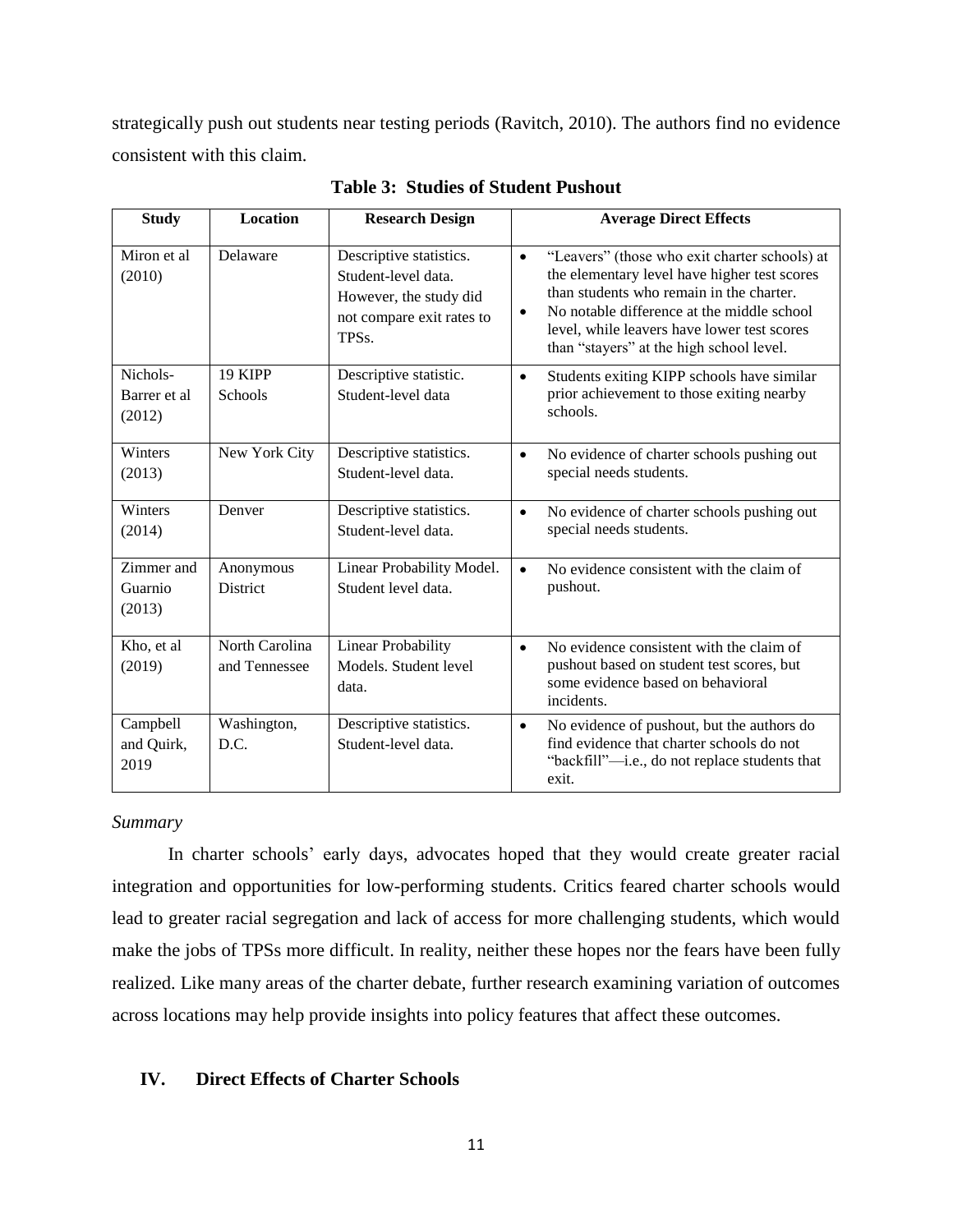The most contentious debate regarding charter schools is whether or not they are having a positive effect on student outcomes. As previously noted, advocates argue that charter schools could not only have a direct effect on students attending charter schools, but could also have systemic effects on students attending TPSs through competitive pressure—because TPSs have to compete for students, they will work harder and smarter in educating students. In this section, we lay the groundwork for discussion of charter school effectiveness by discussing alternative empirical approaches and their strengths and weaknesses. In the case of direct effects, the analysis of the effectiveness is complicated by the fact that students and their families generally choose to attend charter schools. By the mere fact that students and families are making these choices suggests that these students are different in potentially unobservable ways (e.g., parental engagement, family income, motivation). If these unobserved characteristics are not accounted for in a study, they can create a "selection bias" and could lead to invalid conclusions.

The most obvious and strongest approach for dealing with the selection bias is to assign students randomly to charters and TPSs from a pool of all students and require families to accept this random assignment. However, research designs using such random assignment have not been implemented. This is not surprising since randomly assigning students would run counter to the reform itself, as the theory behind charter schools prioritizes matching students' needs and interests with school offerings. Forcing a student to attend a randomly assigned school would break this link. In lieu of a purely randomized design, researchers have often used one of five approaches: 1) lottery-based design (which simulates randomized design), 2) fixed effect approaches, 3) matching procedures, 4) OLS regression designs, and 5) instrumental variable (IV) approaches.

Among these options, many scholars argue that the lottery-based design is the most rigorous as it relies upon lottery assignment of oversubscribed schools as a natural experiment proxying random assignment to schools. The efficacy of the lottery schools is found by comparing the subsequent outcomes of lottery "winners" who attend the oversubscribed school with those of "losers" who are denied admission and attend another school. However, the results would only have inferences to oversubscribed schools that may not be generalizable to other charters. One would expect schools with wait lists to be the best schools, so the results may offer little insights into the performance of undersubscribed schools (Zimmer and Engberg, 2016). The effects also could not be generalized for students whose parents did not seek charter enrollment. In addition, many students who enter an oversubscribed school may enter the school outside of the lottery, via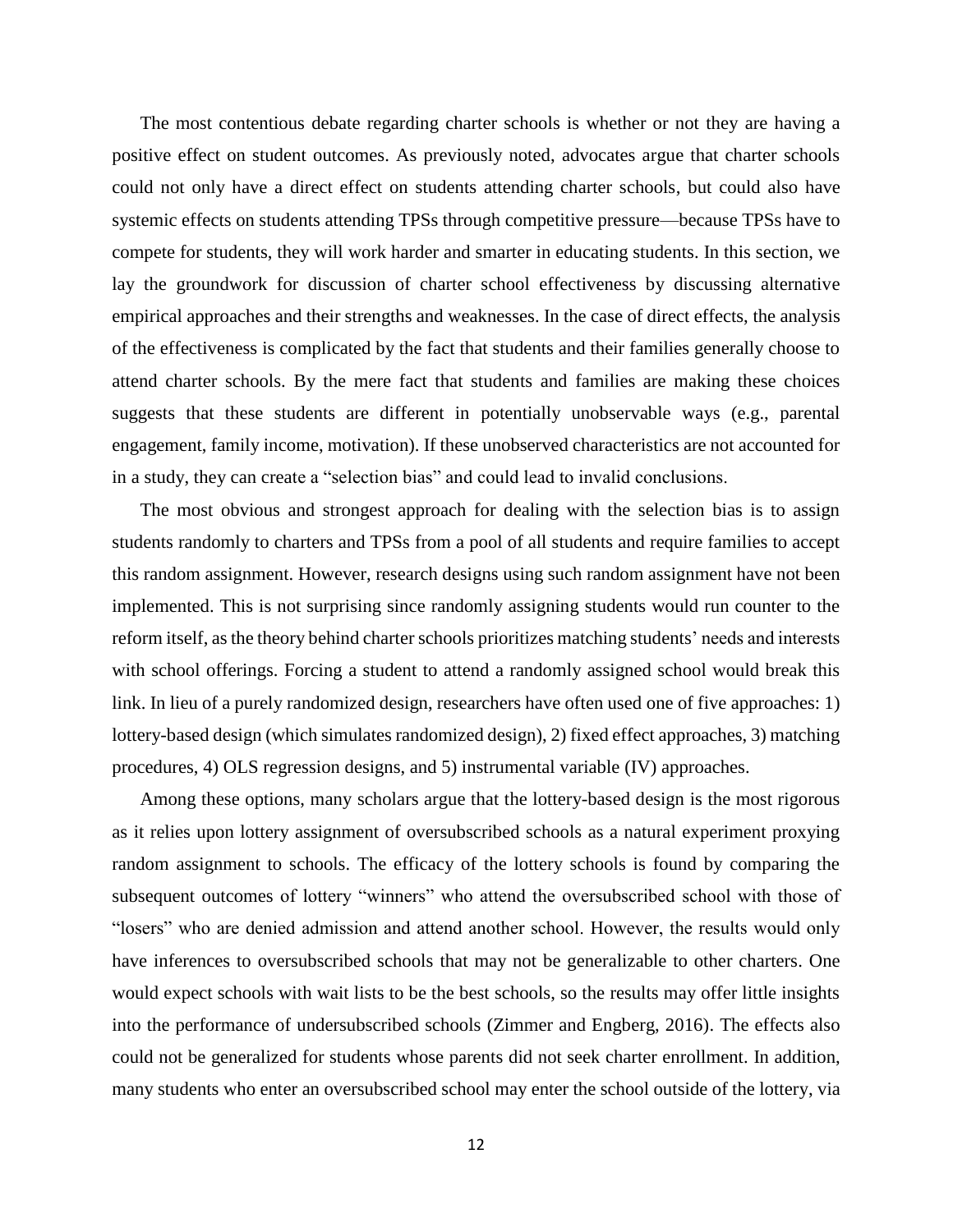a sibling or staff exception, for example. Tuttle and colleagues (2012) highlight challenges in employing the lottery approach, as often schools do not keep careful records of whether not students enrolled through a lottery or another process.

A further concern is attrition, which can come in two forms. First, a student assigned to a charter school via a lottery may attend less than the full set of grades offered at a charter school (for example, a student assigned to a charter high school may only attend  $9<sup>th</sup>$  grade and then transfer out) or may not attend at all. Furthermore, a "lottery loser" could end up in an undersubscribed charter school or could enter a charter school at a later date. Second, a student could exit the data set altogether by attending a private school, moving outside of the data set's jurisdiction, or dropping out of school. To the degree that either form of attrition is non-random, it can create bias (Engberg, et al., 2014).

There are two ways to address the first form of attrition. First, a researcher could do an intentto-treat (ITT) analysis, in which a student, for research purposes, maintains his or her original assignment to a charter school or TPS regardless of the type of school a student actually attends. This approach maintains the random assignment, which guards against bias, but answers the policy question of what impact does randomly assigning a student to a charter school (but not necessarily attendance) have on student outcomes. Obviously, this is a less important question than the impact actual attendance at a charter school has on outcomes. Therefore, researchers, in addition or as an alternative to doing an ITT analysis, often conduct a treatment-on-treated (TOT) analysis, in which a researcher uses the random assignment as an instrumental variable. This analysis focuses on the question of the impact actual attendance has on student outcomes but has the drawback of narrower breadth of inferences that comes with an IV approach (which we will describe later). There is a tradeoff between the two approaches, with the ITT approach having greater breadth of inferences while answering a less policy relevant question, while the TOT approach may have greater policy relevance but has less inferential breadth.

For the second form of attrition in which students disappear from the analysis, neither an ITT nor a TOT analysis will alleviate the potential bias. The concern is that students attriting out of a data set may be systematically different from students who remain. For instance, in analysis of magnet schools, Engberg and colleagues (2016) found that more affluent students exited the data set of the urban district they were examining by moving to a suburban district or private school if they did not get into a magnet school via the lottery. It should be noted that some lottery studies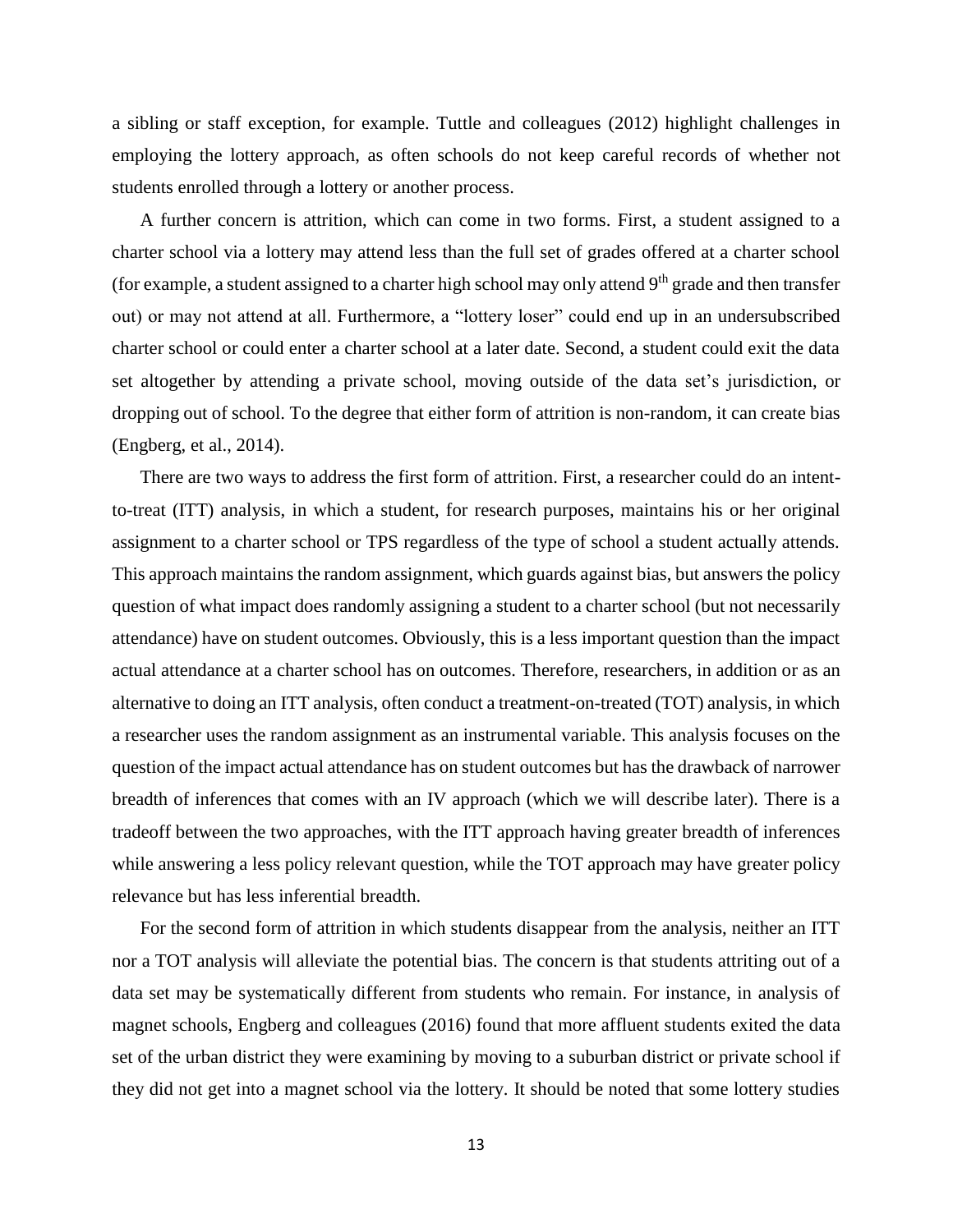do provide evidence that differential attrition of lottery winners and losers in their particularly case is small (Abdulkadiroglu et al., 2011) or provide evidence that their results are robust to correction for potential differential attrition (Dobbie and Fryer, 2011b).

When lottery-based analyses are not possible, a fixed-effect approach with student-level longitudinal data is often used. A fixed-effect approach minimizes the problem of selection bias by comparing the academic gains of individual students switching between a TPS and a charter school (i.e., "switchers") over time. An advantage of this method is that it can be applied to schools with and without waiting lists for admission. However, some researchers advise proceeding with caution (Hoxby and Murarka, 2007; Ballou, Teasley, and Zeidner, 2007), as the fixed-effect approach does not provide an estimate for students who attend charter schools for the duration of the analysis (i.e., "non-switchers"), as the analysis requires a comparison of student outcomes in both contexts. Switchers may differ from non-switchers in important ways, so the results may not be applicable for students who are continuously enrolled in a charter school. Researchers also wonder about the motivation of students switching into charter school midway through their educational careers. For instance, Hoxby and Murarka (2007) argue that a fixed-effect approach cannot account for the possibility that students who, for example, perform poorly on a test may be especially likely to transfer to a charter school the following year. The dip in the performance could be a real dip caused by poor educational instruction, a disruption in a student's life unrelated to a school, or it could be just noise in test scores. Regardless of the reason for the dip, the fixedeffect approach could produce biased estimates. Even absent bias, studies that rely on student-level fixed effects answer a different, but also narrow question: Are student outcomes for students who switch between a TPS and a charter school better when the student attends the charter school versus a TPS?

A well-publicized set of studies by CREDO, a research center at Stanford, used an alternative strategy to the fixed effect and lottery approaches (CREDO, 2009; CREDO, 2013a). These studies used what they termed a virtual control records (VCR) approach, which is a matching procedure where a "virtual" match for each charter student is found in a TPS. These students are matched based on known demographic attributes, grade in school, eligibility or participation in special support programs (including free and reduced lunch programs, English language learner status and special education status), and a baseline test result. Much like the fixed-effect model, VCR has the advantage over lottery-based studies in that a broader set of charter schools can be included, not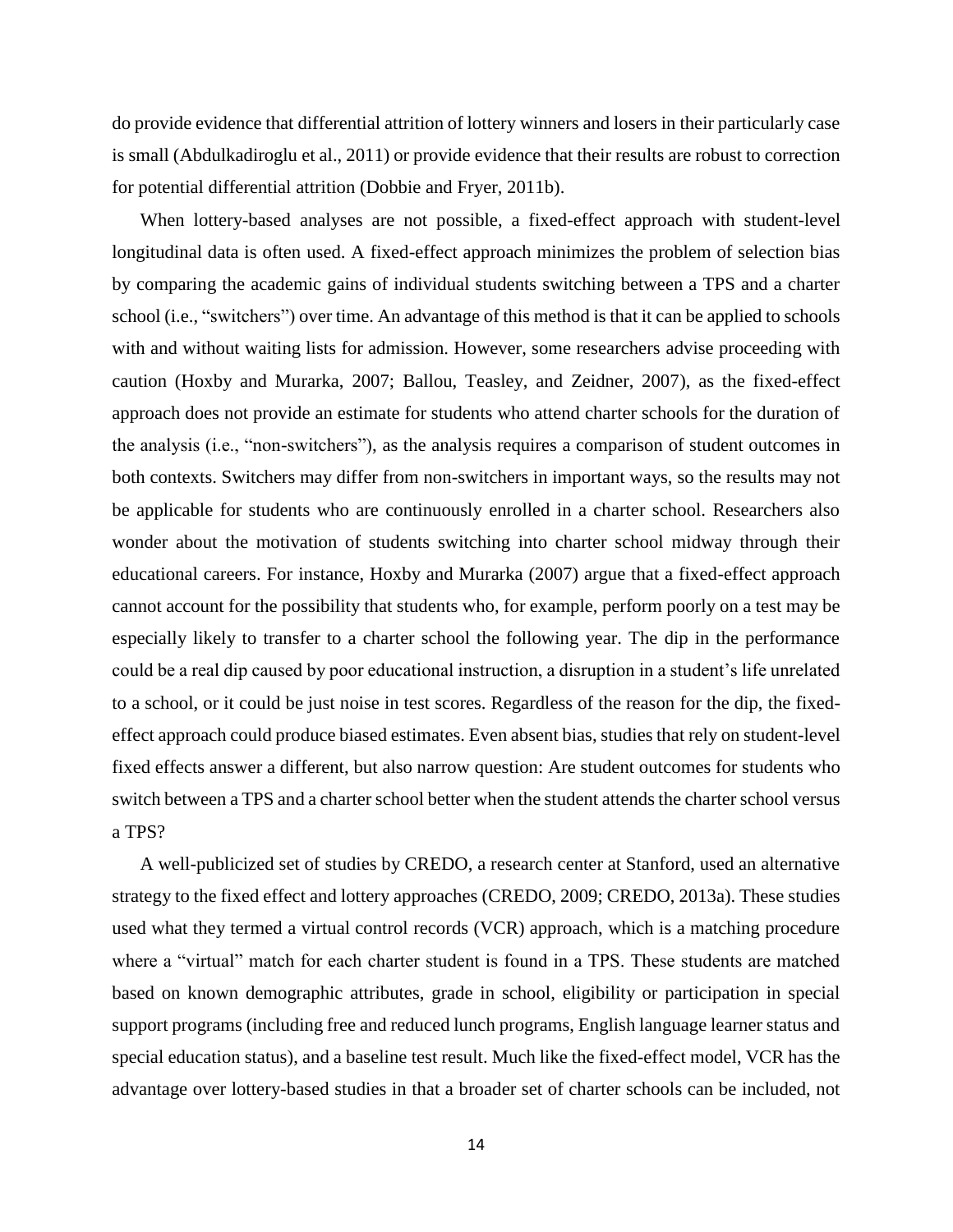just oversubscribed schools. However, as with fixed-effects, the internal validity of the analysis requires stronger assumptions than in lottery studies as the approach assumes that students who have similar observed characteristics also have similar unobservable characteristics. The VCR approach has an advantage over fixed-effects—it can include a broader set of students, as the analysis is not restricted to only students switching between schools, but rather includes all students who have a baseline test score in a charter school. The need to have a baseline test score limits the questions the analysis can answer, though, as it cannot examine the accumulated impact for many students who first attend a charter school prior to baseline tested grade. For instance, if a student enters a charter school in Kindergarten and the first year a student is tested is 3<sup>rd</sup> grade, and this test score is used for matching students between charter and TPSs, the analysis will estimate the differential gain or loss between charter schools and TPSs from this baseline test score to those in later grades. If charter schools are the most or least beneficial to students during these early grades, the analysis would miss that part of the charter school contribution.

A fourth approach is the most basic approach—an OLS regression model with school type as the independent variable of interest and controlling for observed student characteristics. Like the matching model, OLS could be more inclusive of schools and students in the analysis and could lead to valid estimates if the researcher has a large set of observable characteristics, including those associated with student and family motivation. Having a baseline test score would be an essential control variable for the analysis, and therefore, OLS faces the same challenge as the matching approach outlined above. Together, this suggests, much like the matching, OLS requires strong assumptions. Later, when we aggregate the findings from previous research in summary tables, we will combine the matching and OLS research design studies into one category and only highlight those studies that have received the most attention.

A fifth approach, which is less frequently used in examining effectiveness of charter schools (relative to the fixed-effect and lottery-based models), is to use instrumental variable(s) (IV). An IV approach uses a variable or set of variables to tease out the effects of charter schools on student outcomes when reverse causality may be present. A valid instrument must impact the choice of a charter versus TPS but must not itself affect the educational outcome. While an IV model could have advantages relative to the lottery-based and fixed-effect approaches, as it may be more inclusive of students and schools, it is often difficult to find an "instrument" that is correlated with the schooling choice families make while also being uncorrelated with ultimate educational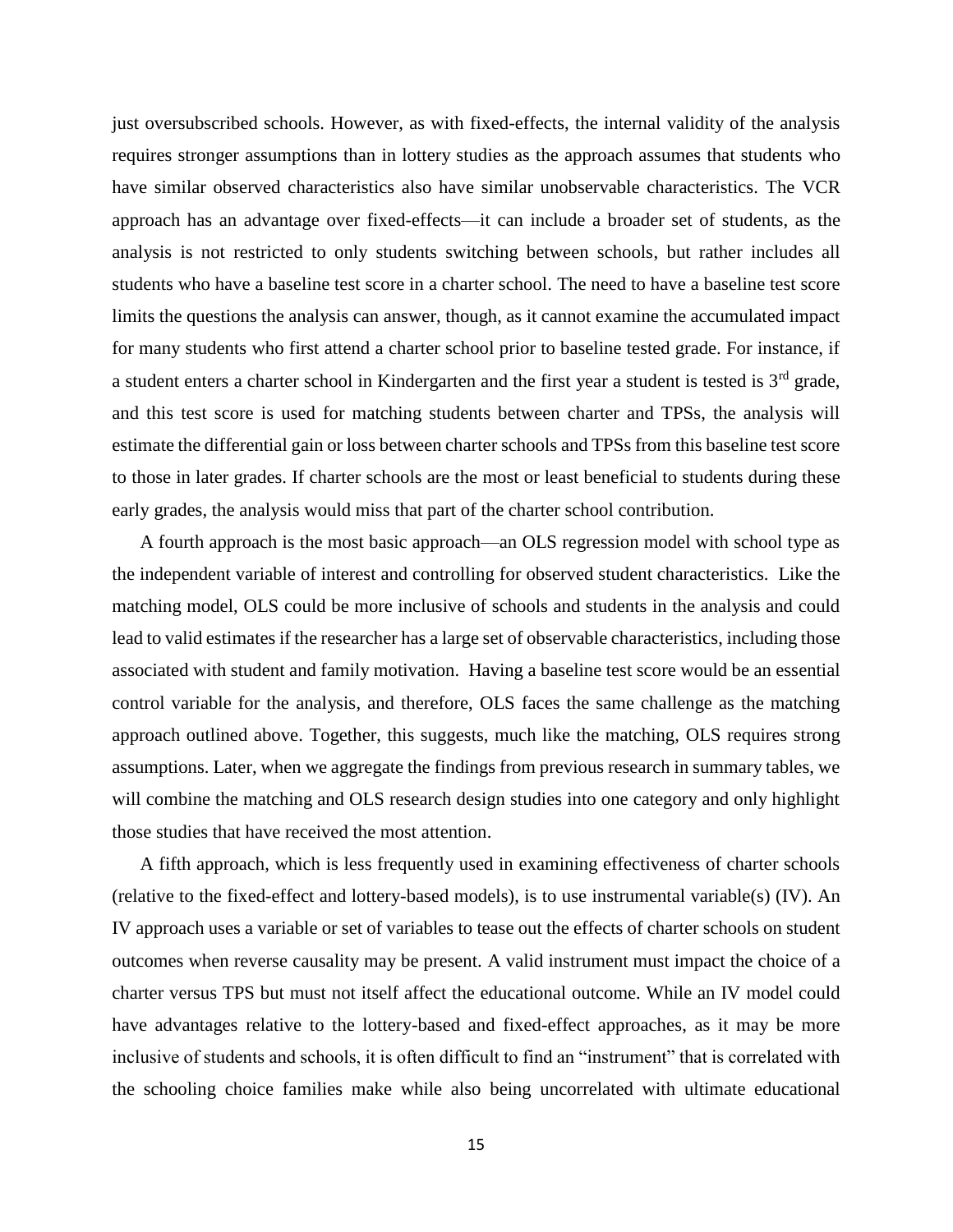outcomes. Another limitation of IVs is that the effect only applies to individuals who are at the margin on the instrument used (Angrist, Imbens, and Rubin, 1996). For example, in the context of charter schools, distance to a charter school has been used as an instrument (Booker et al., 2014). This may be a valid instrument, but the results only apply to individuals on the margin based on distance from a charter. From a policy perspective, we would like to know the charter effect for the broader population, but the IV estimates only address questions of effectiveness for a narrow population. This approach has often been used when the outcome is not measured both during and after treatment, such as test scores, but only occurs after treatment, such as graduation rates or college attendance.

It should be noted that evaluating charter schools used for turnaround policies complicate the analysis because in many of these cases, students are not choosing to attend these schools, rather schools are selected for charter school conversion. Here, the worry is not so much the unobservable characteristics of the students, but the unobservable characteristics of the schools. To address these concerns, researchers often employ alternative approaches, such as a difference-in-differences approach, which should control for the unobservable characteristics of the schools if certain assumptions are met including parallel trends among treatment and control groups. Another challenge for evaluating turnaround policies is that many low-performing schools are in lowincome and distressed areas where the population is very mobile. Observed improvements or declines in student outcomes may be confounded by unmeasured changes in the mix of students served over time.

These methodological considerations suggest that differences in findings across studies could result from differences in research approaches, not to mention the alternative policy settings in which charter schools are implemented. We will discuss this point further as we synthesize findings across the existing literature.

#### **4.1 Achievement Effects**

Early charter school studies relied on fixed-effects methods to assess whether students switching from TPSs to charter schools had improved test scores (Zimmer et al., 2003; Bilfulco and Ladd, 2006, Sass, 2006; Booker et al., 2007; Hanushek et al., 2007; Zimmer et al., 2009). The research results across the studies using fixed effects are mixed—some positive, some negative, and often no statistically significant effect on student achievement (see Table 4). Some studies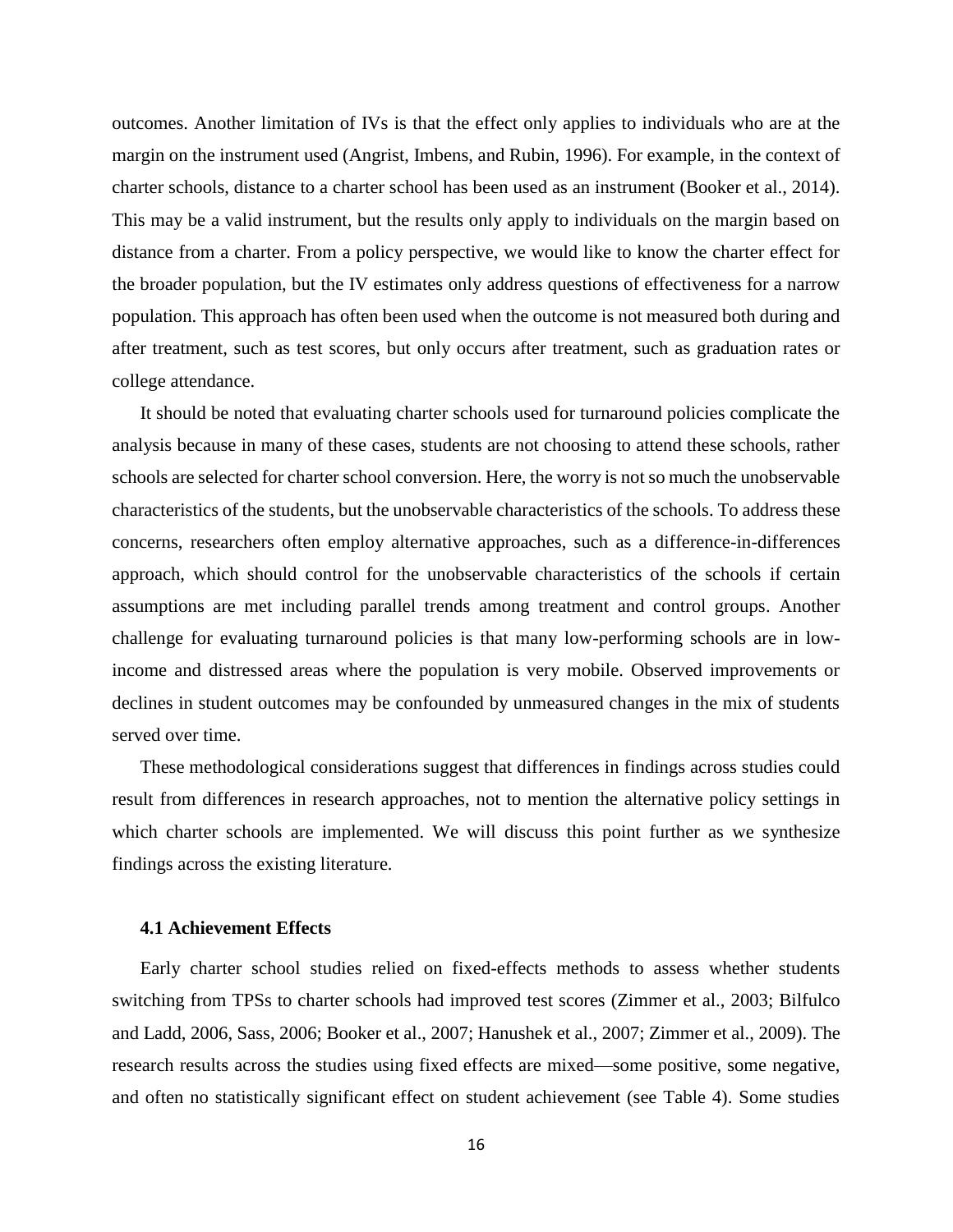found that achievement in charter schools improved as the charter schools matured (Sass, 2006; Bilfulco and Ladd, 2006; Booker et al., 2007, Hanushek et al. 2007; Ni and Rorrer, 2012; Zimmer et al., 2012). The most recent studies continue to have mixed outcomes (Nicotera et al. 2011; Ladd, 2017; Chingos and West, 2015), which, combined with the earlier studies, suggests that the fixed effects studies provide little consistent evidence for the effectiveness of charter schools relative to TPSs.

| <b>Study</b>                                                   | <b>Location</b>                                                              | <b>Results</b>                                                                                                                                                                                                                                                                                                                                                       |
|----------------------------------------------------------------|------------------------------------------------------------------------------|----------------------------------------------------------------------------------------------------------------------------------------------------------------------------------------------------------------------------------------------------------------------------------------------------------------------------------------------------------------------|
| Zimmer et al.<br>(2003)                                        | California                                                                   | No reading effect for elementary students; small negative effect in math.<br>۱.<br>No math effect for secondary students; small positive effects in reading.                                                                                                                                                                                                         |
| Zimmer and<br><b>Buddin</b> (2006)                             | <b>Los Angeles</b><br>and<br>San Diego                                       | No math or reading effect for Los Angeles elementary students; small<br>$\bullet$<br>negative effects for San Diego elementary students in math and reading.<br>Mixed small effects across locations for secondary students.                                                                                                                                         |
| Sass (2006)                                                    | Florida                                                                      | Small negative math and reading effects in grades 3-10.<br>$\bullet$                                                                                                                                                                                                                                                                                                 |
| <b>Bifulco</b> and<br>Ladd (2006)                              | North<br>Carolina                                                            | Negative math and reading effects in grades 4–8.                                                                                                                                                                                                                                                                                                                     |
| Booker et al.<br>(2007)                                        | Texas                                                                        | Negative math and reading effects in grades 4–8.<br>$\bullet$                                                                                                                                                                                                                                                                                                        |
| Hanushek et al.<br>(2007)                                      | Texas                                                                        | Negative reading and math effects in grades 4–8.<br>$\bullet$                                                                                                                                                                                                                                                                                                        |
| Zimmer et al.<br>(2009; 2012)                                  | Chicago<br>Denver<br>Milwaukee<br>Philadelphia<br>Ohio<br>San Diego<br>Texas | Mixed results across sites for math test scores. Authors found no effects<br>on math scores in Chicago, Philadelphia, and San Diego, but positive<br>effects in Denver and Milwaukee. There were negative effects on math<br>test scores in Ohio and Texas.<br>For reading, three sites had negative effects—Chicago, Ohio, and Texas. The<br>rest showed no effect. |
| Nicotera et al.,<br>(2011)                                     | Indianapolis                                                                 | Results vary by whether the analysis uses spring-to-spring test score gains<br>analysis or fall-to-spring test score gains.<br>Strong positive math effects and no effect in reading for the spring-to-<br>spring analysis.<br>Strong positive math and reading effects for the fall-to-spring analysis.<br>$\bullet$                                                |
| Ni & Rorrer<br>(2012)                                          | Utah                                                                         | Authors show small negative effects in math and language arts in grades<br>1-6; no effect in language arts grades 7-11.                                                                                                                                                                                                                                              |
| Davis &<br>Raymond<br>(2012)                                   | 14 states                                                                    | Only 19 percent of charter schools outperformed their local markets.<br>$\bullet$                                                                                                                                                                                                                                                                                    |
| Clark, Gleason, Milwaukee<br>Tuttle, &<br>Silverberg<br>(2015) |                                                                              | Charter schools, on average, had no significant effect on student<br>achievement. However, this average effect masks important heterogeneity<br>in effectiveness across types of charter schools. Charter schools with<br>higher autonomy from the district in terms of financial budget, academic<br>program, and hiring decisions, were effective.                 |
| Ladd,<br>Clotfelter,<br><b>Holbein</b> (2017)                  | North Carolina •                                                             | Despite improvements in the charter school sector over time, charter<br>schools were no more effective on average than traditional public schools.                                                                                                                                                                                                                   |

**Table 4: Summary of Student Fixed-Effects Research**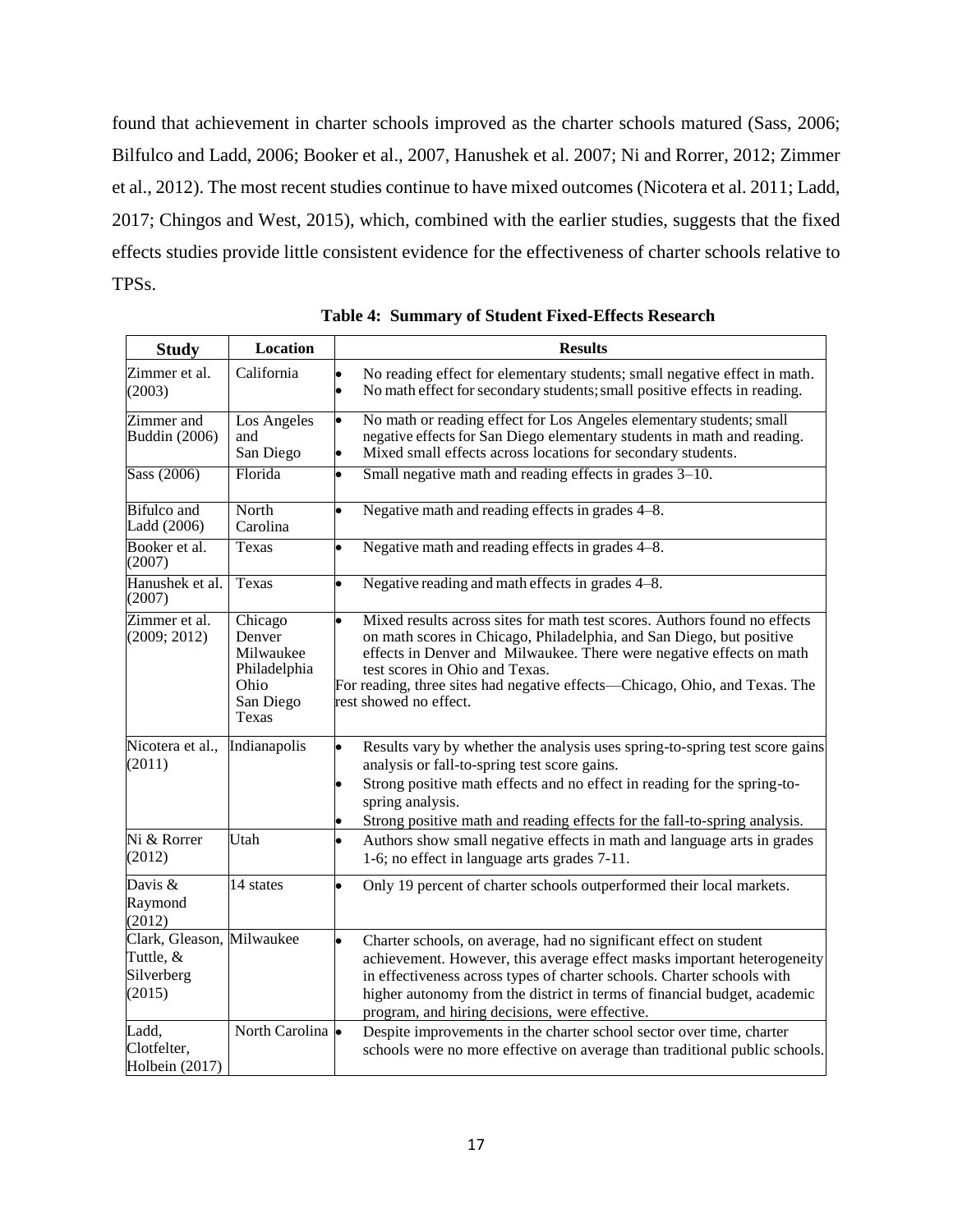More recent lottery-based analyses have generally shown strong positive effects on student achievement of charter school admission and enrollment. These studies generally show that lottery winners do better than peers who apply to a charter school and lose the admission lottery (see Table 5). However, two studies find insignificant achievement overall effects (Gleason et al., 2010: Clark et al., 2015) with only positive effects for at-risk and low-performing students. Overall, these lottery results are promising, but is mitigated by two factors. First, most charter schools are not oversubscribed and do not have admission lotteries. The results from lottery studies may not be applicable to these other charter schools—indeed the oversubscribed charter schools may in fact be oversubscribed because these schools are more effective than others. Second, the parents that enter admissions lotteries may not be representative of the general population of parents—they may be more motivated or committed to finding the best educational option for their children.

| <b>Study</b>                    | Location                                         | <b>Results</b>                                                                                                                                                                                                                            |
|---------------------------------|--------------------------------------------------|-------------------------------------------------------------------------------------------------------------------------------------------------------------------------------------------------------------------------------------------|
| Hoxby and<br>Rockoff (2004)     | Chicago                                          | Large positive effects in math and in reading for elementary students.                                                                                                                                                                    |
| Hoxby et al.<br>(2009)          | New York City                                    | Small positive effects in both math and reading for students in grades 3<br>through 8.                                                                                                                                                    |
| Abdulkadiroğlu<br>et al. (2011) | <b>Boston</b>                                    | Moderately large positive effects in English and large effects in math for<br>middle and high school students.                                                                                                                            |
| Gleason et al.<br>(2010)        | National Sample •<br>of Middle<br><b>Schools</b> | Null average effects for student achievement and behavioral outcomes.<br>The authors did find a positive effect for low-income, low-performing<br>students, but negative effects for more advantaged students.                            |
| Dobbie and<br>Fryer $(2011a)$   | Harlem<br>Children's Zone                        | Very large math and ELA positive effects both in elementary and middle<br>school students in a poor urban area.                                                                                                                           |
| Curto and<br>Fryer(2011)        | SEED schools in $\bullet$<br>D.C.                | Moderate to large effects in math and reading for middle and high<br>school students.                                                                                                                                                     |
| Clark et al.<br>(2015)          | 13 States                                        | Insignificant effects on middle schools overall, but big differences from<br>school to school.<br>Positive effects for disadvantaged schools (i.e., high free/reduced<br>school lunch rates), but negative effect for advantaged schools. |

**Table 5: Summary of Lottery-Based Research**

Table 6 highlights research done using alternative methodologies to lotteries and fixed effects. Two early studies using relatively weak research designs of cross-sectional analysis (AFT, 2004; Hoxby, 2004) received a great deal of media attention, including a major story in the New York Times. Despite the large amount of attention these studies received, they had limited controls for the mix of students attending each type of school and therefore, their conclusions are not seen as definitive.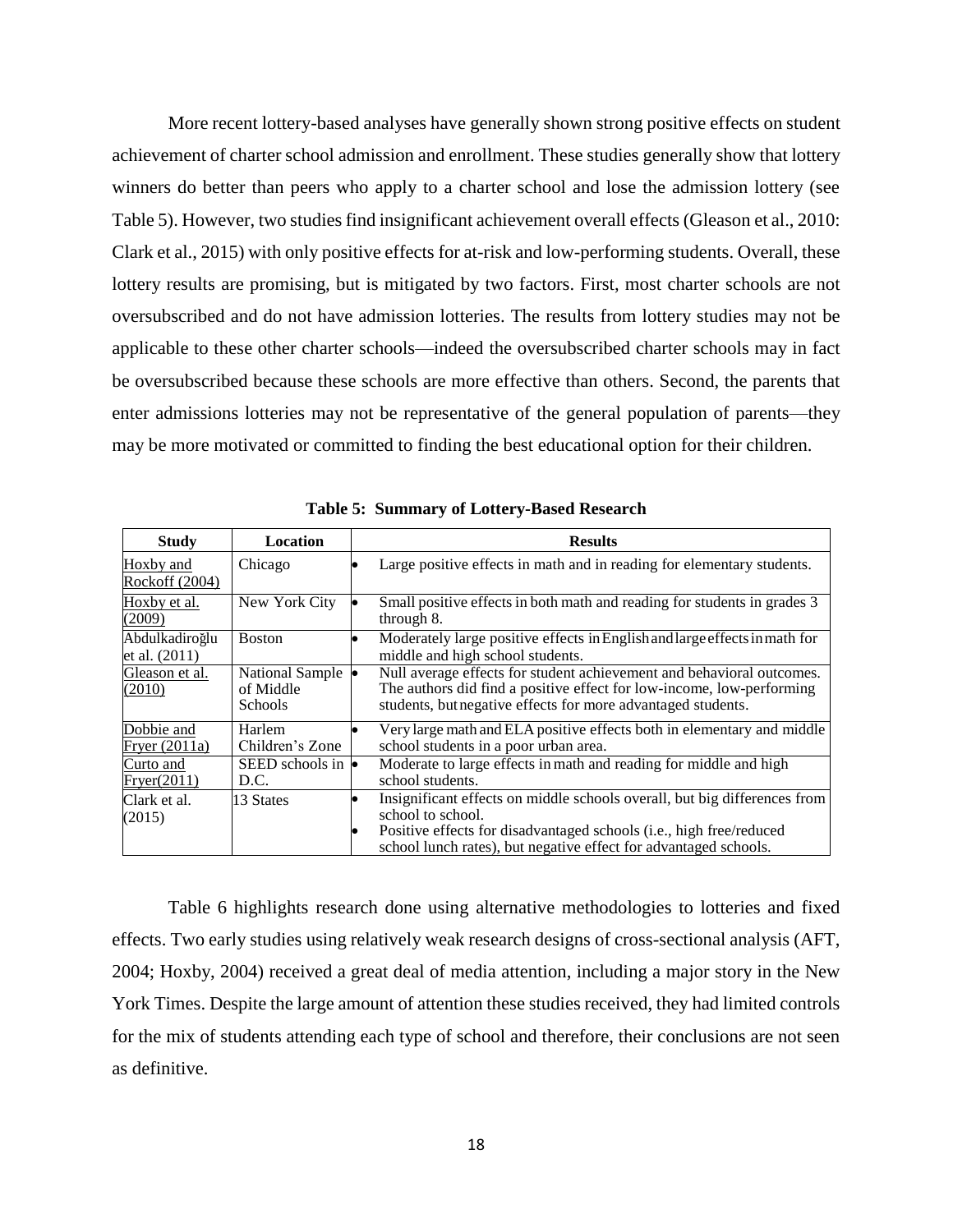Other studies relied on matched virtual control records or propensity score matching to estimate charter effects (CREDO, 2009 and 2013a; Furgeson et al., 2012a, b). These studies matched individual charter school students with TPS students based on individual characteristics and tests scores. These approaches provide greater balance in observable characteristics of treatment and control groups than earlier OLS approaches and are applicable to a broader range of charter students or schools than either the fixed effects or lottery approaches. Overall, these studies have shown that some charter schools are outperforming TPSs while others are performing worse. Matching may be misleading, however, because the strategy ignores possible selection effects due to unobserved factors affecting charter school enrollment.<sup>2</sup>

A value-added approach is the most recent method for assessing the efficacy of charter schools (Chingos and West, 2015; Ladd et al., 2017; Spees and Lauren, 2019; Baude et al., 2019). This method uses regression analysis to determine whether current test score in a charter school exceeds that of a comparable TPS student based on prior test scores and student characteristics. The lagged test score information implicitly controls for student heterogeneity and limits selection effects. A key feature of these studies is that they track the performance of charter schools within a state over time. A theme of these studies is that charter sector performance is improving over time. Baude and colleagues (2019) argue that the charter sector in Texas has improved over time because under-performing charter schools close and the surviving charter schools are more effective than the charter schools that exit the market. Chingos and West (2015) found similar results in Arizona, where low-performing charter schools struggle to attract students and subsequently close, while better-performing charter schools persist. Similarly, two studies (Ladd et al., 2014; Spees and Lauren, 2019) find that charter performance in North Carolina has improved over time although in both cases, the perform. While charter performance is improving over time, student achievement is just keeping pace with TPSs in Arizona and North Carolina. In contrast, student achievement in Texas charter schools exceeds that for comparable students in TPSs.

**Table 6: Summary of Match and Other Regression Research**

| <b>Study</b>  | Location | <b>Research Design</b> | <b>Results</b>                                                                                                        |
|---------------|----------|------------------------|-----------------------------------------------------------------------------------------------------------------------|
| AFT<br>(2004) | National | ross-<br>sectional     | Average 4th-grade achievement was higher for TPSs than<br>for charter schools, both for students overall and for low- |

<sup>&</sup>lt;sup>2</sup> Using the same methodology, CREDO has produced a number of similar reports for individual states or locations. These reports can be found here: <https://credo.stanford.edu/reports>

 $\overline{a}$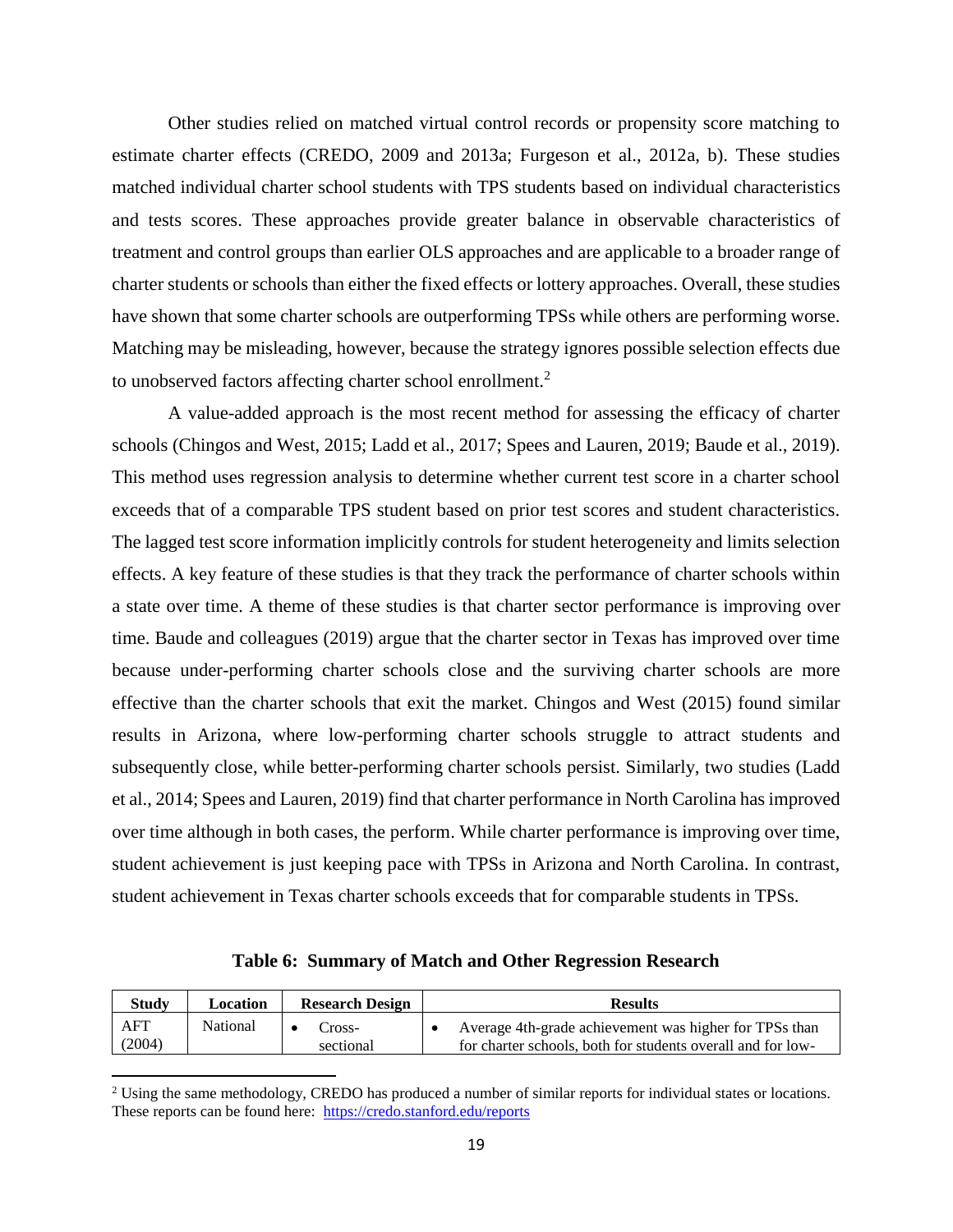|                                         |                                                                  | regression.                                                                                                | income students in particular.                                                                                                                                                                                                                                                                                                                                                                              |
|-----------------------------------------|------------------------------------------------------------------|------------------------------------------------------------------------------------------------------------|-------------------------------------------------------------------------------------------------------------------------------------------------------------------------------------------------------------------------------------------------------------------------------------------------------------------------------------------------------------------------------------------------------------|
| Hoxby<br>(2004)                         | National                                                         | Cross-<br>$\bullet$<br>sectional<br>regression,<br>used<br>matching.                                       | Charter students were 3% more likely than non-charter<br>$\bullet$<br>students in nearby schools to be proficient in reading and<br>2% more likely to reach proficient levels in math.                                                                                                                                                                                                                      |
| <b>CREDO</b><br>(2009)                  | 16 states                                                        | Matched<br>$\bullet$<br>virtual control<br>records.                                                        | Overall, 17% of charter schools outperformed TPSs and<br>$\bullet$<br>31% performed worse than their TPSs counterpart in<br>math.                                                                                                                                                                                                                                                                           |
| Furgeson<br>et al.,<br>2012a, b         | Twenty-<br>two<br>anonymous<br>CMOs<br>from<br>several<br>states | Propensity<br>$\bullet$<br>score<br>matching on<br>student<br>characteristics<br>and prior test<br>scores. | The CMOs had positive but not statistically significant test<br>$\bullet$<br>score impacts for all four academic subjects that were<br>evaluated.<br>However, impacts varied greatly across CMOs<br>$\bullet$<br>individually. For example, ten CMOs had significant<br>positive impacts on math scores and four had significant<br>negative impacts. Larger CMOs tended to have more<br>favorable impacts. |
| <b>CREDO</b><br>(2013a)                 | 27 states                                                        | Matched<br>$\bullet$<br>virtual control<br>records.                                                        | Across the states studied, 29% of charter schools<br>$\bullet$<br>outperformed TPSs in math, while 19% performed worse<br>than their TPSs counterpart.<br>Overall on average, the authors found no significant<br>$\bullet$<br>impact on math scores and a slight positive effect on<br>reading scores.                                                                                                     |
| Chingos<br>and<br>West<br>(2015)        | Arizona                                                          | Value-added<br>$\bullet$<br>model.                                                                         | Charter schools are modestly less effective than TPSs in<br>$\bullet$<br>raising student test scores, but charter school performance<br>is increasing over time both absolutely and relative to<br>TPSs.                                                                                                                                                                                                    |
| Ladd et<br>al.<br>(2017)                | North<br>Carolina                                                | Value-added<br>$\bullet$<br>model using<br>lagged test<br>score controls<br>and fixed<br>effects.          | Charter schools have improved performance over time,<br>$\bullet$<br>evidenced by improved parental satisfaction (i.e., greater<br>school retention in charter schools than in TPSs for<br>comparable students).                                                                                                                                                                                            |
| <b>Spees</b><br>and<br>Lauren<br>(2019) | North<br>Carolina                                                | Value-added<br>$\bullet$<br>model using<br>lagged test<br>score<br>controls.                               | Charter school performance has increased over time but<br>$\bullet$<br>remains lower than TPSs. Economically-disadvantaged<br>students have greater growth, especially in reading.                                                                                                                                                                                                                          |
| Baude et<br>al.<br>(2019)               | Texas                                                            | Value-added<br>$\bullet$<br>model using<br>lagged test<br>score<br>controls.                               | Charter schools have improved performance with<br>$\bullet$<br>moderate to large effect sizes in math and reading,<br>respectively. Least effective charter close, so market<br>survivors have stronger performance.                                                                                                                                                                                        |

# **4.2 Charter Effects on Other Outcomes**

Several other studies have used similar research methods to examine how charter schools affect educational attainment, school climate, and high-risk student health behaviors (Table 7). While the set of studies are thin, many of the early studies showed that charter high school students were more likely to attend college than counterparts at TPS high schools (Booker et al., 2011; Dobbie and Fryer, 2013; Sass et al., 2016; Harris and Larsen, 2016b). These researchers also found that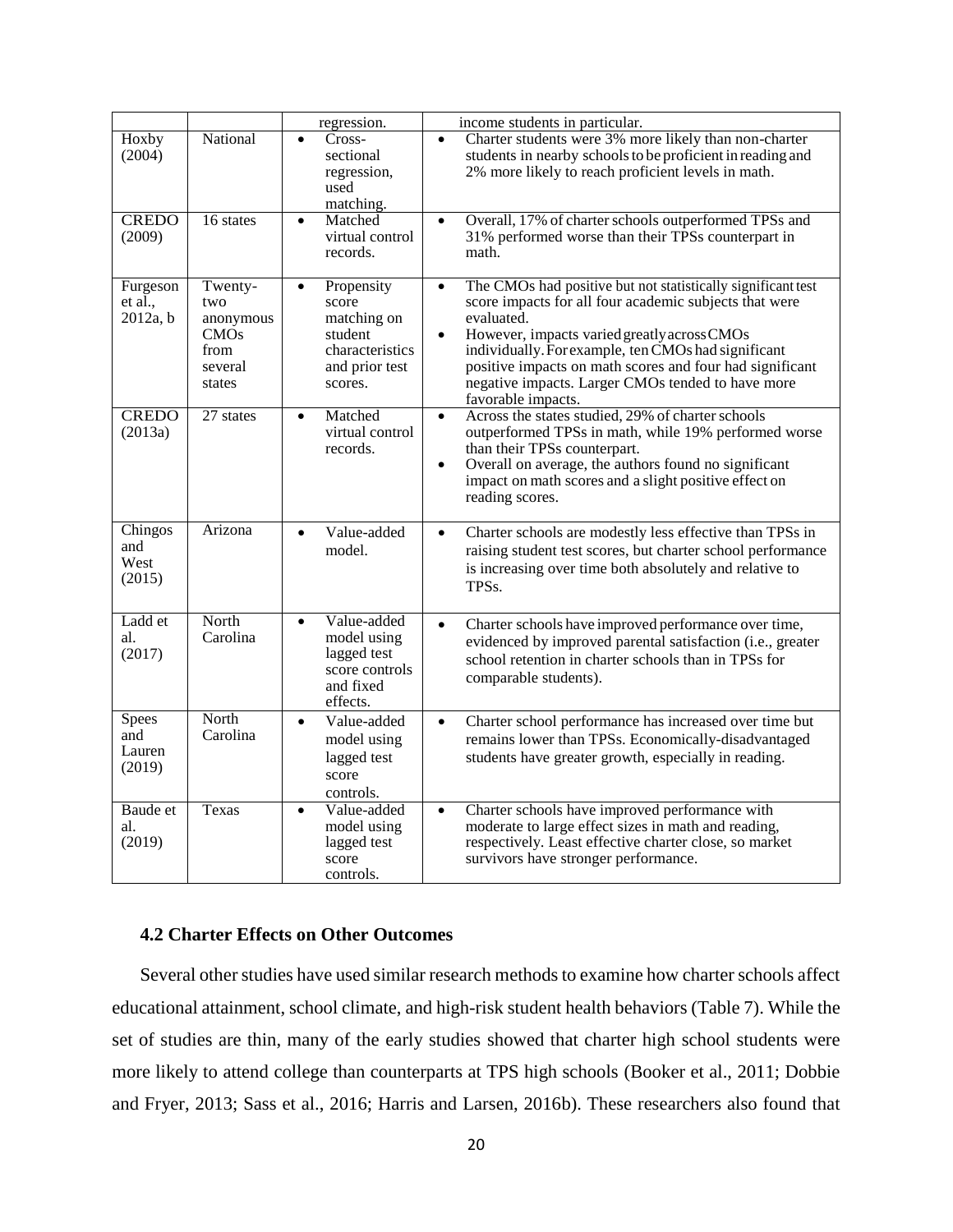charter schools had a positive effect on high school completion and have generally shown greater persistence in college and/or college completion. Angrist and colleagues (2013a, b) found no significant effect on high school graduation but charter students were more to apply to 4-year colleges than TPS students. A study of CMO outcomes found educational attainment results varied from CMO to CMO (Furgeson et al., 2012a, b). Unlike the early studies, two recent studies—one analyzing charter middle schools using a lottery design (Place and Gleason, 2019) and one of Texas charter schools using an OLS approach (Dobbie and Fryer, 2017)—found no downstream effects on educational attainment, college choice, or labor outcomes. Expanding beyond educational attainment and labor outcomes, two studies reported that charter schools improved school discipline and attendance (Imberman, 2011; McEachin, et al., 2019) and charter school students were less likely to be convicted of felonies or misdemeanors as adults, and more likely to register to vote than students entering TPS (McEachin et al., 2019). Some studies found charter high schools were more orderly, provided more support for college, and decreased student mobility (Angrist et al., 2013a, b; Dudovitz et al., 2018). Finally, a couple of studies have found that charter high schools had a positive effect on student health behaviors relative to TPS schools. Two studies examined the effect charter schools have for at-risk low-income students to engage in risky health behaviors (e.g., drug misuse or unsafe sex practices) if they won a charter high school lottery (Wong et al., 2014; Dudovitz et al., 2018). They found that students with better educational opportunities at the charter high schools had fewer risky behaviors than students that attended nearby TPS schools. This suggests that improvements in public education could have collateral benefits in health outcomes.

| <b>Table 7: Summary of Results of Analyses of Non-Cognitive Outcomes</b> |  |
|--------------------------------------------------------------------------|--|
|                                                                          |  |

| <b>Study</b>  | Location        | <b>Research Design</b> | <b>Results</b>                                           |
|---------------|-----------------|------------------------|----------------------------------------------------------|
| <b>Booker</b> | Chicago         | Probit.                | Charter high school attendance increased probability     |
| et al.        | and             |                        | of graduating high school and attending college,         |
| (2011)        | Florida         |                        | conditional on 8 <sup>th</sup> grade charter enrollment. |
| Imberman      | Anonymous       | Instrumental variable  | Charter schools generate large improvements in           |
| (2011)        | <b>District</b> | and fixed effects.     | discipline and attendance.                               |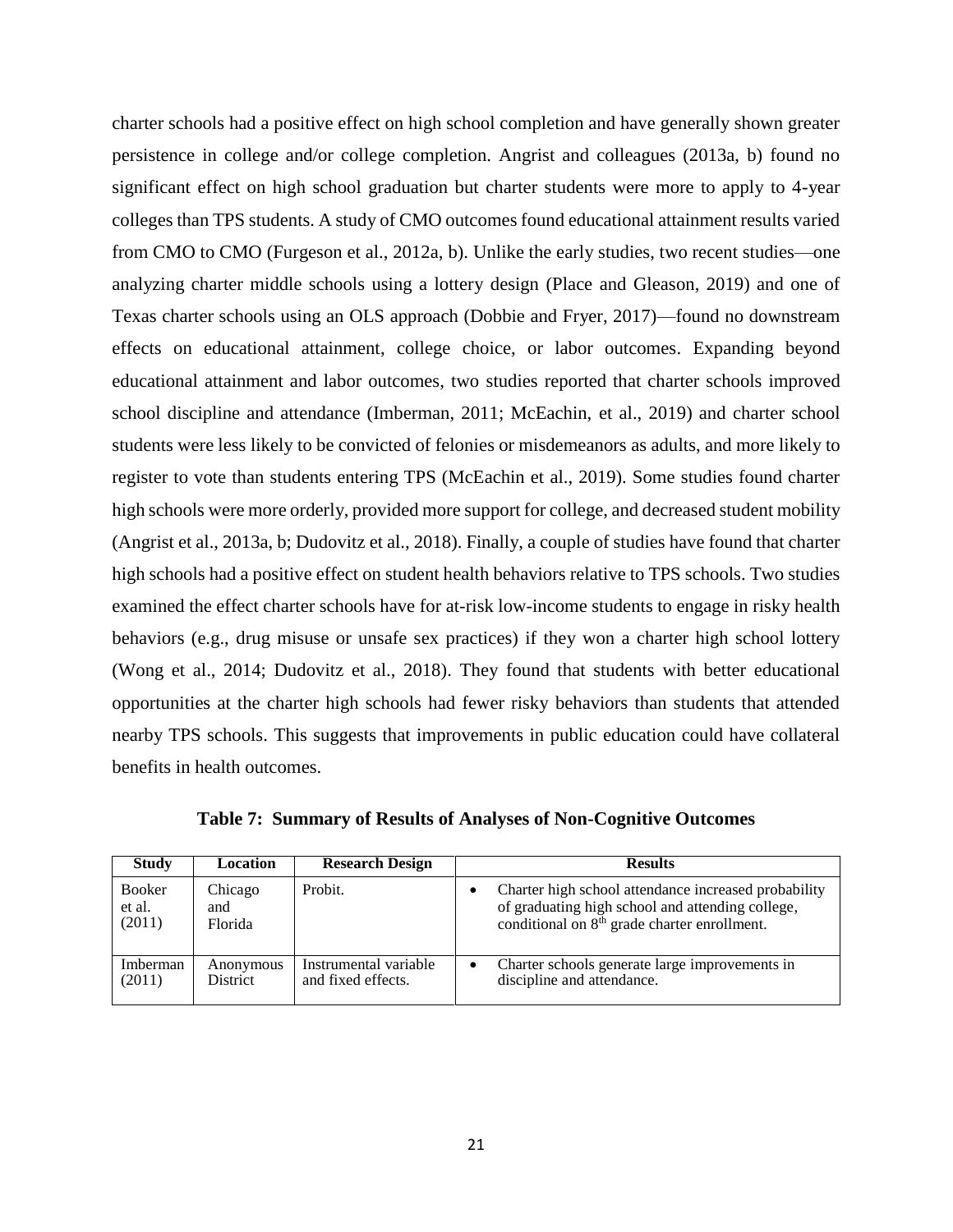| Furgeson<br>et al.<br>(2012a, b) | Anonymous<br><b>CMOs</b>     | Propensity score<br>matching using<br>student characteristics<br>and prior test scores.            | Two years after enrolling in a CMO school, students<br>experience significantly positive math impacts in half<br>of the CMOs (11 of 22) covered by the impact<br>analysis, while students in about one-third of the<br>CMOs (7 of 22) do significantly worse in math.<br>Similarly, students in nearly half of the CMOs (10 of<br>22) experience significantly positive impacts in<br>reading, while students in about a quarter of CMOs<br>(6 of 22) experience reading impacts that are<br>significantly negative.<br>Among the six CMOs with graduation data, three<br>$\bullet$<br>had positive and statistically significant effects, and<br>only one had a negative impact on graduation. In the<br>remaining two cases, impacts were positive but not<br>significant. |
|----------------------------------|------------------------------|----------------------------------------------------------------------------------------------------|------------------------------------------------------------------------------------------------------------------------------------------------------------------------------------------------------------------------------------------------------------------------------------------------------------------------------------------------------------------------------------------------------------------------------------------------------------------------------------------------------------------------------------------------------------------------------------------------------------------------------------------------------------------------------------------------------------------------------------------------------------------------------|
| Angrist<br>et al.<br>(2013a, b)  | <b>Boston</b>                | Used charter high<br>school admission<br>lotteries as a quasi-<br>experimental research<br>design. | Authors found positive impacts on measures of<br>$\bullet$<br>college preparation (such as SAT scores), no<br>statistically significant impact on high-school<br>graduation, and an effect of shifting students from 2-<br>year colleges into 4-year colleges.                                                                                                                                                                                                                                                                                                                                                                                                                                                                                                               |
| Dobbie<br>and Fryer<br>(2013)    | Harlem<br>Children's<br>Zone | Lottery based<br>assignment for poor<br>urban youth as a<br>quasi-experimental<br>approach.        | The study found a 14.1% increased likelihood of<br>$\bullet$<br>college enrollment.<br>Females were 12.1% less likely to experience teenage<br>$\bullet$<br>pregnancy, and males were 4.3% less likely to be<br>incarcerated.<br>The study found no impact on self-reported health<br>$\bullet$<br>outcomes.                                                                                                                                                                                                                                                                                                                                                                                                                                                                 |
| Wong et<br>al. (2014)            | Los Angeles                  | Used charter high<br>school admission<br>lotteries as a quasi-<br>experimental research<br>design. | Charter high school admission lotteries (low-income<br>$\bullet$<br>minority students).<br>Authors found a significantly lower incidence of<br>$\bullet$<br>very risky behaviors (e.g., binge drinking, substance<br>use at school, gang participation) in low-income<br>minority students.<br>No significant difference in behaviors denoted less<br>risky (e.g., alcohol, tobacco, marijuana use).                                                                                                                                                                                                                                                                                                                                                                         |
| Harris &<br>Larsen<br>(2016b)    | New Orleans                  | Matching strategy.                                                                                 | The authors found that students who attend charter<br>high schools were more likely to graduate high school<br>and attend, persist, and graduate college.                                                                                                                                                                                                                                                                                                                                                                                                                                                                                                                                                                                                                    |
| Dobbie &<br>Fryer<br>(2017)      | Texas                        | OLS with controls                                                                                  | Authors find that, at the mean, charter schools have<br>$\bullet$<br>no impact on test scores and a negative impact on<br>earnings.<br>"No Excuses" charter schools increase test scores and<br>$\bullet$<br>four-year college enrollment, but have a statistically<br>insignificant impact on earnings.                                                                                                                                                                                                                                                                                                                                                                                                                                                                     |
| Dudovitz<br>et al.<br>(2018)     | Los Angeles                  | Used charter high<br>school admission<br>lotteries as a quasi-<br>experimental<br>research design. | Charter admission led to less marijuana misuse, more<br>$\bullet$<br>study time, less truancy, more teacher support for<br>college, more orderly schools, and less school<br>mobility for low-income minority students.                                                                                                                                                                                                                                                                                                                                                                                                                                                                                                                                                      |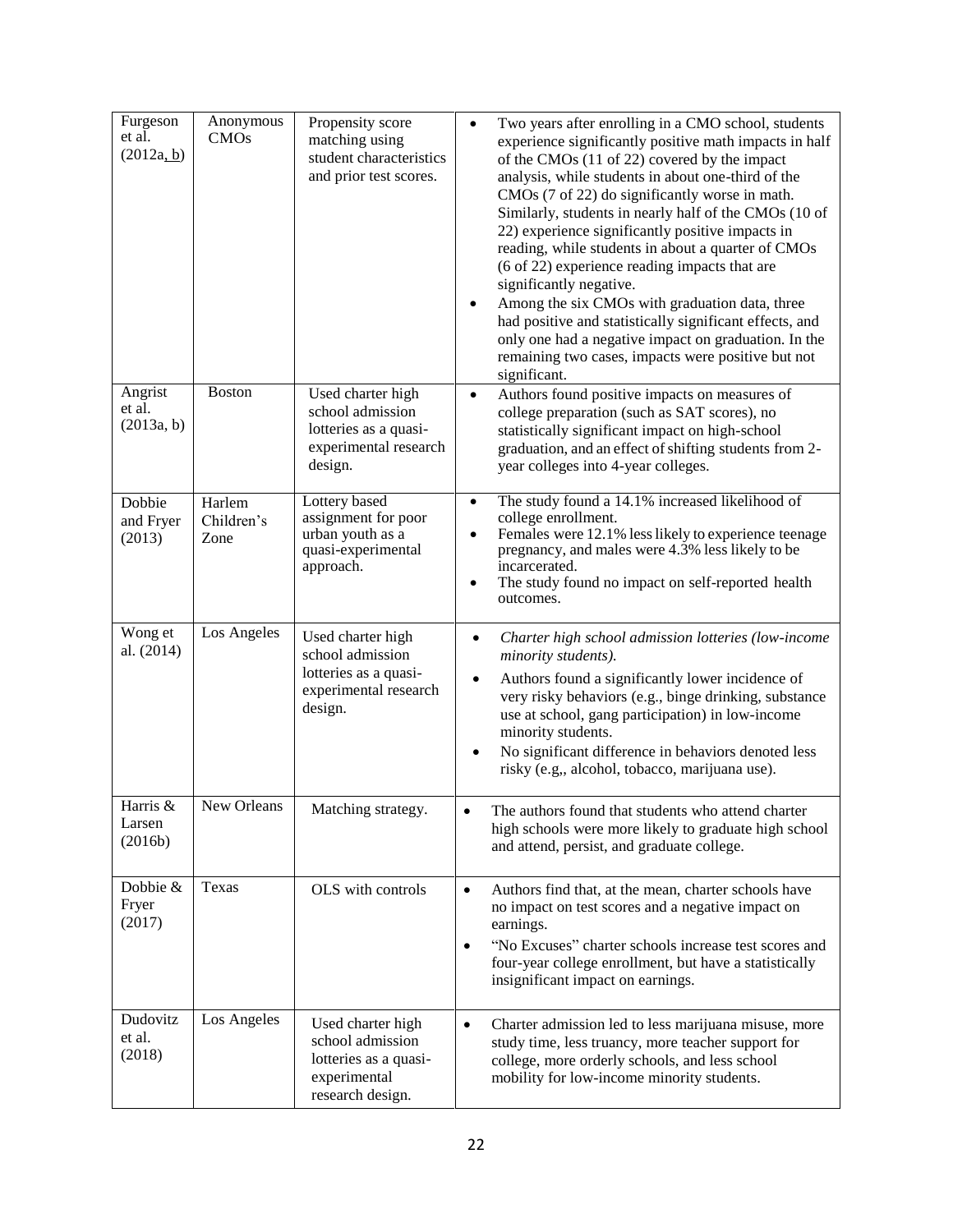| McEachin<br>et al.<br>(2019)   | North<br>Carolina                                 | Propensity score<br>matching strategy.                                                               | $\bullet$ | Charter high school enrollees were less likely to be<br>chronically absent, suspended, convicted of felony or<br>misdemeanor as adult, and more likely to register<br>and vote than students entering TPS. |
|--------------------------------|---------------------------------------------------|------------------------------------------------------------------------------------------------------|-----------|------------------------------------------------------------------------------------------------------------------------------------------------------------------------------------------------------------|
| Place and<br>Gleason<br>(2019) | National<br>Sample of<br>Middle<br><b>Schools</b> | Used charter middle<br>school admission<br>lotteries as a quasi-<br>experimental research<br>design. | $\bullet$ | Authors found charter attendance had no effect on<br>college enrollment or college choice (two- or four-<br>year college or public or private college), and no<br>effect on degree attainment.             |

#### **4.3 Charter Schools as a Turnaround Mechanism**

A recent development in the charter school movement (and one that has not been explored by previous literature reviews) is the use of charter schools as a mechanism for "turning around" lowperforming TPSs. The efforts to improve performance of chronically struggling schools has been at the forefront of education policies for decades; for example, the federal government supported the comprehensive (or whole) school reform initiative from 1998-2007 (U.S. Department of Education, 2010). However, incorporating charter schools in to this effort has been a relatively recent development. Current trends can be traced to accountability and federal reform efforts, including No Child Left Behind (NCLB), School Improvement Grants (SIGs), Race to the Top, NCLB waivers, and most recently, the Every Student Succeeds Act (ESSA). Under these programs, many states have "taken over" chronically low-performing schools and turned the management of these schools over to CMOs. In other cases, states or districts have converted these schools into charter schools. This approach was often adopted under the so-called "portfolio approach" of charter schools, allowing families to choose from an array of choices within a geographic area (Hill, 2006). In other cases, these schools were converted over to neighborhood charter schools (i.e., residentially assigned) rather than schools of choice, which eliminated a key ingredient for the success of charter schools (Zimmer et al., 2017).

In Table 8, we summarize research regarding the effectiveness of charter schools as a turnaround mechanism for TPSs. Echoing the charter literature in general, these analyses report mixed results. The most notable (and highly publicized) success is found in New Orleans (Abdulkadiroğlu, et al., 2016; Bross, Harris, and Liu, 2016; Harris and Larsen, 2016a). This is in contrast with Tennessee, where the results suggest that charter schools are not improving student achievement of low performing schools (Zimmer, et al., 2017; Pham et al., 2019). It is important to note that, while New Orleans charter schools are schools of choice, Tennessee's charter schools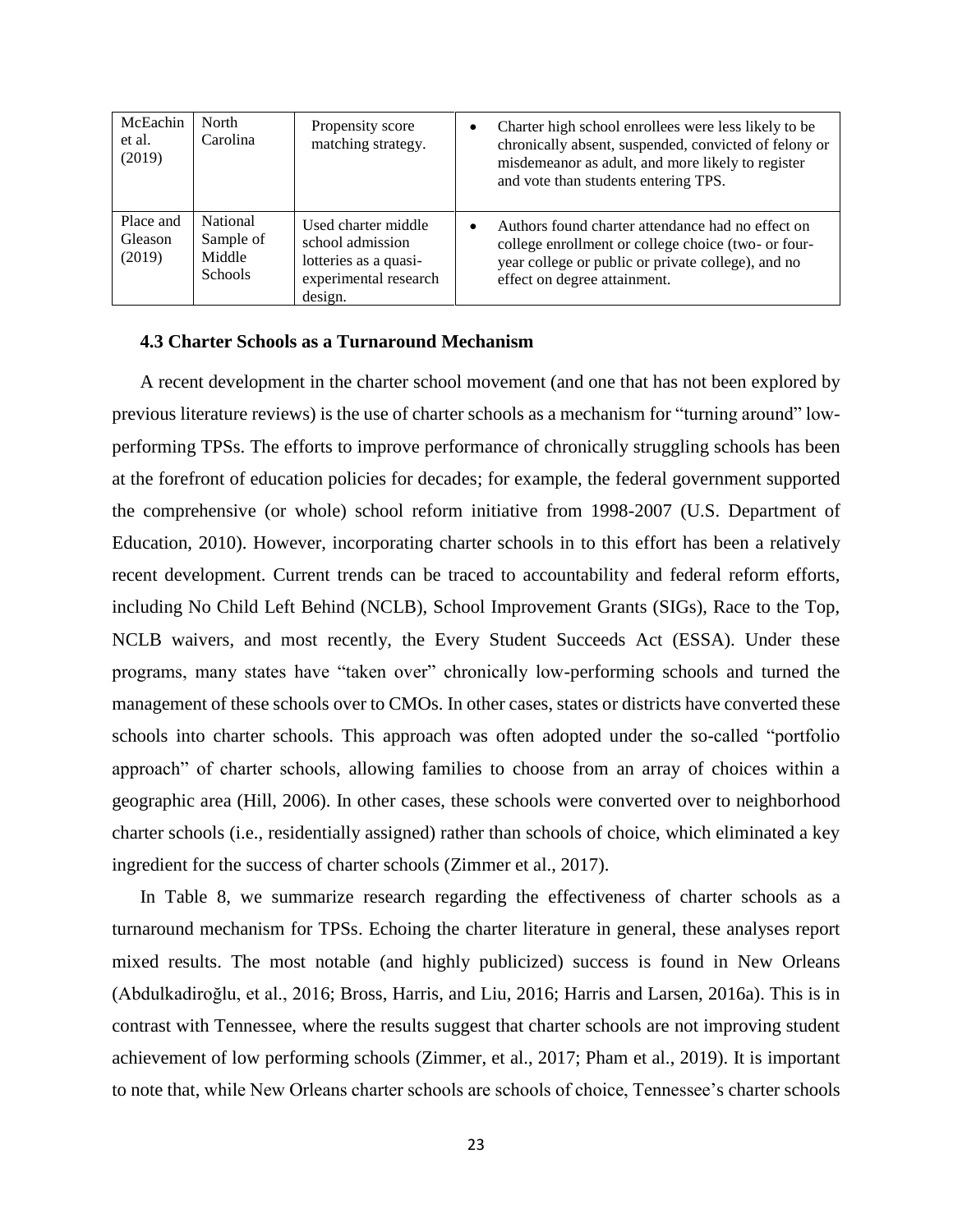are not, which may be a potential explanation for the observed difference in performance.<sup>3</sup> Research in New Orleans suggests the reform approach has faced new challenges over time as there is a limited pool of effective teachers and principals to staff these schools (Harris & Larsen, 2016a; McEachin, Welsh, & Brewer, 2016). Similarly, in a follow up study in Tennessee, Henry and colleagues (2019) found that the turnover of teachers in schools was among the possible explanations for the lack of success in the turnaround charter schools.

| <b>Study</b>                                         | Location                                   | <b>Research Design</b>                                                                         |           | <b>Average Impact</b>                                                                                                                                   |
|------------------------------------------------------|--------------------------------------------|------------------------------------------------------------------------------------------------|-----------|---------------------------------------------------------------------------------------------------------------------------------------------------------|
| Abdulkadiroğlu,<br>Angrist, Hull, &<br>Pathak (2016) | <b>New</b><br><b>Orleans</b><br>and Boston | Used charter high school<br>admission lotteries as a<br>quasi-experimental research<br>design. | $\bullet$ | Find large math and reading impacts<br>from converting underperforming<br>traditional public schools into charter<br>schools in Boston and New Orleans. |
| Harris and Larsen<br>(2016a)                         | <b>New</b><br>Orleans                      | Difference-in-difference.                                                                      | $\bullet$ | The results indicate that student test<br>scores improved by the second year.                                                                           |
|                                                      |                                            |                                                                                                | $\bullet$ | If failing schools are closed instead of<br>contracted out, the students do not<br>experience any increases in test<br>scores.                          |
| Zimmer, Henry,<br>Kho $(2017)^4$                     | Tennessee                                  | Difference-in-difference.                                                                      | $\bullet$ | Authors found no positive effects for<br>schools taken over by the state and<br>managed by CMOs.                                                        |

**Table 8: Summary of Results from State Take Over** 

#### **4.4 Final Thoughts on Methods and Results**

 $\overline{\phantom{a}}$ 

The evidence on charter effectiveness is complicated by the variety of methods applied in different locations with differing charter circumstances (e.g., quality of nearby TPSs, new versus established charter schools, charter focus and philosophy), and potentially charter school types and policies, which we will discuss in the next section. Lottery studies provide strong evidence for the effectiveness of charter schools at improving student achievement, educational attainment, and other outcomes. However, these lottery studies reflect only a portion of charter schools which are

<sup>&</sup>lt;sup>3</sup> Similar results were found by Gill and colleagues (2007) in Philadelphia. The state took over the 45 lowest performing schools in a district. A subset of schools was converted over to private management organizations, which were not schools of choice.

<sup>&</sup>lt;sup>4</sup> In a follow up study, which does not meet the requirement of being published in a peer review journal or have 30 citations and has not received significant media attention, the authors found no improvement six years into CMOs managing takeover schools (Pham, et al., 2019).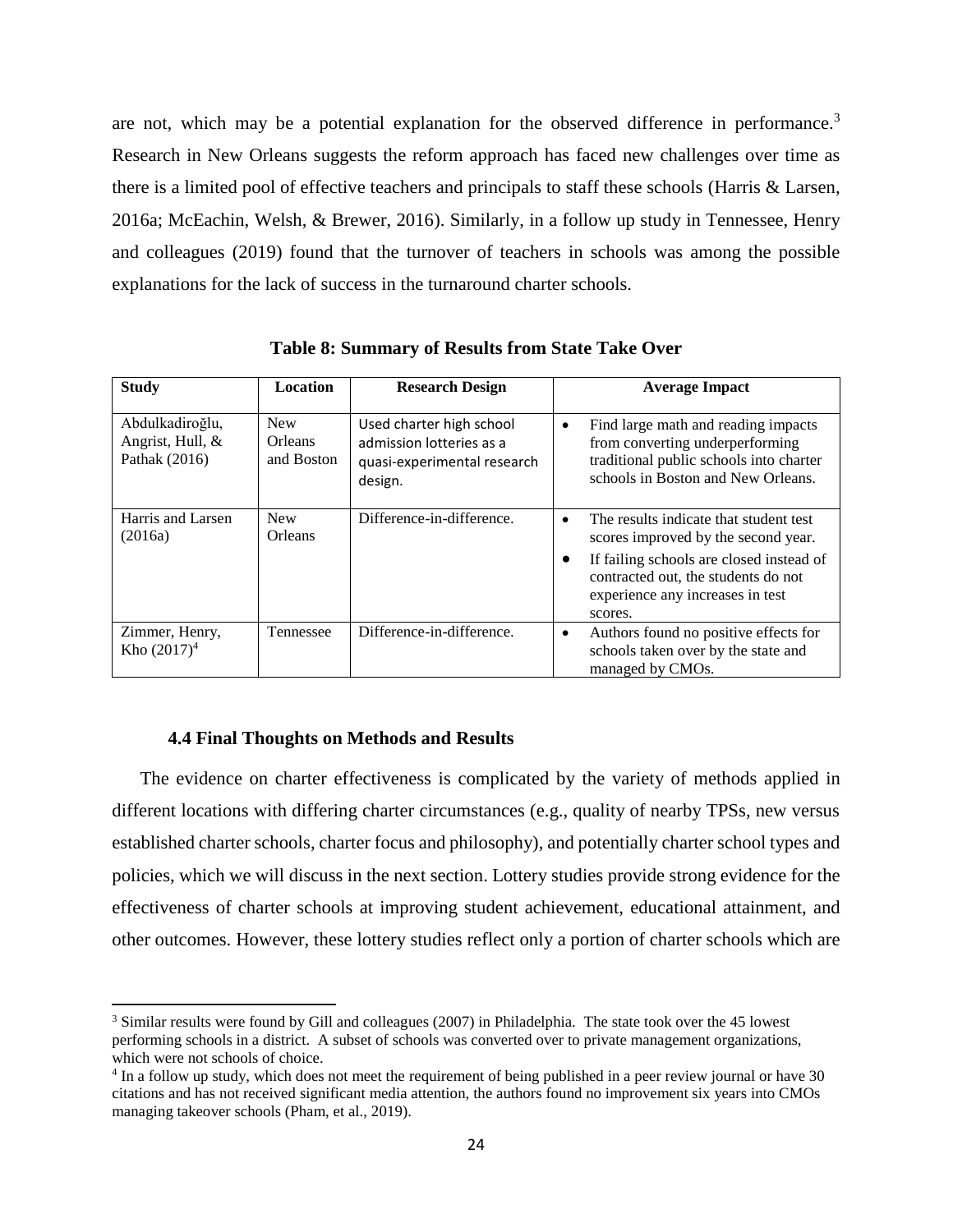oversubscribed and are typically located in urban areas with large concentrations of at-risk students and often are near low-performing TPSs. While these findings have strong internal validity and are impressive for an important population group, the results from fixed-effects and matching approaches, which have broader inferences but weaker internal validity, provide much less positive evidence for the effectiveness for charter schools. As for charter schools as a means of improving chronically low-performing schools, the jury is still out as many locations employing charter schools as a turnaround strategy have not been examined and in the locations in which they have, the results are mixed.

Some argue that the only studies that should be trusted are the ones using lottery-based designs. However, Abdulkadiroğlu [and colleagues](file:///C:/Users/rwzimm00/AppData/Local/Microsoft/Windows/Temporary%20Internet%20Files/Content.Outlook/8PBFT59M/new%20section%204.docx%23_bookmark75) (2011) found that lottery-based estimates in Boston charter schools were similar to those from an observational-based regression analysis controlling for baseline test scores and student demographics. Several studies have shown that charter outcomes are similar, when lottery and propensity matching methods are applied to the same schools (Fortson et al., 2012; Tuttle et al., 2013). These findings suggest that unobserved factors in many cases may not be sufficient to seriously bias results from some nonexperimental assessments of a subset of charter schools (i.e., oversubscribed lotteries available to researchers). This subset is relatively small, however, and rarely includes elementary students. The risk of more serious selectivity bias from nonexperimental methods remains for the broader group of charter schools where lotteries are unavailable.

More generally, researchers have not reached a consensus on charter school effectiveness when examining test scores because of differences in findings across studies and location. An interpretation that fits the evidence is that some charter schools, especially the oversubscribed schools, are in fact much more effective with respect to student achievement than their counterpart TPSs, while the majority of charter schools are not superior, and some are inferior, to their counterpart TPSs. When alternative outcomes such as educational attainment and labor and health outcomes have been explored, the results have been more consistent as these studies generally report positive impacts.

## **V. Charter Practices and Effectiveness**

While dozens of studies have examined the effects of charter schools, substantially less research has examined how particular charter policies and practices might affect their effectiveness. In part, this limited focus reflects the fact that school-level practices are hard to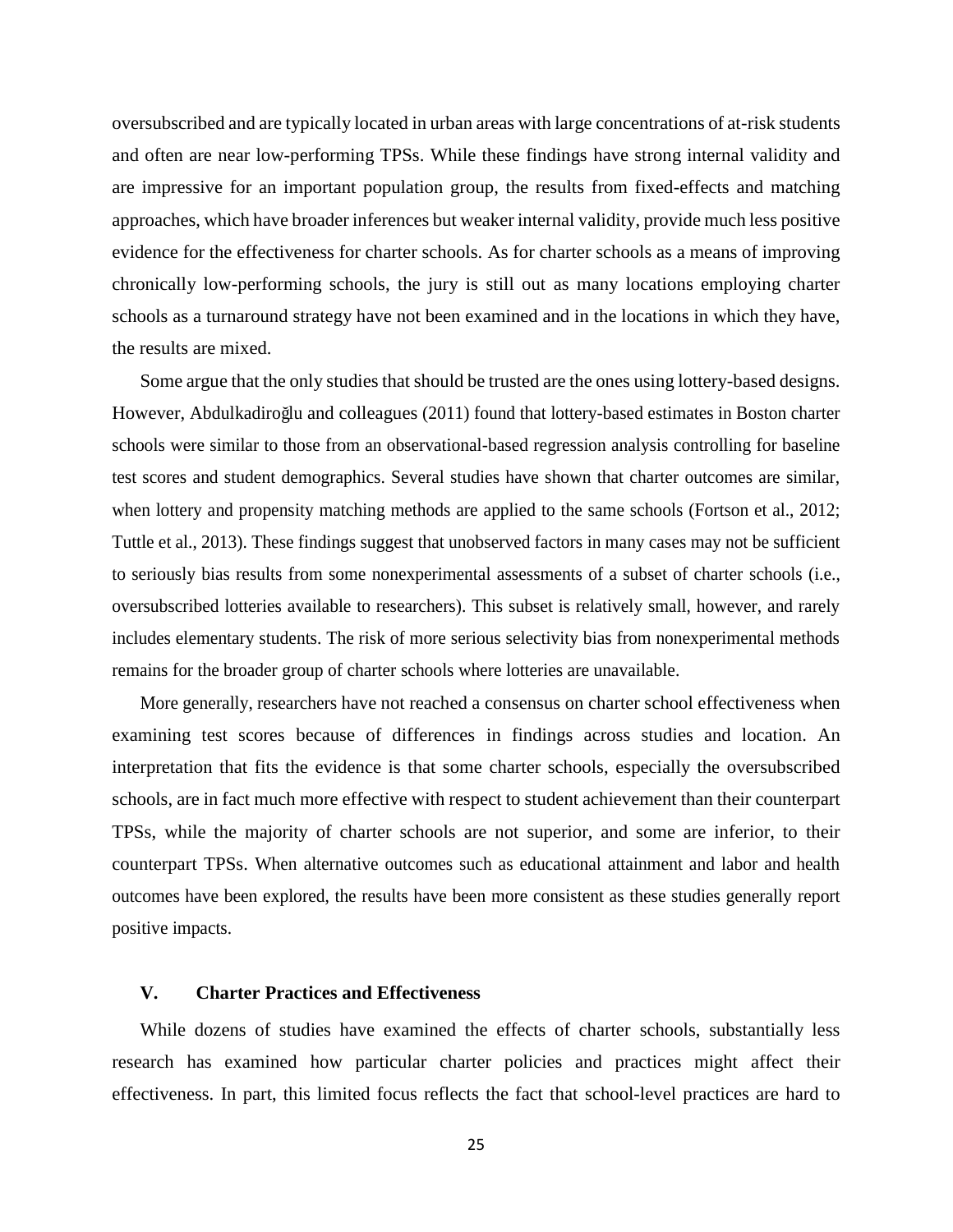measure and harder yet to disentangle. Similarly, the implementation of policies and practices may vary considerably from place to place. A more intensive focus on charter schools themselves has suggested how and why charter schools are successful in some circumstances and less successful in others. If charter school success is tied to specific practices or situations, then other charter schools might modify their programs to achieve similar improvements for students. Similarly, TPSs might adopt similar charter school practices and enhance learning in their schools.

#### **5.1 Different Charter Policies Across States**

As the summary of the research above suggests, findings across geographic locations vary, which may be a function of the policies in place across locations. For instance, some states have very flexible policies for starting and operating charter schools, while others have much more restrictive policies. Furthermore, some states allow up to four different types of authorizers, while others allow only a single authorizer. These kinds of policy differences, along with the environment charter schools operate (e.g., the quality of TPSs, types of students, urban versus rural and suburban), types of schools (e.g., online versus "brick and mortar" schools, CMO versus non-CMO), and charter school practices (e.g., longer school day, instructional and curriculum focus) may explain variations in outcomes.

CREDO researchers examined how state policies affected charter school performance. For instance, CREDO's 2009 study suggested that charter schools perform poorly in states in which they operate under a cap limiting the number of charter schools or have multiple possible authorizers. In contrast, states where charter schools have an appeal process for adverse application decisions have stronger charter school performance. These conclusions should be viewed as initial insights, as the differences in effects were small and the policy variable only varied across 16 states. However, follow up studies have examined whether charter authorizers could play a role in the success of charter schools in individual states. Carlson and colleagues (2012) in Minnesota found no variation in performance associated with the four types of charter authorizers while Zimmer and colleagues (2014) found that charter schools authorized by non-profits had lower achievement gains.

#### **5.2 Charter Type**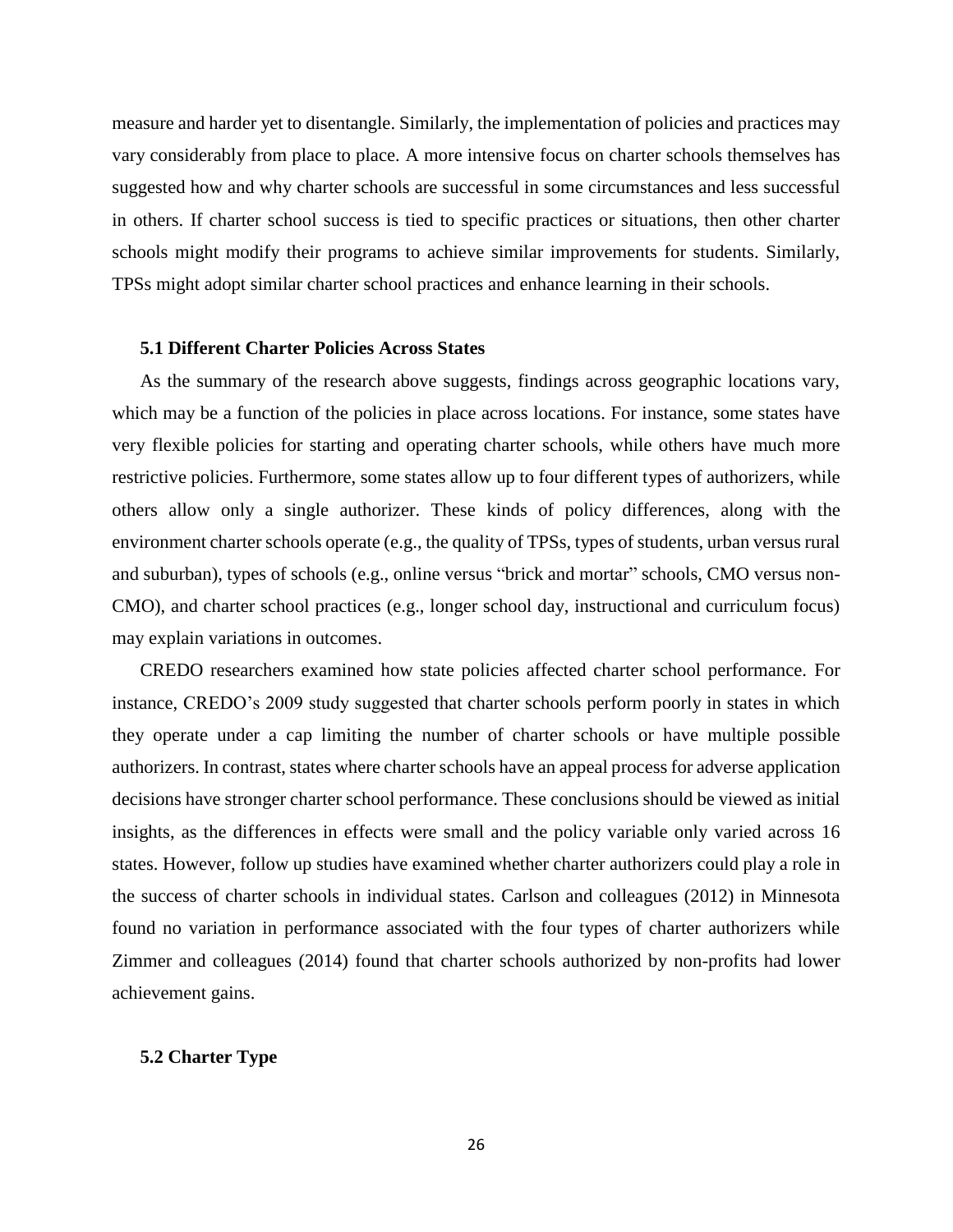A few studies have gone beyond overarching state policies and have examined whether or not charter school type and/or operational features affect outcomes. Using student-level data from California, Buddin and Zimmer (2005) examined whether there were differential effects across conversion and startup charter schools and classroom-based versus non-classroom-based charter schools, also known as virtual or online charter schools. The research showed some differences between conversion and startup charter schools, but the differences were generally small. However, the differences were much larger between classroom-based and non-classroombased/virtual charter schools with the non-classroom-based/virtual charter schools having lower achievement. This result is consistent with follow up research in Ohio (Zimmer et al., 2009; Ahn and McEachin, 2017), Indiana (Fitzpatrick, et al., 2018), and in a study of 17 states (CREDO, 2015a), all of which found virtual schools performed poorly. While some of the authors in these studies cautioned against drawing strong conclusions regarding these virtual/non-classroom-based schools, as they note that these schools typically serve unique students, it does raise some concerns about the rapid expansion of these types of schools in a number of states.

#### **5.3 Management Structure**

About 65 percent of charter schools are independent entities operated by a local board of trustees, and the remaining 35 percent are linked with a management network (David, 2018). Charter management organizations (CMOs) are non-profit organizations that provide a common mission and structure for clusters of charter schools. Educational Management Organizations (EMOs) are for-profit organizations that provide similar functions. About 23 percent of charter schools are in CMOs and the remaining 12 percent are in EMOs.

By pooling resources across several schools, management organizations provide opportunities for economies of scale relative to independent charters. These advantages might help in attracting funding and sharing information on best practices. Effective CMOs and EMOs presumably use their reputation with school policymakers and parents in opening new charter schools, especially if the new schools are located near their pre-existing charter schools. Involvement in day-to-day management decisions varies considerably from organization to organization (David, 2018), but CMO and EMO schools generally have more autonomy that TPSs. However, independent charter schools have more autonomy than charter schools in a network, and this autonomy may offset the advantages of scale economies in some cases.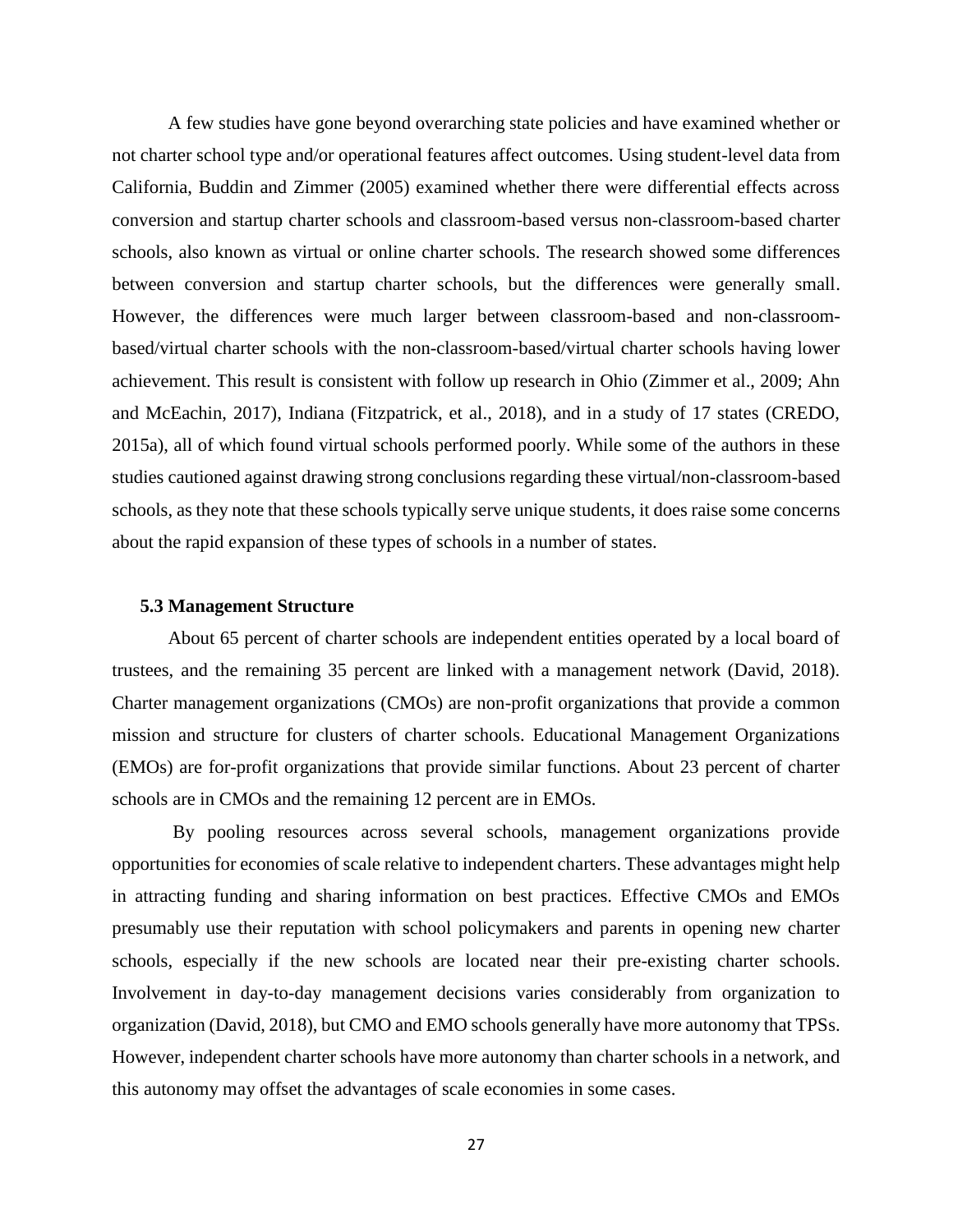A recent study shows that CMOs and EMOs have stronger effects on student achievement than independent charters (CREDO, 2017). They attribute most of this success to CMOs but find large variance in outcomes across all types of charter schools. The higher average success of management organizations may reflect the concentration of these schools in urban areas where several studies have found charter schools were more successful than in other locales. About 53 percent of independent charter schools are in urban areas as compared with 69 percent of charter schools in management organizations.

Other researchers have evaluated the effectiveness of CMOs, both as a whole and by type. Using student-level data and a matching strategy, Mathematica found no statistically significant effect overall for test scores or graduation, but did find a great deal of variation across CMOs (Furgeson, et al., 2012a, b). In a second Mathematica study of KIPP schools, which is a wellknown CMO operator, Tuttle, et al. (2013) used a lottery-based approach in evaluating 13 middle schools and found strong positive effects in math, but no statistically significant effect in reading. The authors then employed observational methodologies and found consistent results with these same 13 schools. Bolstered by the consistency of the results, the authors then applied the same observational approaches to 41 KIPP schools and found strong positive effects across multiple subjects. Again, these results suggest that charter schools should not be viewed as monolithic group.

#### **5.4 Inside the Black Box**

Research evidence suggests that charter schools have success in urban areas that typically serve high proportions of poor and minority students (Gleason et al., 2010; CREDO, 2015b). Abdulkadiroğlu and colleagues (2010) show that the "charter effect" in the Boston area is sufficiently large to reduce two-thirds of the black-white test score gap in middle school reading, to eliminate the gap in middle school math, and to eliminate the gap for both reading and math in high schools. Similarly, Dobbie and Fryer (2011b) find that enrollment in Harlem charter elementary schools closes the black-white achievement gap, while enrollment in charter middle schools reduces the reading gap by half and eliminates the math gap entirely.

A possible explanation for the charter success in urban areas is the student achievement at nearby TPSs. In many depressed urban areas, the counterfactual TPSs have low test scores (Chabrief et al., 2016). The positive charter effect could be dampened and even eliminated in areas where school-level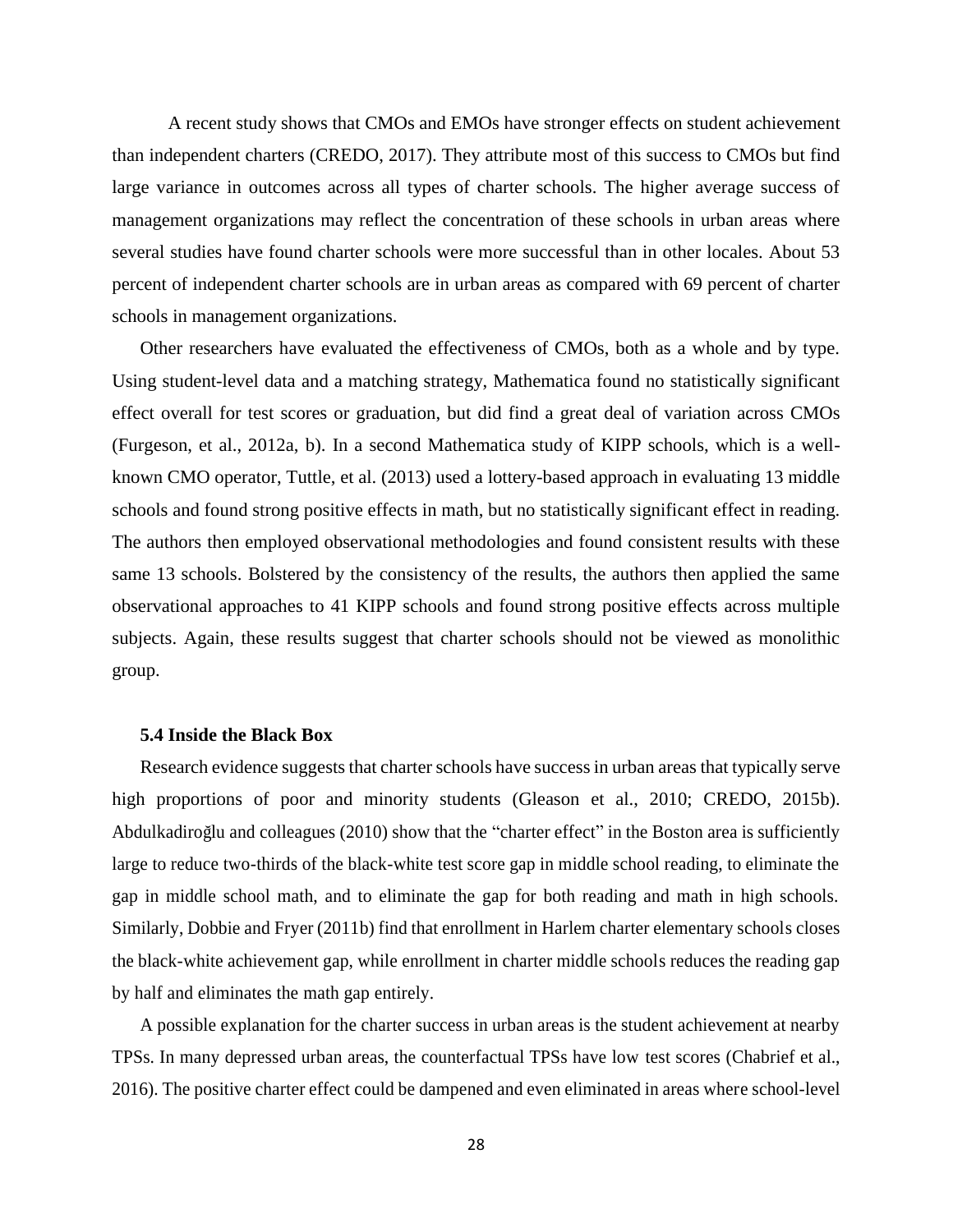achievement rates are high in wealthier areas and in the suburbs. Charter school enrollment is linked with substantial gains for poor and minority students in urban areas and few if any gains for any groups in suburban schools (Angrist et al., 2013b; Chabrief et al., 2016).

Another key factor for urban charter schools is their emphasis on "no excuses" policies. "No Excuse" charter schools adopt an educational approach that emphasizes discipline, traditional reading and math skills, greater instruction time, and selective teacher hiring. This approach has been adopted by KIPP and other CMOs. Dobbie and Fryer (2011a, 2011b), Hastings and colleagues (2012), and Angrist and colleagues, (2013b) all found strong positive achievement effects for these schools.

In contrast with the "no excuses" approach, suburban charter schools often focus on special concentrations (e.g. performing arts, math/science emphasis), interdisciplinary studies, field work, or customized instruction (Chabrief et al. 2016). Since TPSs have strong academic outcomes in suburban areas, it appears that charter schools are offering less academically focused alternatives to their counterfactual TPS options. Suburban charter schools on average have small (if any) positive effects on measured achievement, but these schools may have positive results on other outcomes that are more directly related to their emphasis.

Further research has attempted to decompose exactly which elements of a "no excuses" approach are important for urban charter schools. Individual studies have small numbers of charter schools, so researchers have struggled to disentangle important from extraneous features of school policies. Dobbie and Fryer (2013) focus on high expectations, regular teacher feedback, datadriven instruction, increased instructional time, and high-dose tutoring. Angrist and colleagues (2013b) emphasize the importance of strict discipline, cold-calling on students, teacher feedback from recorded lessons, and Teach for America alumni. Chabrief and colleagues (2016) pooled evidence from several lottery studies and found that intensive tutoring was the only factor that remained significant in explaining the positive performance for charter schools after controlling for the performance of fallback schools.

A few studies have tried to examine the practices of charter schools beyond the "no excuse" approach using survey or case study data along with test score outcomes. In some cases, researchers were not able to identify many effective operational strategies or practices, which may be the result of small sample sizes and the challenges of identify nuanced differences in operations (Zimmer and Buddin, 2007; Tuttle, et al., 2013). However, other studies have found positive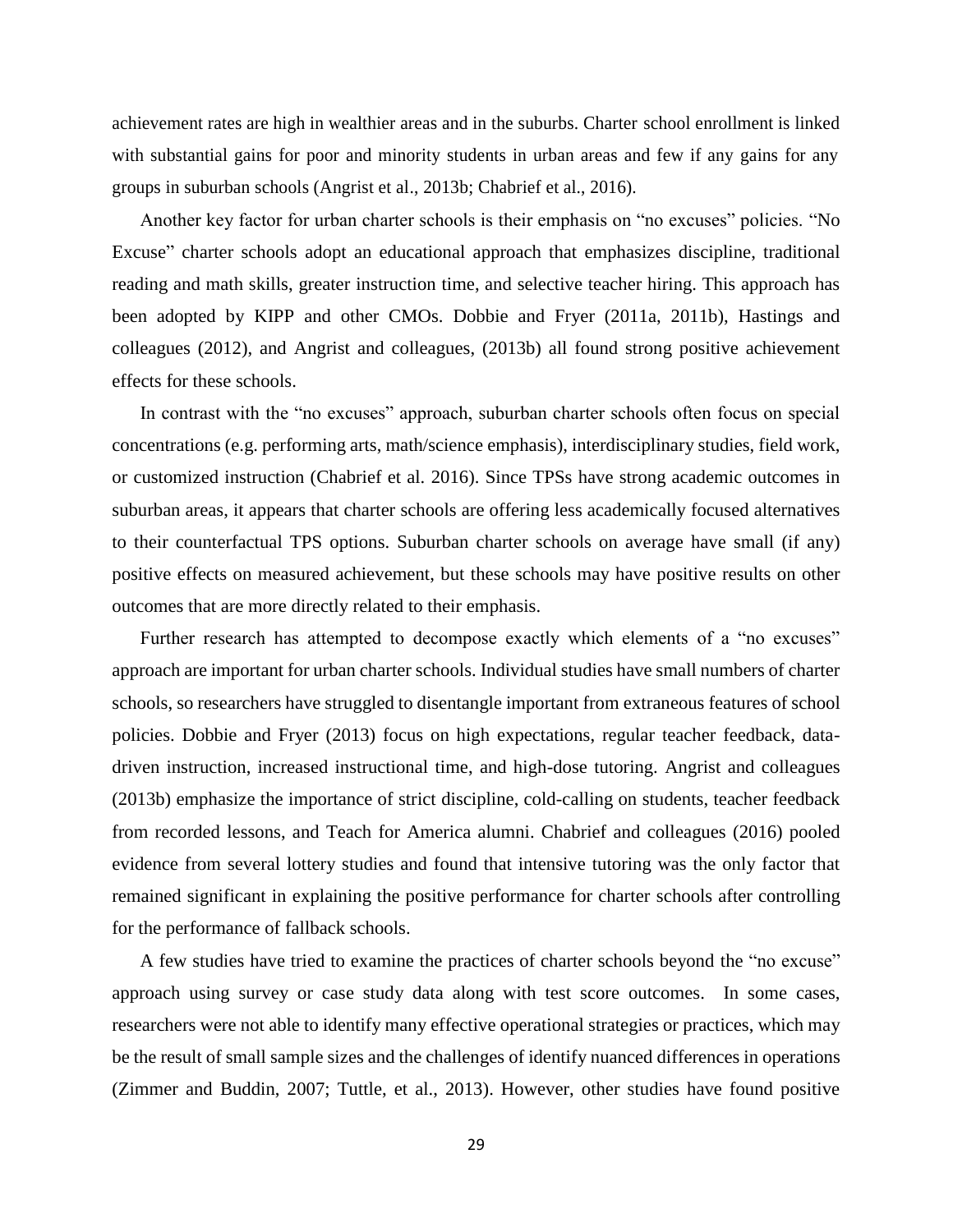effects for teachers' focus on academic achievement (Berends, et al, 2010), intensive coaching of teachers (Furgeson, et al., 2012a, b), strong behavioral policies (Angrist, et al. 2013b; Dobbie and Fryer, 2011b; Furgeson, et al. 2012a, b; Tuttle, et al, 2013), increased instructional time, high dosage tutoring, frequent teacher feedback, and the use of data to guide instruction (Dobbie and Fryer, 2011b). Given that an original impetus for charter schools was for these schools to be incubators of effective educational operations and practices, more studies need to open the "black box" of these schools to identify key features that other schools could adopt.

#### **VI. Indirect Effects**

While the indirect effects of charter schools on TPSs have received less attention than direct effects, these indirect effects may be as important, if not more important. Despite recent growth, charter school enrollment only represents about six percent of the student population nationwide. Even if charter schools' growth rate accelerated, it would take many years before the charter sector could have widespread direct effects. Meanwhile, there is potential for charter schools to have substantial effects on the broader educational system, either negatively through adverse fiscal effects on school districts, or positively through "healthy" competitive effects.

#### **6.1 Financial Impacts**

Fiscal impacts are among the most visible ways charter schools can affect TPSs. Charter schools draw students from TPSs, and in doing so, they draw both costs and resources from TPSs. The channels of these fiscal impacts on TPSs may include payment from TPSs to charter schools as well as changes in state and federal aid from programs that link funding to enrollments. While there have been relatively few studies of the fiscal impact charter schools have on TPSs, there are few that have been helpful. A report from the Institute on Metropolitan Opportunity (2013) summarizes financial impacts on Minneapolis-St. Paul. Schafft, and colleagues (2014) study funding and financial impacts in Pennsylvania. Bifulco and Reback (2014) provide instructive case studies of TPSs' financial adaptation to enrollment declines in Albany and in Buffalo, New York.

From this research, the follow issues emerge. First, as charter schools draw enrollments from TPSs, the district must make adjustments to their operation. Adjustment problems are often aggravated by the fact that a charter school does not draw students from a single TPS school. One could argue that charter schools have little effect on the overall cost of educating students, because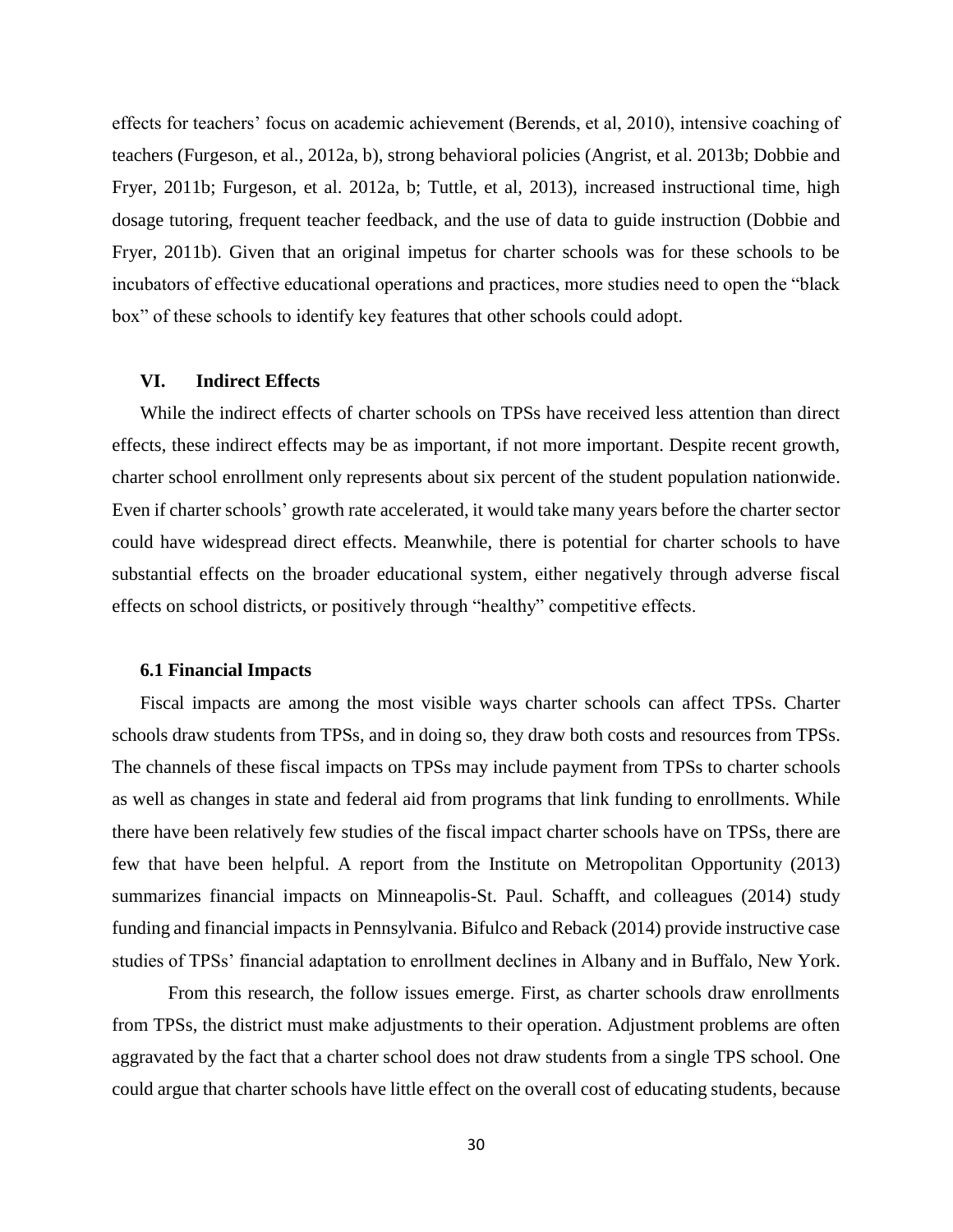as students move from TPSs to charter schools both the revenue and the costs move with them. However, this perspective does not take into account the difficulties of adjusting costs at an individual school. If an individual TPS only loses two to three students per grade, then the school is unlikely to make any adjustments in staffing as the school has not lost enough students to layoff individual teachers. Eventually, with enough students lost across many TPSs, the district may reorganize student school assignments to address excess capacity, which may mean closing one or more schools and teacher layoffs. Second, charter schools create uncertainty. For example, if a charter school closes on short notice, the TPS district must absorb those students. District administrators find themselves grappling with these fiscal impacts while, at the same time, attempting to maintain or increase quality to avoid the loss of more students. This dynamic may increase the urgency with which TPSs reallocate resources to improve performance. However, Arsen and Ni (2012), in examining Michigan school district budgets, found little evidence that school districts shift resources to achievement-oriented activities in response to charter schools. This finding is consistent with a California school district survey inquiring about the responses of school districts to charter schools (Zimmer et al., 2003; Zimmer and Buddin, 2009). If this is true more generally, then the only avenue for charter schools to have a systemic effect is by forcing staff within TPSs and districts to work "smarter" and/or harder in educating students. Finally, charter funding formulas and levels vary considerably from location to location, and the particular circumstances for particular districts and TPSs vary considerably. Consequently, the burden charter schools impose on TPSs vary across locations.

#### **6.2 Challenges in Estimating Competitive Impacts on Effectiveness of TPSs**

Estimating the impact of competition from charter schools on TPS's educational effectiveness is difficult for two reasons, one of which is conceptual and the other methodological.<sup>5</sup> The conceptual challenge has two parts. First, it is difficult to establish good proxies for competitive pressure. While the vast majority of research has used geographic proximity to charter schools as a proxy for whether a TPS feels competitive pressure, it may be more complicated. Competitive

l

<sup>&</sup>lt;sup>5</sup> We should also note that if charter schools do indeed create competitive effects, these indirect effects could be the threat to the estimates of the direct effect we discussed in the previous section. More specifically, if charter schools are creating competitive effects for TPSs, then the TPSs would no longer serve as a good counterfactual. The performance of TPS students would be inflated by the fact that the achievement of students improved as a result of TPS competing with charter schools.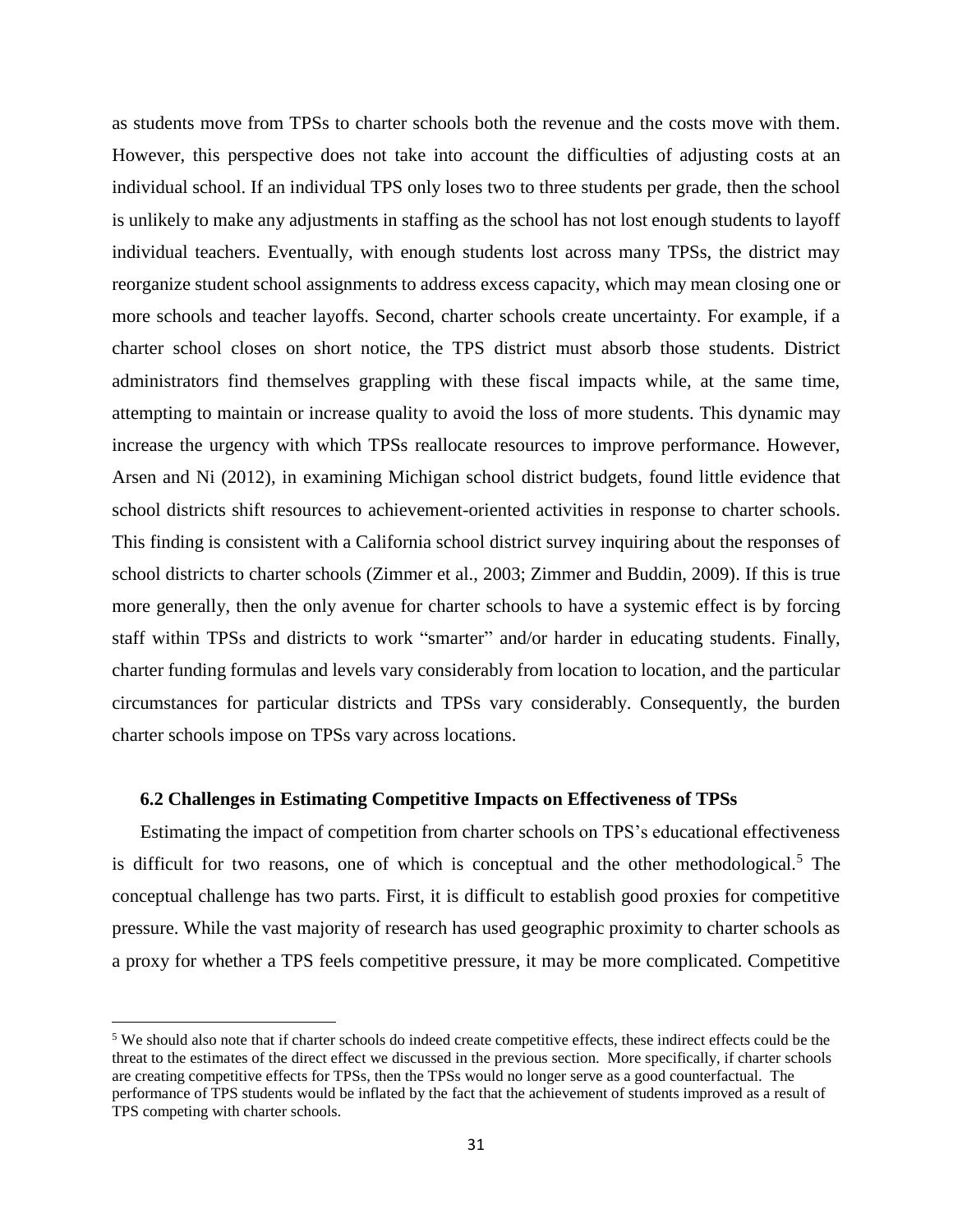pressure may only occur when charter schools gain a significant portion of the "market share" of students. Or, it could only occur if there is the sense that charter schools are outperforming a TPS, which hurts the reputation of a TPS. Or, the individual charter school may need to take a significant share of student from an individual TPS. Or, it could be a combination of all of the above.

The second conceptual challenge is associated with the complexity of providing education in general, as education is provided through multiple layers, including teachers within classrooms who are managed by principals, who are in turn provided resources and instructional/curriculum guidelines by the district. While actors in any single layer may feel competitive pressure, it might not ultimately affect the performance of students if the other layers are not equally motivated to improve. Alternatively, it might only matter that particular layers feel competitive pressures. For instance, a perceived competitive threat by teachers may be the only thing that matters because they are at the front lines of providing education. Or, it could be that the key to improving schoolwide performance is to motivate the principal. On the other hand, it might not matter whether principals or teachers feel competitive pressure if many of the curriculum, instructional, and staffing decisions are made at the district level. In addition, each of these actors within these layers may perceive competitive threats differently, and each may have a different ability to react.

Adding to the complexity of drawing conclusions across studies is the real possibility that charter schools have different competitive effects in different types of environments. For instance, a growing trend among districts nationwide is to offer intra-district choice through open enrollment, whereby families can choose among all schools within the district, or through magnet schools. Other districts use a more traditional enrollment assignment based on geographic residency. Charter schools may have very different competitive effects in these environments. For districts with preexisting school choice, an already competitive market may diminish the competitive pressure created by charter schools. In contrast, the introduction of charter schools in a noncompetitive market with no choice program could be more impactful. In addition, some districts may have growing enrollments and existing schools may be overcrowded. Here, charter schools could serve as a "release valve" for these districts. Other districts may have declining enrollments and the loss of additional students to charter schools could exert real fiscal pressure on existing schools. These observations suggest that developing theoretical models could help to guide empirical research on competitive effects.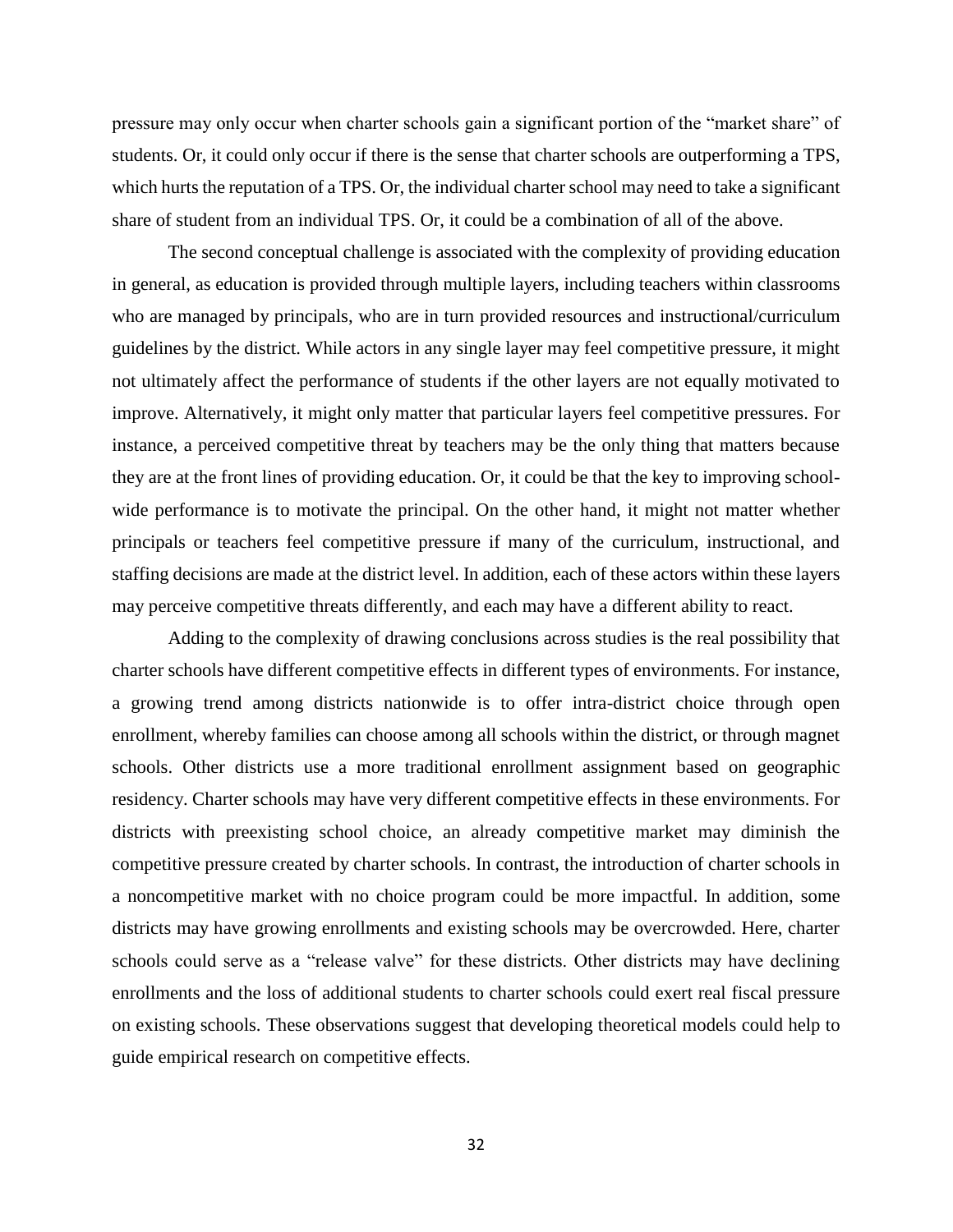The challenges we described so far do not include the methodological challenges, which are significant. If researchers examine whether the performance of TPSs changes when charter schools are introduced nearby, they may not know whether any change in performance is a result of a change in student population or an actual change in performance. For instance, a charter school could be introduced into a neighborhood and begin attracting students away from a nearby TPS. If the students choosing a charter school are disproportionally low-performing, then the average test scores for students within TPS may improve, not because the quality of education of the TPS is improving, but because the school has less low-performing students. In addition, there may be observable and unobservable characteristics of students and individual TPSs that should be accounted for when examining competitive effects. Furthermore, charter schools do not locate at random. They may locate in neighborhoods for a variety of reasons, including operators' perception of how well they can compete with TPSs based on both observable and unobservable characteristics of TPSs.

Researchers can address some of these methodological challenges by using student-level longitudinal data. Longitudinal data can help control for a changing student population within a TPS by tracking students moving in and out of a school. Furthermore, longitudinal data can help control for both observable and unobservable differences in students and schools by using a combination of student-and school-fixed effects, known as "spell effects," which compare the performance of the same students in the same school over time. However, many researchers have not had access to these types of data and have used school-level data instead. In our review, we focus primarily on studies that have used longitudinal data. Nevertheless, there is some question of whether longitudinal data fully addresses all of the methodological challenges, especially the non-random location of charter schools. Therefore, it is our view that the analysis on the question of competitive effects is not as strong as that on some of the other questions.

#### **6.3 Summary of Indirect Achievement Effects**

Table 9 summarizes findings for studies of competitive effects. Most of these studies use geographic distance as a proxy for competition, but not all. For example, Cremata and Raymond (2014) introduce measures for charter school quality to attenuate their analysis, and others have also employed the share of TPS transfers to charter schools as a measure (Zimmer and Buddin 2009; Winters 2012). Overall, findings have been somewhat mixed—while Bettinger (2005) and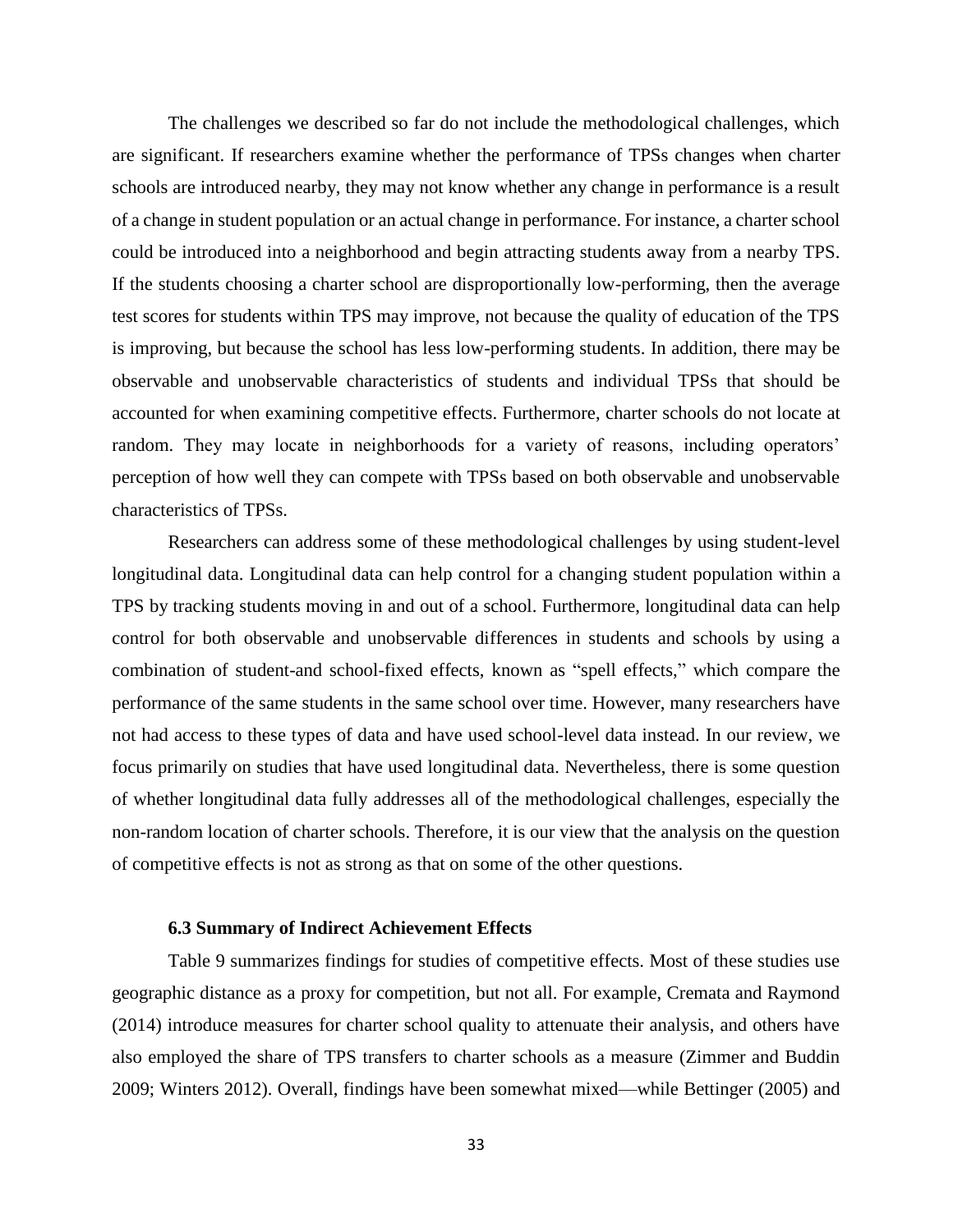Zimmer and Buddin (2009) found no evidence of competitive effects, other studies listed had mixed or positive results across model specifications. Nissar (2012) also notes that there are heterogenous competitive effects across student subpopulations; in his study of Milwaukee schools, he finds that positive competitive effects were amplified for African-American students and students who were low-achieving.

While this research has almost exclusively been framed as examining competitive effects, it also informs the debate of whether or not charter schools are having an adverse effect on TPSs. Many critics of charter schools argue that charter schools have adverse effects on TPSs because they are drawing the best students from the TPS system (which reduces positive peer influences within TPSs) and/or siphon off money. On this score, almost uniformly, the research suggests that charter school do not have any adverse effects on TPSs. Only Imberman (2011) when using an IV approach found negative effects.

Finally, in a different twist on the debate surround competitive effects, three papers have recently emerged that not only look at the impact of charter schools on enrollment patterns in TPSs, but also in private schools. Toma et al. (2006) and Chakrabarti and Roy (2010) exclusively focused on Michigan, while Buddin (2012) conducted a national evaluation. While this research has not been completely consistent, two (Toma et al., 2006; Buddin, 2012) of the three studies did find evidence that that private schools disproportionally lose students to charter schools relative to TPSs. This may imply that charter schools exert stronger competitive effects on private schools than TPSs as private schools are so financially sensitive to losing students and their tuition dollars.

| <b>Study</b>               | Location             | <b>Research Design</b>                                                                                                                              | <b>Average Direct Effects</b>                                                                             |
|----------------------------|----------------------|-----------------------------------------------------------------------------------------------------------------------------------------------------|-----------------------------------------------------------------------------------------------------------|
| Hoxby (2003)               | Michigan,<br>Arizona | Difference-in-differences.                                                                                                                          | Author found competitive effects<br>present in test scores.                                               |
| <b>Bettinger</b><br>(2005) | Michigan             | Difference-in-differences and<br>instrumental variable models;<br>used number of charter schools in<br>5-mile radius to approximate<br>competition. | Author found no evidence of<br>$\bullet$<br>competitive effects on test scores of<br>nearby TPS students. |

**Table 9 Summary of Competitive Effects**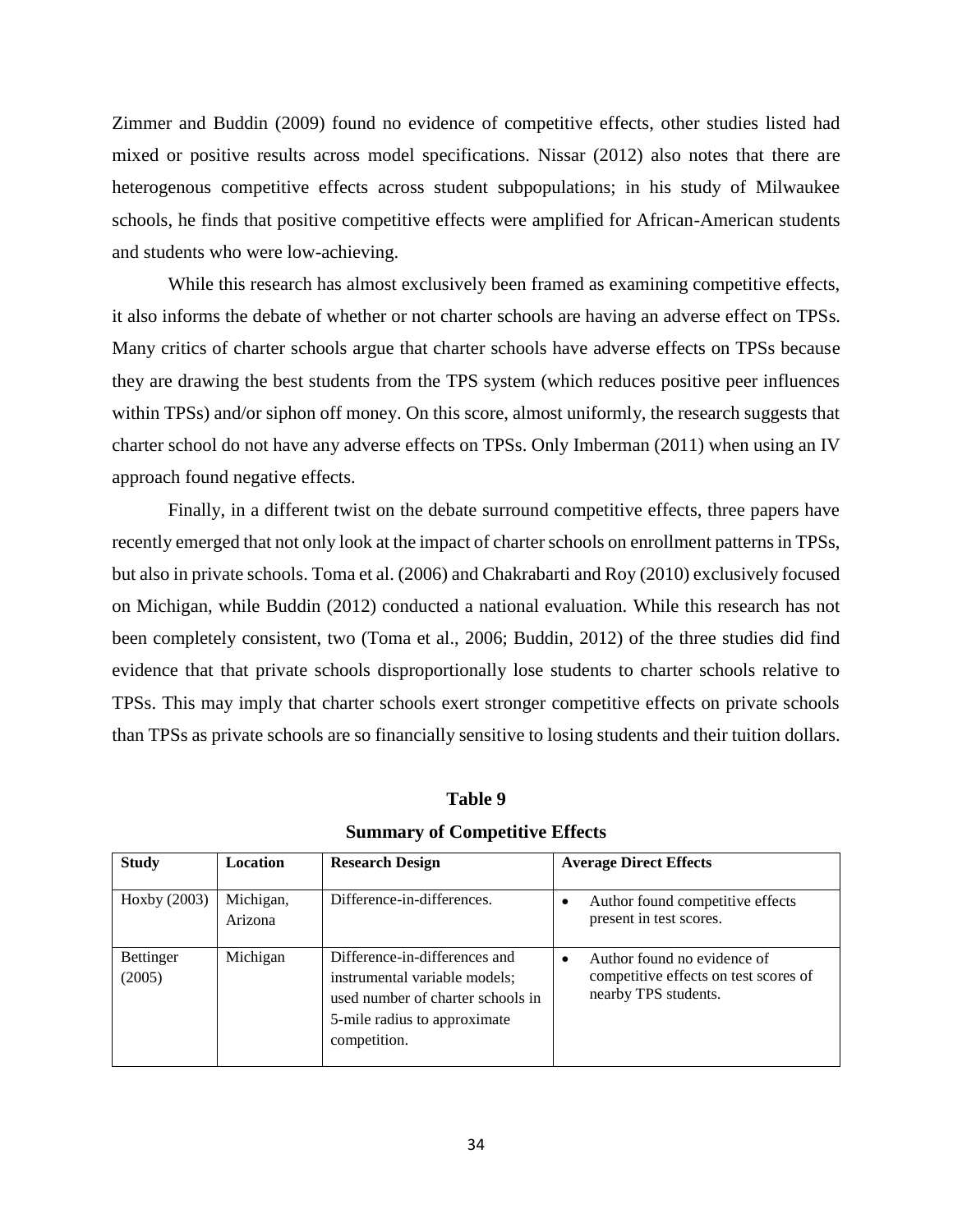| Sass (2006)                           | Florida                                                                         | Fixed-effects regression; used a<br>geographic radius of 2.5 miles to<br>approximate competition.<br>Student-level data.                                                       |                        | Analysis found a slight positive<br>competitive effect on math scores, but<br>not reading scores.                                                                                                                                                       |
|---------------------------------------|---------------------------------------------------------------------------------|--------------------------------------------------------------------------------------------------------------------------------------------------------------------------------|------------------------|---------------------------------------------------------------------------------------------------------------------------------------------------------------------------------------------------------------------------------------------------------|
| Imberman<br>(2007)                    | Anonymous<br>School<br>District                                                 | Instrumental variable regression,<br>fixed effects regression. Student-<br>level data.                                                                                         | $\bullet$<br>$\bullet$ | Mixed results across specifications,<br>with positive effects on test scores in<br>value-added fixed-effects models and<br>negative effects in the IV models.<br>Found competition to have a positive<br>impact on school discipline in some<br>models. |
| Booker et al<br>(2008)                | Texas                                                                           | Fixed-effects regression; used a<br>geographic radius of 5 miles as a<br>competition proxy. Student-level<br>data.                                                             | $\bullet$              | Authors found charter competition<br>had a positive effect on student math<br>and reading test scores.                                                                                                                                                  |
| Zimmer and<br><b>Buddin</b><br>(2009) | California                                                                      | Fixed-effects regression, survey;<br>used both geographic distance<br>and number of student transfers to<br>charter schools as a proxy for<br>competition. Student-level data. | $\bullet$<br>$\bullet$ | TPS principals did not report feeling<br>competitive pressures in a survey.<br>Found no evidence of competitive<br>effects on TPS student test<br>performance.                                                                                          |
| Zimmer et al<br>(2009)                | Chicago,<br>Denver,<br>Milwaukee,<br>San Diego,<br>Philadelphia,<br>Ohio, Texas | Fixed-effects regression; used<br>geographic distance to<br>approximate competition.<br>Student-level data.                                                                    | $\bullet$              | Small competitive effects detected for<br>Texas test scores, but not other<br>locations.                                                                                                                                                                |
| Winters<br>(2012)                     | New York<br>City                                                                | Fixed-effects regression; used exit<br>share of TPS to approximate<br>competition. Student-level data.                                                                         | $\bullet$              | Found some evidence of slight effects<br>on TPS test scores, but not in all<br>models.                                                                                                                                                                  |
| <b>Nissar</b> (2012)                  | Milwaukee                                                                       | Fixed-effects regression. Student-<br>level data.                                                                                                                              | $\bullet$<br>$\bullet$ | Charter schools that are not district-<br>sponsored have positive effects on test<br>scores for nearby TPSs.<br>Competitive effects were<br>heterogeneous for student subgroups,<br>such as African-American students or<br>low-achieving students.     |
| Cremata and<br>Raymond<br>(2014)      | Washington,<br>DC                                                               | Difference-in-differences, fixed<br>effects regressions; used several<br>measures of competition,<br>focusing on attrition and charter<br>quality. Student-level data.         | $\bullet$              | Found that competition (particularly<br>with higher quality) had positive<br>effects on reading, with mixed results<br>for math test scores.                                                                                                            |
| Cordes<br>(2018)                      | New York<br>City                                                                | Difference-in-differences, fixed-<br>effects regression; used                                                                                                                  | $\bullet$              | Found that charter competition<br>increased TPS performance in ELA<br>and math.<br>Co-location amplified these effects.                                                                                                                                 |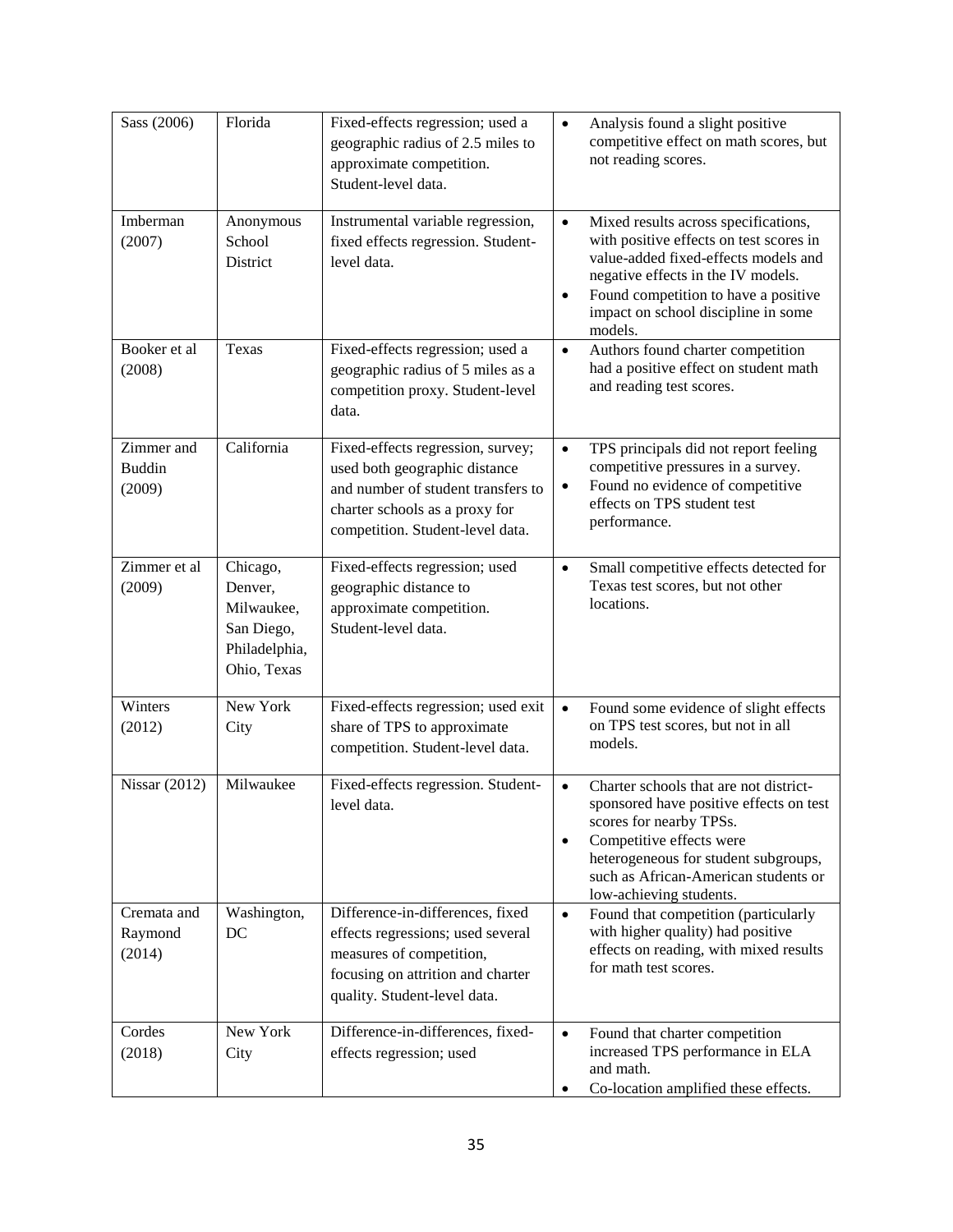| geographic distance to proxy<br>competition. Student-level data. |  |
|------------------------------------------------------------------|--|
|                                                                  |  |

#### VII. **Summary and Conclusions**

When charter schools first entered the landscape, the debate was contentious, with both advocates and critics using strong rhetoric. Advocates often sold charter schools as a silver bullet solution for not only the students who attend these schools, but the broader TPS system as well. Similarly, critics painted charter schools as an apocalyptic threat to public schools. To inform this debate, research has evolved over time, with much of the first generation (through about 2005) of research studies focusing on the effect charter schools have on test scores almost exclusively using non-experimental designs. The second generation of studies more frequently used experimental designs and broadened the scope of outcomes beyond test scores. Furthermore, the second generation of studies has also included studies seeking to explain the variance in performance. In this survey of the research, we summarize the findings across both generations of studies, but we put a greater emphasis on the second generation than prior literature reviews. This includes an examination of indirect effects, examination of explanation of charter effectiveness, and the recent use of charter schools as a mechanism of turning around low-performing schools.

In general, the first generation of studies found mixed results for the effectiveness of charter schools with much of the research finding very little difference in performance for charter students relative to TPSs. In contrast, the second generation, which has more often used experimental designs, has been more positive. Because most of the positive effects have been from lottery-based studies with limited inferences (i.e., to oversubscribed schools), it is not clear whether the overall performance of the charter school sector has improved. Researchers, when they have examined whether charter school sector has improved over time using a consistent non-experimental approach with a broader set of schools, have generally found some improvement in the charter sector (Chingos and West, 2015; Baude, et al., 2019; Ladd, et al., 2017), but these gains have not been profound and do not approach the level of impacts shown in the lottery-based studies. This raises the question of whether or not the general differences between the generation of studies can be explained by differences in approaches and whether we should trust the results from nonlottery-based studies. When researchers have used both observational or lottery-based strategies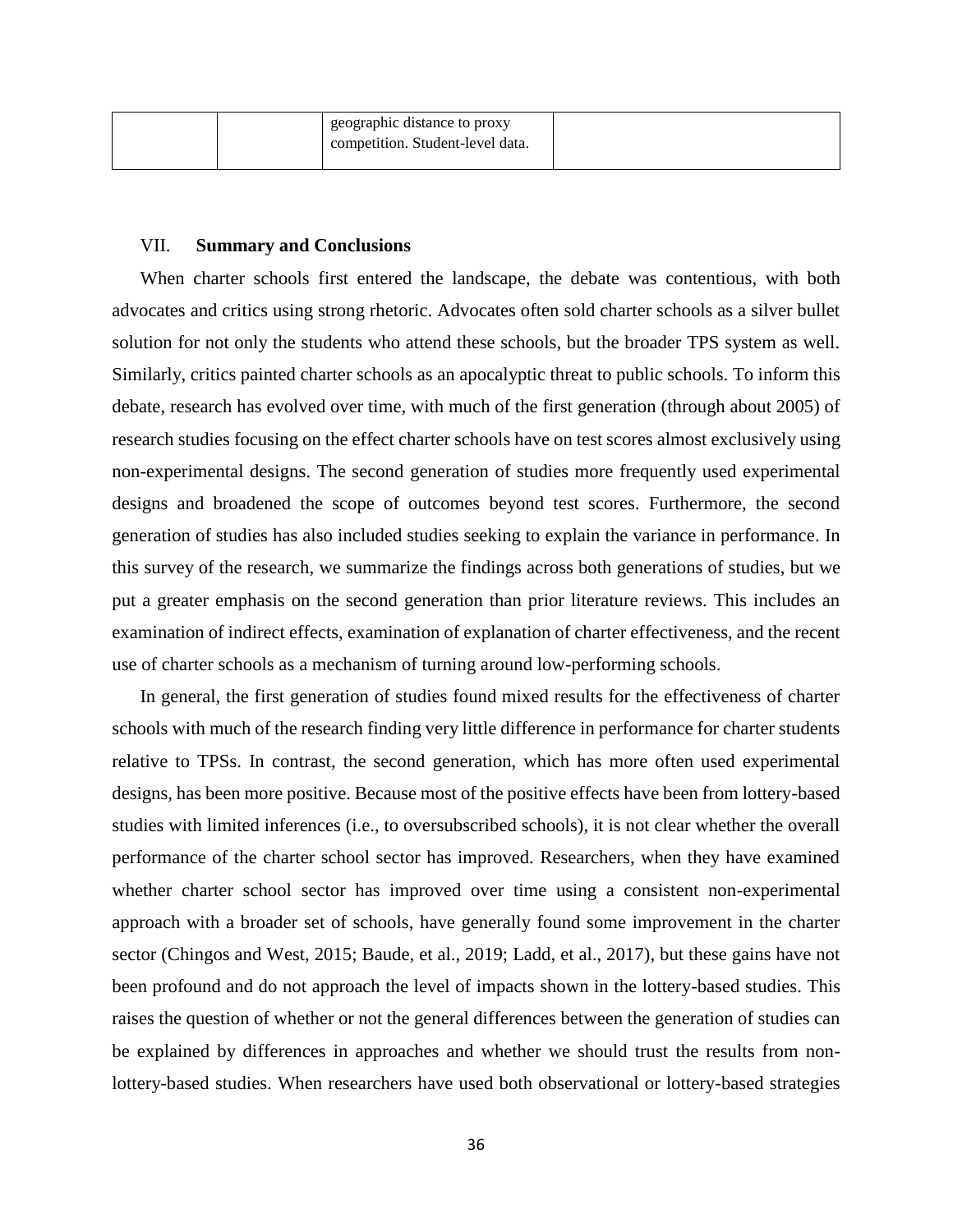in the same location with the same schools, they have generally found similar results (Abdulkadiroğlu, et al, 2011; Fortson et al., 2012; Tuttle et al., 2013). This suggest that the nonexperimental studies have merit and we argue that caution is warranted for claiming broad charter school success from these lottery-based studies as there is some evidence that the less positive observational studies provide valid results and raises the question of the generalizability of the lottery studies. Overall, our conclusion is that while charter schools have had some success, it has not been consistent, which might be predictable given the variation of policies across states and the general variance of practices across charter schools.

But that is not where the story ends as the second generation of studies have also moved beyond test score outcomes and examined the effects of charter enrollment on health behaviors, educational attainment, and labor outcomes. In these cases, charter schools have generally had positive effects on these noncognitive outcomes. However, additional studies examining a broad set of outcomes is needed, as not all studies of alternative outcomes have been positive. Therefore, it is premature to draw strong conclusions on these outcomes.

In addition, the second generation of studies have been more informative on the indirect effects of charter schools. These studies have almost uniformly found no or small positive effects. However, it should be noted that this research has not been able to fully deal with either the conceptual issues (e.g., developing good proxies for competition, who needs to feel the pressure to motivate action) nor methodological issues and therefore, have less definitive conclusions. In addition, while this research has been cast as a means to examine whether charter schools create competitive effects or not, it actually has implications for whether charter schools create negative system effects for TPS—a point rarely made in the empirical analyses. From this lens, only one study at this point has shown negative effects (Imberman, 2011).

Finally, the second generation of studies have examined issues of student access and racial segregation. For racial segregation, the research has generally examined whether students moving to charter schools are moving to schools with a higher concentration of their own race. While this research has been mixed for Hispanics and white students, it has provided fairly consistent evidence for African American students. More specifically, the research suggests that African American students are moving to charter schools with a greater share of African American students than the TPSs they left. However, this same research has also shown that these differences have generally been small, with the exception of research from North Carolina (Bifulco and Ladd,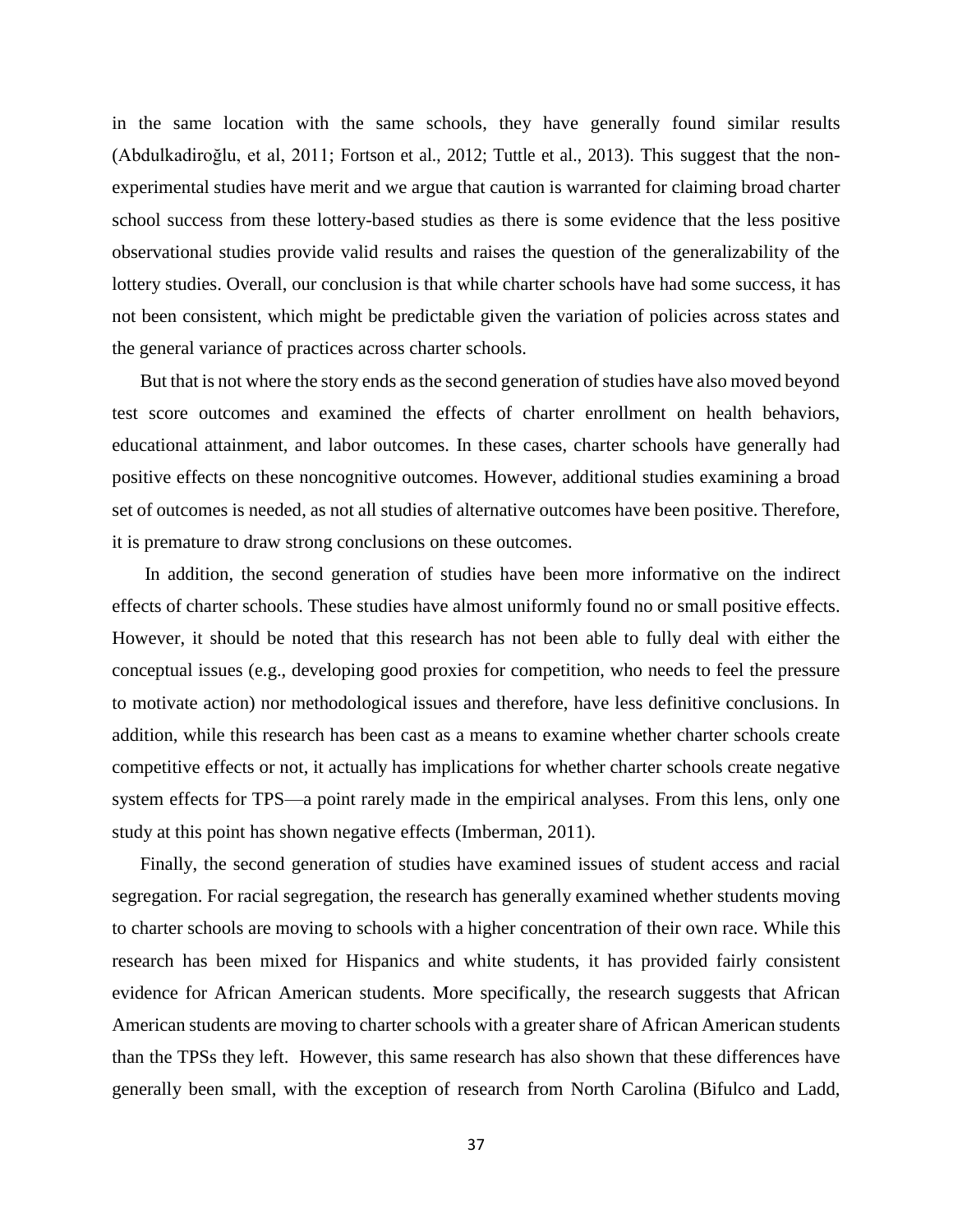2007). Furthermore, research examining the moves of students into or out of charter schools have generally shown little evidence consistent with the claims of cream skimming high-performing students or pushing out low-performing students by charter schools.

Overall, our view is that charter schools are having a positive effect for some students for some outcomes in some locations. However, because charter schools were initially sold as a silver bullet solution, charter schools will probably never live up to the pre-reform hype and therefore, never be seen as a success from this standard.<sup>6</sup> Similarly, because critics argued against charter schools in apocalyptic terms, charter schools will probably never live up to pre-reform disasters critics portrayed. In sum, the research results have not lived up to the hopes nor the fears of the advocates nor critics.

Going forward, because charter schools have been recently employed as a means of improving chronically low-performing schools through turnaround polices, there needs to be more research in a broader set of locations on the effectiveness of charter schools as a turnaround policy. Currently, there are only a handful of studies largely concentrated in New Orleans and Tennessee. Additional, while there is a growing literature examining alternative outcomes, including longterm outcomes, there needs to be additional research examining a broad set of outcomes before a consensus can be drawn. Finally, while researchers have made initial attempts to understand the variation in charter school effectiveness, they have generally used easily attainable information such as charter school type (e.g., CMO, no excuse, conversion, startup, online) and basic charter school features (e.g., longer school day or longer school year) to draw their conclusions. Going forward, researchers needs to do the difficult work of collecting more nuanced information about schools in terms of instructional practices, curriculum, school environment, etc., before we can draw strong conclusion about promising practices.

#### **References**

 $\overline{\phantom{a}}$ 

Abdulkadiroğlu, A., Angrist, J. D., Dynarski, S. M., Kane, T. J., & Pathak, P. A. (2011). Accountability and flexibility in public schools: Evidence from Boston's charters and pilots. *The Quarterly Journal of Economics, 126*(2), 699-748.

<sup>&</sup>lt;sup>6</sup> Rick Hess (2010) made a similar point for the broader school choice movement.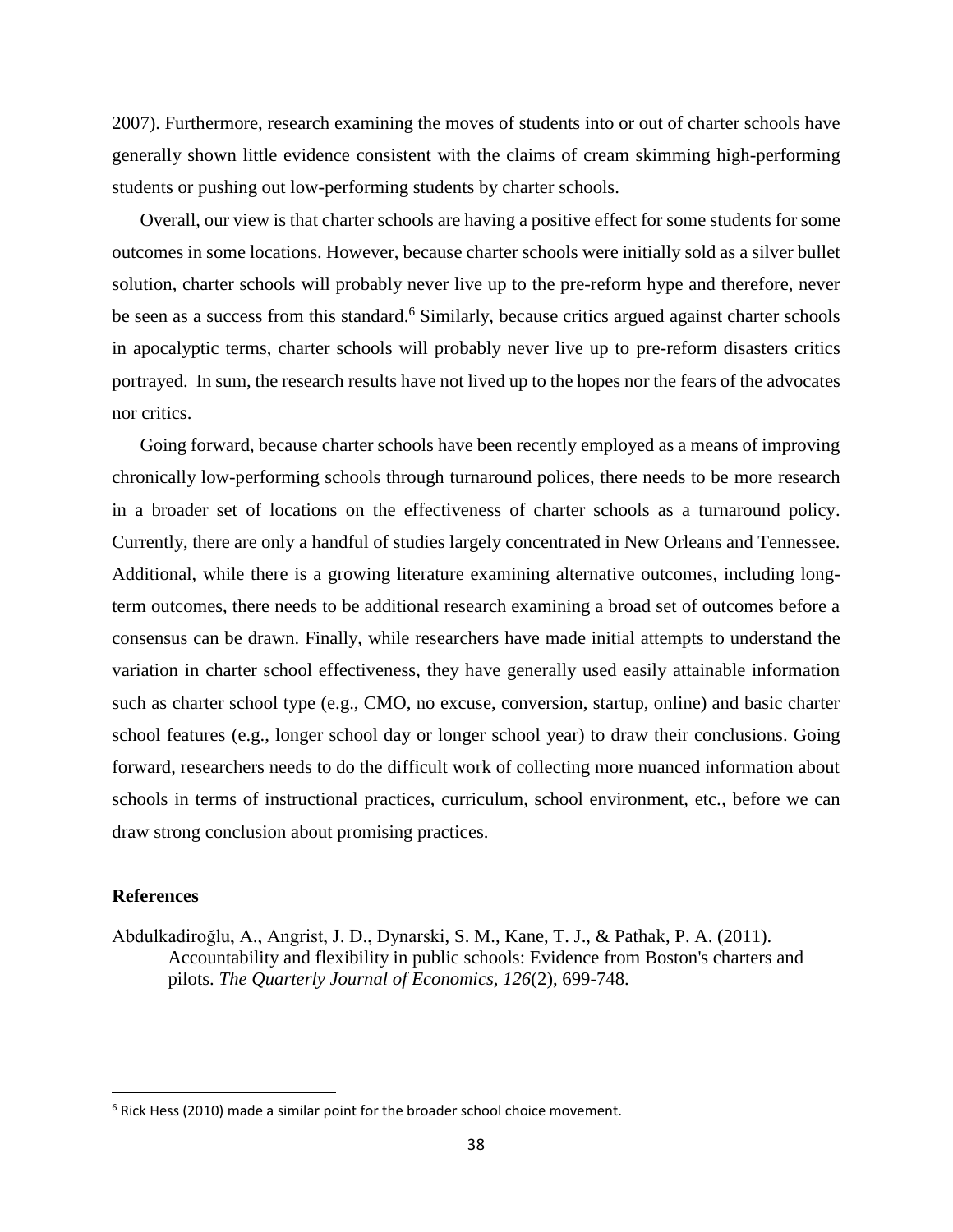- Abdulkadiroğlu, A., Angrist, J., Hull, P., & Pathak, P. (2016). Charters without Lotteries: Testing Takeovers in New Orleans and Boston. *The American Economic Review, 106*(7), 1878-1920. Retrieved from http://www.jstor.org/stable/43861115
- AFT (American Federation of Teachers) (F.H. Nelson, B. Rosenberg., N. Van Meter). (2004). *Charter School Achievement on the 2003 National Assessment of Education Progress.*  Washington, D.C.: American Federation of Teachers.
- Angrist, J. D., Cohodes, S. R., Dynarski, S. M., Pathak, P. A., & Walters, C. D. (2013a). *Charter schools and the road to college readiness: The effects on college preparation, attendance and choice.* Boston: Boston Foundation and New Schools Venture Fund.
- Angrist, Joshua D., Parag A. Pathak, and Christopher R. Walters. (2013b). "Explaining Charter School Effectiveness." American Economic Journal: Applied Economics 5
- Angrist, J. Imbens, G., & Rubin, D. (1996). "Identification of Causal Effects Using Instrumental Variables," Journal of the American Statistical Association, 91(23), 222-455.
- Ahn, J., & McEachin, A. (2017). "Student Enrollment Patterns and Achievement in Ohio's Online Charter Schools." Education Research: 46(1), 44-57.
- Arsen, D. & Ni, Y**.** (2012). The effects of charter school competition on school district resource allocation. *Educational Administration Quarterly.* 48(*1*), 3-38. Published, 09/2012.
- Ballou, D., Teasley, B., & Zeidner, T. (2007). Charter Schools in Idaho, in M.Berends, M.G. Springer, & H.J. Walberg, eds., Charter school outcomes (pp. 221-241). New York: L. Erlbaum Associates.
- Batdorff, M., Maloney, L., May, J., Speakman, S., Wolf, P., Cheng, A., (2014). Charter School Funding: Inequity Increases. School Choice Demonstration Project. Available at: <http://www.uaedreform.org/wp-content/uploads/charter-funding-inequity-expands.pdf>
- Baude, P. L., Casey, M., Hanushek, E. A., Phelan, G. R., & Rivkin, S. G. (2019). The Evolution of Charter School Quality. *Economica*.
- Berends, M. (2015). "Sociology and School Choice: What We Know After Two Decades of Charter Schools." Annual Review Sociology. 41:159–80
- Berends, M., Goldring,E., Stein, M., & Cravens, X. (2010) "Instructional Conditions in Charter Schools and Students' Mathematics Achievement Gains," American Journal of Education 116, no. 3: 303-335.
- Bettinger, E. P. (2005). The effect of charter schools on charter students and public schools. Economics of Education Review, 24(2), 133-147.
- Betts JR, Tang YE. (2018). *A meta-analysis of the literature on the effect of charter schools on student achievement*. San Diego Education Research Alliance at UC San Diego, Discussion Paper 2018-1.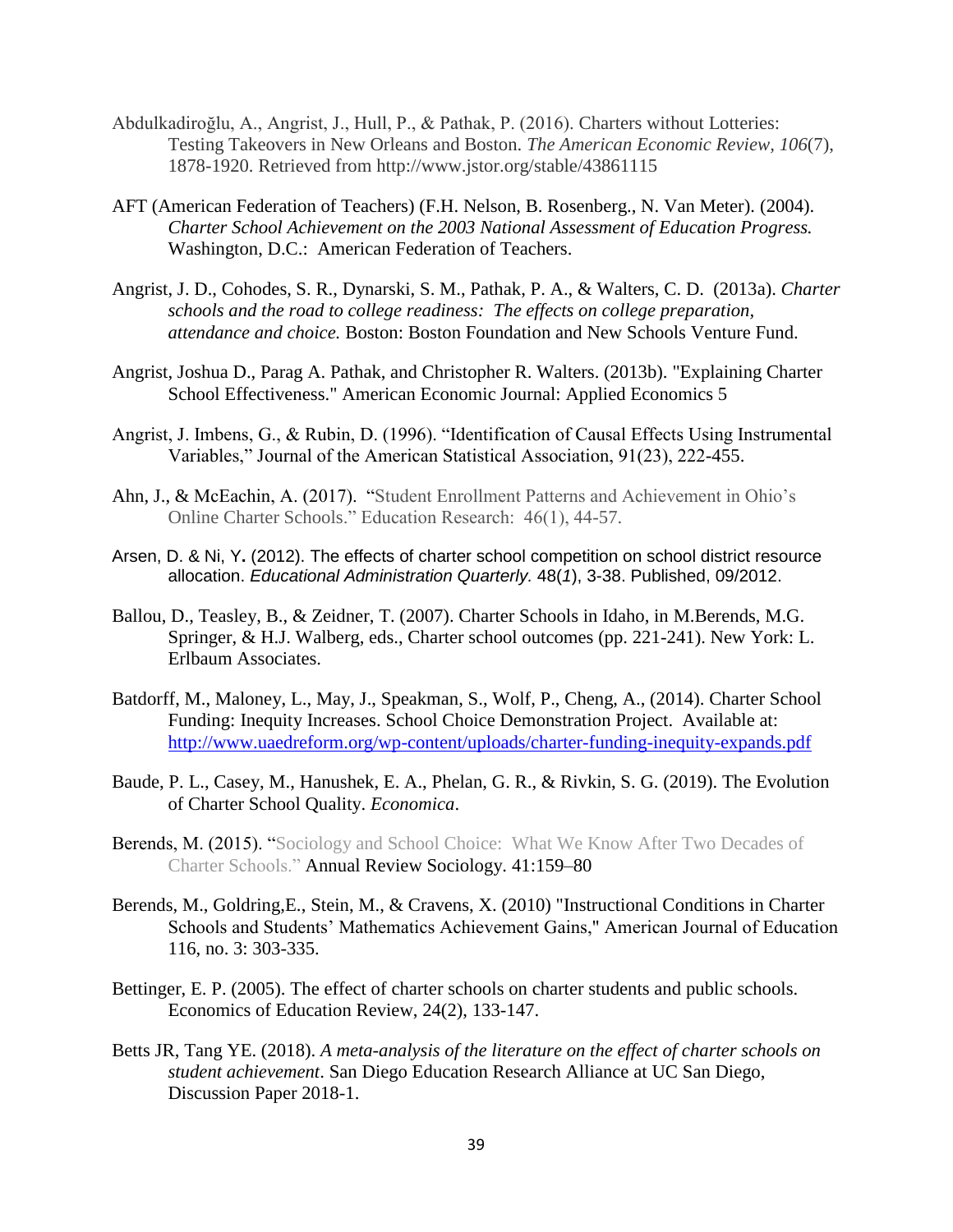- Bifulco, Robert & Bulkley, Katrina. (2015) "Charter Schools." In Ladd, H.F. and Peg Goertz (Eds.) *Handbook of Research in Education Finance and Policy,* Vol. 2*.* Lawrence Erlbaum Association
- Bifulco, R. & Reback, R. (2014) "Fiscal Impacts of Charter Schools: Lessons for New York", Education Finance and Policy 9(1).
- Bifulco, R., & Ladd, H. F. (2006). The impact of charter schools on student achievement: Evidence from North Carolina. *Journal of Education Finance and Policy*, *1*(1), 50–90.
- Bifulco, R., & Ladd, H.F. (2007). School Choice, Racial Segregation, and Test-Score Gaps: Evidence from North Carolina's Charter School Program, *Journal of Policy Analysis and Management*, 26(1), 31-56.
- Booker, K., Gill, B., Sass, T., & Zimmer, R. (2011) "The Effects of Charter High Schools on Educational Attainment." *Journal of Labor Economics*, Vol. 29(2) pp. 377-415,
- Booker, T. K., Gilpatric, S. M., Gronberg, T. J., & Jansen, D. W. (2007). The impact of charter school student attendance on student performance. *Journal of Public Economics*, *91*(5– 6), 849–876.
- Booker, T. K., Gilpatric, S. M., Gronberg, T. J., & Jansen, D. W. (2008). "The effect of charter schools on traditional public school students in Texas: Are children who stay behind left behind?" Journal of Urban Economics, Vol. 64(1): 123-145.
- Booker, K., Zimmer, R., & Buddin, R. (2005). The effect of charter schools on school peer composition. RAND Working Paper: WR-306-EDU. Retrieved January 3, 2013, from [http://www.ncspe.org/publications\\_files/RAND\\_WR306.pdf](http://www.ncspe.org/publications_files/RAND_WR306.pdf)
- Buddin, R. & Zimmer, R. (2005). "Student Achievement in Charter Schools: A Complex Picture," *Journal of Policy Analysis and Management* 24: (2), 351–371.
- Buddin, R., 2012. The Impact of Charter Schools on Public and Private School Enrollments Cato Institute Policy Analysis No. 707. Available at SSRN: http://ssrn.com/abstract<sup>1</sup>/42226597.
- Butler, J.S., Carr, D., Toma, E.F, & Zimmer, R. (2013.) School Attributes and Distance: Tradeoffs in the School Choice Decision. *Journal of Policy Analysis and Management*. 32(4): 785-806.
- Carlson, D., Lavery, L., & Witte, J.F. (2012). Charter School Authorizers and Student Achievement. *Economics of Education Review* 31(2): 254-267.
- Carnoy, Martin, Jacobsen, Rebecca., Mishel, Lawrence, & Rothstein, Richard. (2005). *The Charter School Dust Up*. Economic Policy Institute: New York, NY.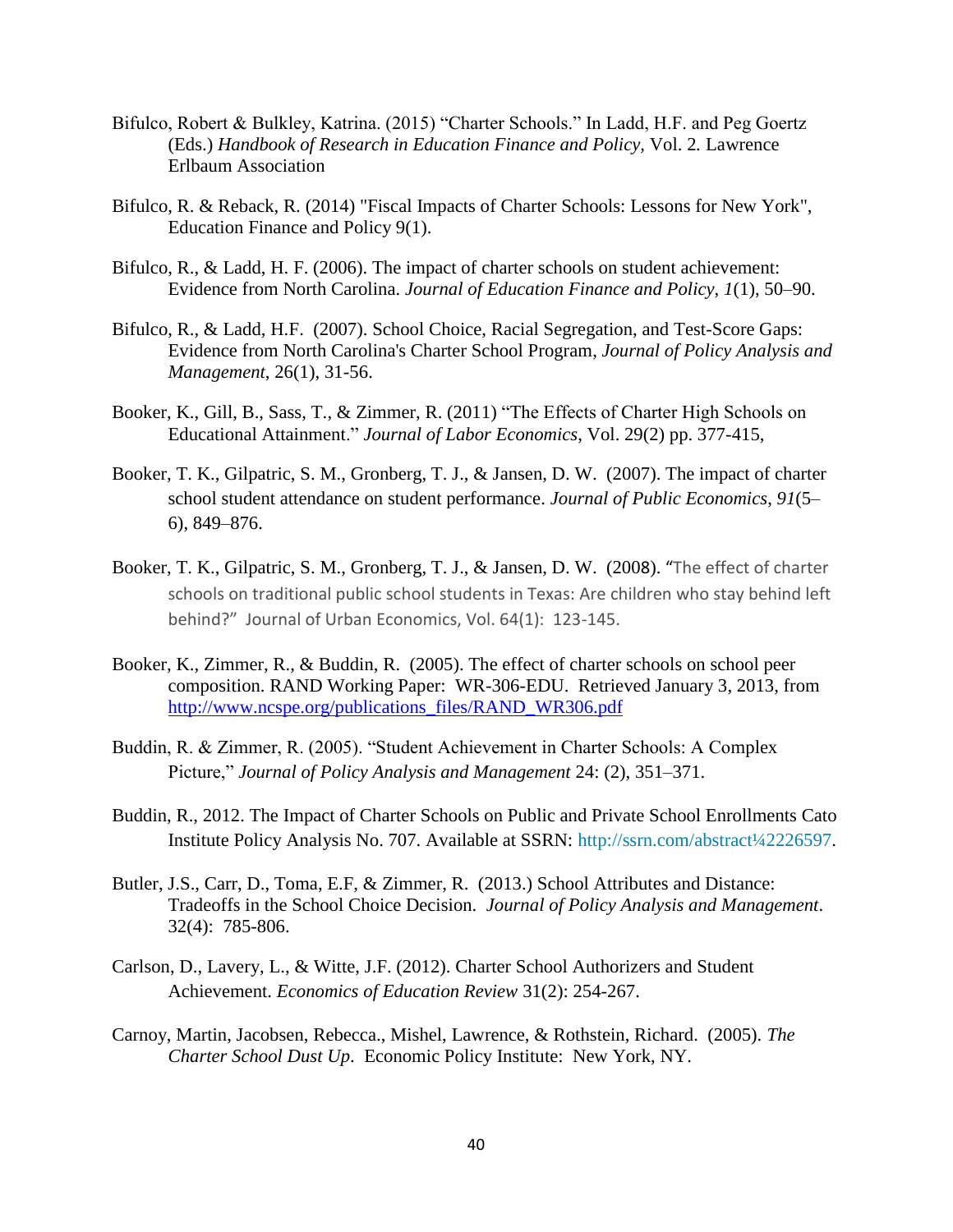- Cambell, Neil, Quirk, Abby. (2019). "Student Mobility, Backfill, and Charter Schools." Center for American Progress. Available at: [https://www.americanprogress.org/issues/education-k-](https://www.americanprogress.org/issues/education-k-12/reports/2019/08/06/472090/student-mobility-backfill-charter-schools/)[12/reports/2019/08/06/472090/student-mobility-backfill-charter-schools/.](https://www.americanprogress.org/issues/education-k-12/reports/2019/08/06/472090/student-mobility-backfill-charter-schools/) Accessed August 25, 2019.
- Chabrier, J., Cohodes, S., & Oreopoulos, P. (2016). "What Can We Learn from Charter School Lotteries?" *Journal of Economic Perspectives*, 30 (3): 57-84.
- Chakrabarti, R. & Roy, J., (2016). ["Do charter schools crowd out private school enrollment?](https://ideas.repec.org/a/eee/juecon/v91y2016icp88-103.html)  [Evidence from Michigan,](https://ideas.repec.org/a/eee/juecon/v91y2016icp88-103.html)" *[Journal of Urban Economics](https://ideas.repec.org/s/eee/juecon.html)*, Elsevier, vol. 91(C), pages 88- 103.
- Chingos, M.M., & West, M.R. (2015). "The Uneven Performance of Arizona's Charter Schools." *Educational Evaluation and Policy Analysis,* Vol. 37(1): 120-134.
- Clark, M.A., Gleason, P.M., Tuttle, M.A., & Silverberg, M.K. (2015). "Do Charter Schools Improve Student Achievement?" *Educational Evaluation and Policy Analysis* 37(4): 419- 436
- Cobb, C. D. and G. V. Glass. (1999). "Ethnic Segregation in Arizona Charter Schools." *Education Policy Analysis Archives*, 7(1).
- Cordes, Sarah (2018). "In Pursuit of the Common Good: The Spillover Effects of Charter Schools on Public School Students in New York City, *Education Finance and Policy* 13(4): 484-512.
- CREDO (2009). National Charter School Study. [Http://credo.stanford.edu/documents/NCSS%202013%20Final%20Draft.pdf](http://credo.stanford.edu/documents/NCSS%202013%20Final%20Draft.pdf)
- CREDO (2015a). Online Charter School Study. [https://credo.stanford.edu/sites/g/files/sbiybj6481/f/online\\_charter\\_study\\_final.pdf](https://credo.stanford.edu/sites/g/files/sbiybj6481/f/online_charter_study_final.pdf)
- CREDO (2015b). Urban Charter School Study, accessed at https://urbancharters.stanford.edu/download/Urban%20Charter%20School%20Study%20 Report%20on%2041%20Regions.pdf
- CREDO. (2103a). National Charter School Study. <http://credo.stanford.edu/documents/NCSS%202013%20Final%20Draft.pdf>
- CREDO (2017). Charter Management Organizations [https://credo.stanford.edu/sites/g/files/sbiybj6481/f/cmo\\_final.pdf](https://credo.stanford.edu/sites/g/files/sbiybj6481/f/cmo_final.pdf)
- Cremata, E.J., & Raymond, M.E. (2014). "The Competitive Effects of Charter Schools: Evidence from the District of Columbia" Association for Education Finance and Policy Conference Working Paper. Available at: [https://web-](https://web-app.usc.edu/web/rossierphd/publications/14/DC%20Competitive%20Impacts%20-%20Working%20Paper.pdf)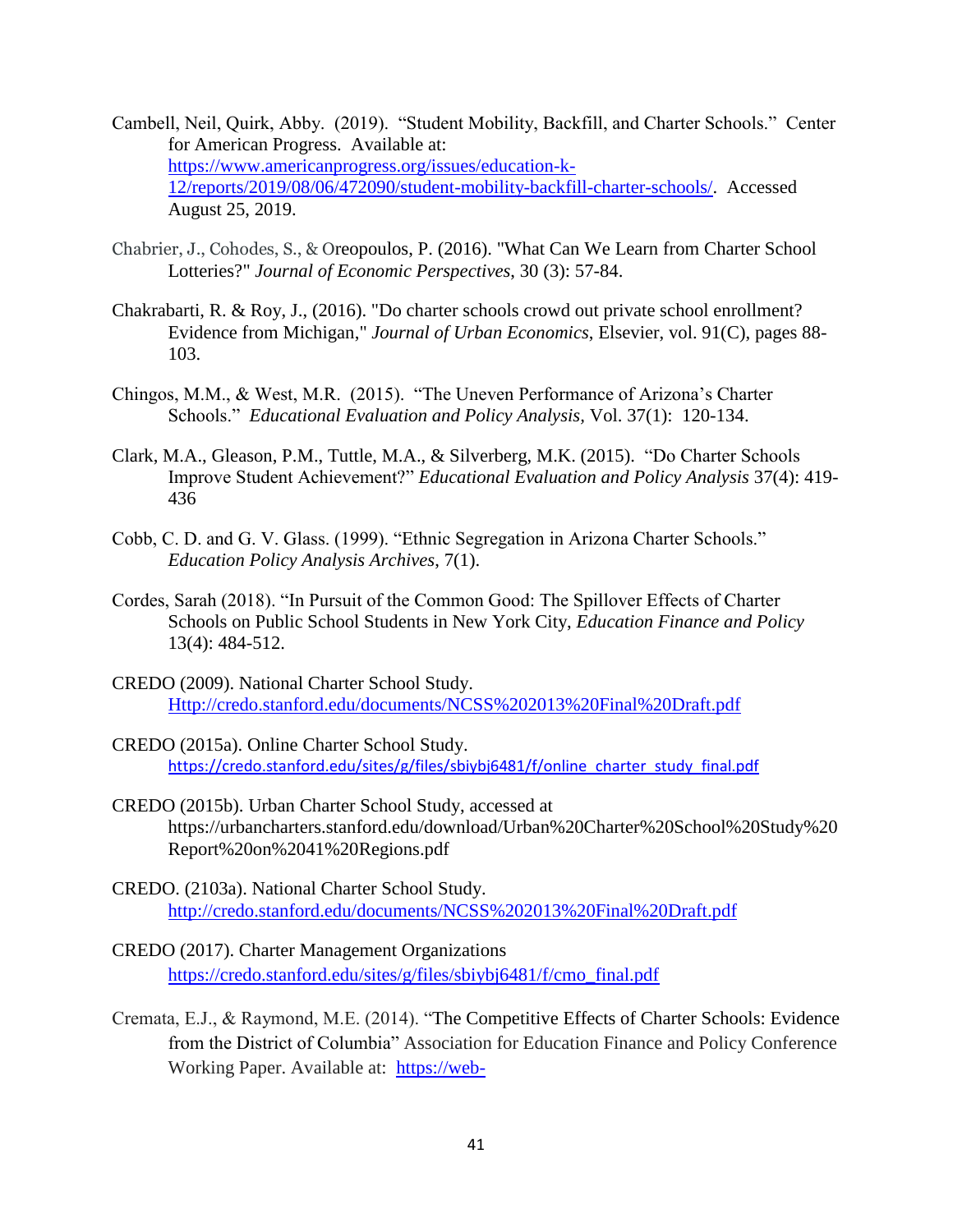[app.usc.edu/web/rossierphd/publications/14/DC%20Competitive%20Impacts%20-](https://web-app.usc.edu/web/rossierphd/publications/14/DC%20Competitive%20Impacts%20-%20Working%20Paper.pdf) [%20Working%20Paper.pdf](https://web-app.usc.edu/web/rossierphd/publications/14/DC%20Competitive%20Impacts%20-%20Working%20Paper.pdf)

- Curto, V.E., & Fryer, R.G. Jr. (2011). "Estimating the Returns to Urban Boarding Schools: Evidence from SEED." National Bureau of Economic Research (NBER) Working Paper 16746.
- David, Rebecca (2018). "National Charter School Management Overview: 2016-17 School Year," National Alliance for Public Charter Schools.
- Davis, D., & Raymond, M. (2012). Choices for studying choice: Assessing charter school effectiveness using two quasi-experimental methods. *Economics of Education Review*, 31, 225-236.
- DeAngelis, C.A., Wolf, P.J., Maloney, L.D., & May, J.F. (2018). "Charter School Funding: (More) Inequity in the City." School Choice Demonstration Project Available at: [http://www.uaedreform.org/downloads/2018/11/charter-school-funding-more-inequity](http://www.uaedreform.org/downloads/2018/11/charter-school-funding-more-inequity-in-the-city.pdf)[in-the-city.pdf](http://www.uaedreform.org/downloads/2018/11/charter-school-funding-more-inequity-in-the-city.pdf)
- Dobbie W. & Fryer, R. G. (2017). Charter schools and labor market outcomes. NBER Working Paper No. 22502. Cambridge, MA: National Bureau of Economic Research. Updated version retrieved April 23, 2018 from: https://sites.google.com/site/willdobbie/.
- Dobbie, W., & Fryer, R. G., Jr. (2013). *The medium-term impacts of high-achieving charter schools on non-test score outcomes.* Working Paper. Princeton, NJ: Princeton University.
- Dobbie, W., & Fryer, R. G., Jr. (2011a). "Getting Beneath the Veil of Effective Schools: Evidence from New York City." *American Economic Journal: Applied Economics* 2013,5(4) 28–60.
- Dobbie, W., & Fryer, R. G., Jr. (2011b). "Are High-Quality Schools Enough to Increase Achievement Among the Poor? Evidence from the Harlem Children's Zone," American Economic Journal: Applied Economics 3: 158–187.
- Dudovitz, R.N., Chung, PJ., Reber, S., Kennedy, D., Tucker, JS, Shoptaw, S., Dosanjh, KK, & Wong, MD. " Assessment of Exposure to High-Performing Schools and Risk of Adolescent Substance Use: A Natural Experiment" JAMA Pediatrics. 172(12): 1135– 1144.
- Education Commission of the States, "Charter Schools: How is the funding for a charter school determined," 2019, available at: http://ecs.force.com/mbdata/mbquestNB2C?rep=CS1716.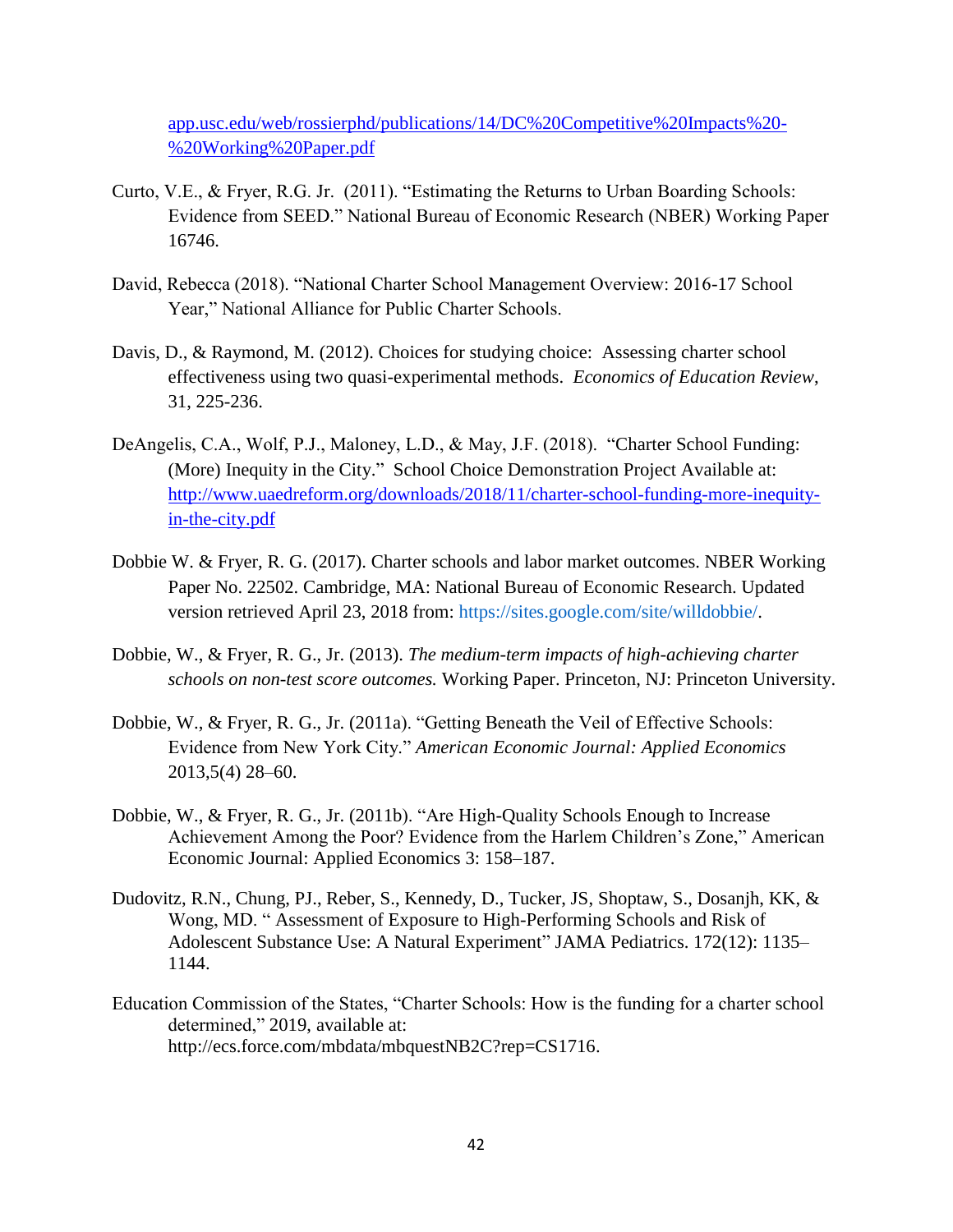- Engberg, J., Epple, D., Sieg, H., & Zimmer, R. (2014) "Evaluating Education Programs That Have Lotteried Admission and Selective Attrition," Journal of Labor Economics, Vol.  $32(1)$ .
- Epple, D., Romano, R., & Zimmer, R. (2016). "Charter Schools: A Survey of Research on their Characteristics and Effectiveness," in Handbook of Economics of Education, Vol. 5, Chapter 3, Edited by E. Hanushek, S. Machin, and L. Woessmann, Elsevier:North Holland: 139-208.
- Farrell, Caitlin, Priscilla Wohlstetter and Joanna Smith, "Charter Management Organizations: An Emerging Approach to Scaling Up What Works", Educational Policy 2012 26(4) 499– 532.
- Finn, C. E., Manno, B.V., & G. Vanourek. (2000) Charter Schools in Action: Renewing Public Education. Princeton, N.J.: Princeton University Press.
- Fitzpatrick, B., Berends, M., Ferrare, J. J., & Waddington, R. J. (2018). Virtual charter school teachers and student achievement: Increasing educational opportunity or doing harm? Paper presented at the 43rd Annual Meeting of the Association for Education Finance and Policy, Portland, OR.
- Fortson, K., Verbitsky-Savitz, N., Kopa, E., Gleason, P. (2012). Using an Experimental Evaluation of Charter Schools to Test Whether Nonexperimental Comparison Group Methods Can Replicate Experimental Impact Estimates. U.S. Department of Education, NCEE 2012-4019.
- Furgeson, J., Gill, B., Haimson, J., Killewald, A., McCullough, M., Nichols-Barrer, I., et al., 2012a. Charter-School Management Organizations: Diverse Strategies and Diverse Student Impacts. Mathematica Policy Research, Inc., Princeton, NJ. Updated Edition.
- Furgeson, J., Brian, G., Haimson, J., Killewald, A., McCullough, M., Nichols-Barrer, I., Teh, B.- R., Verbitsky-Savitz, N., 2012b. The National Study of Charter Management: Organization (CMO) Effectiveness Charter-School Management Organizations: Diverse Strategies and Diverse Student Impacts. Mathematical Policy Research, Princeton, NJ.
- Garcia, D. R., McIlroy, L., & Barber, R. T. (2008). Starting behind: A comparative analysis of the academic standing of students entering charter schools. Social Science Quarterly, 89(1), 199-216.
- Gill, Brian, Timpane, Michael, Ross, Karen, & Brewer, D. (2001). *Rhetoric versus Reality*. RAND: Santa Monica CA.
- Gill, B., Zimmer, R., Christman, J., & Blanc, S. (2007). *State Takeover, Restructuring, Private Management, and Student Achievement in Philadelphia*. RAND MG-533-RFA. Available at: [http://www.rand.org/content/dam/rand/pubs/monographs/2007/RAND\\_MG533.pdf](http://www.rand.org/content/dam/rand/pubs/monographs/2007/RAND_MG533.pdf)
- Gleason, P., Clark, M., Tuttle, C. C., & Dwoyer, E. (2010). *The evaluation of charter school impacts: Final report.* (NCEE 2010-4029). Washington, DC: U.S. Department of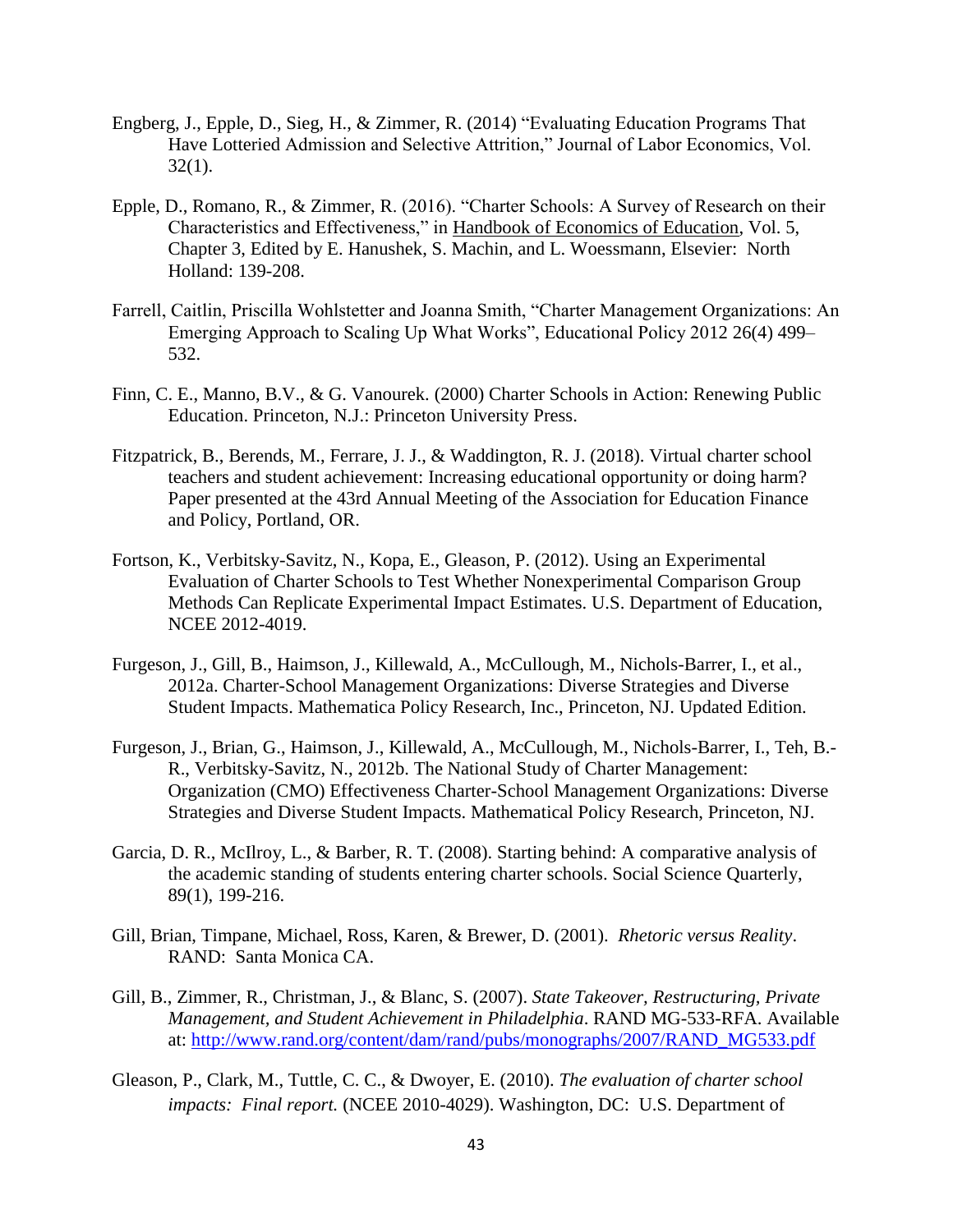Education, Institute of Education Sciences, National Center for Education Evaluation and Regional Assistance.

- Hanushek, E. A., Kain, J. F., Rivkin, S. G., & Branch, G. F. (2007). Charter school quality and parental decision making with school choice. *Journal of Public Economics, 91*(5), 823- 848.
- Harris, D., & Larsen, M.F. (2016a). "The Effects of the New Orleans Post-Katrina School Reforms on Student Academic Outcomes" Education Research Alliance. Available at: [https://educationresearchalliancenola.org/files/publications/The-Effects-of-the-New-](https://educationresearchalliancenola.org/files/publications/The-Effects-of-the-New-Orleans-Post-Katrina-School-Reforms-on-Student-Academic-Outcomes.pdf)[Orleans-Post-Katrina-School-Reforms-on-Student-Academic-Outcomes.pdf](https://educationresearchalliancenola.org/files/publications/The-Effects-of-the-New-Orleans-Post-Katrina-School-Reforms-on-Student-Academic-Outcomes.pdf)
- Harris, D., & Larsen, M.F. (2016b). "What effect did the New Orleans school reforms have on student achievement, high school graduation, and college outcomes? Education Research Alliance. Available at: [https://educationresearchalliancenola.org/files/publications/071518-Harris-Larsen-What-](https://educationresearchalliancenola.org/files/publications/071518-Harris-Larsen-What-Effect-Did-the-New-Orleans-School-Reforms-Have-on-Student-Achievement-High-School-Graduation-and-College-Outcomes.pdf)[Effect-Did-the-New-Orleans-School-Reforms-Have-on-Student-Achievement-High-](https://educationresearchalliancenola.org/files/publications/071518-Harris-Larsen-What-Effect-Did-the-New-Orleans-School-Reforms-Have-on-Student-Achievement-High-School-Graduation-and-College-Outcomes.pdf)[School-Graduation-and-College-Outcomes.pdf](https://educationresearchalliancenola.org/files/publications/071518-Harris-Larsen-What-Effect-Did-the-New-Orleans-School-Reforms-Have-on-Student-Achievement-High-School-Graduation-and-College-Outcomes.pdf)
- Hastings, J.S., Neilson, C.A., & Zimmerman, S.D. (2012). The effect of school choice on intrinsic motivation and academic outcomes (NBER Working Paper No. 18324). Retrieved from the NBER website: http://www.nber.org/papers/w18324
- Hess, R. (2010). "Does School Choice Work?" National Affairs, Vol 41. Available at: [https://www.nationalaffairs.com/publications/detail/does-school-choice](https://www.nationalaffairs.com/publications/detail/does-school-choice-work)[work](https://www.nationalaffairs.com/publications/detail/does-school-choice-work)
- Hoxby, C. (2003), School choice and school productivity (or, could school choice be a tide that lifts all boats?), in C. Hoxby (ed.), The Economics of School Choice, University of Chicago Press, Chicago.
- Hoxby, C. (2004). "A Straightforward Comparison of Charter Schools and Regular Public Schools in the United States." Available at: <https://www.wacharterschools.org/learn/studies/hoxbyallcharters.pdf>
- Hoxby, C., Kang, J., & Murarka, S. (2009). Techinical Report: *How New York City's charter schools affect achievement,* New York City Charter Schools Evaluation Project. Retrieved July 5, 2013 at: [http://users.nber.org/~schools/charterschoolseval/how\\_nyc\\_charter\\_schools\\_affect\\_achie](http://users.nber.org/~schools/charterschoolseval/how_nyc_charter_schools_affect_achievement_technical_report_2009.pdf) [vement\\_technical\\_report\\_2009.pdf](http://users.nber.org/~schools/charterschoolseval/how_nyc_charter_schools_affect_achievement_technical_report_2009.pdf)
- Hoxby, C. M., & Murarka, S. (2007). Charter schools in New York City: Who enrolls and how they affect their students' achievement. Cambridge, MA: National Bureau of Economic Research. Retrieved November 5, 2008, from [http://www.nber.org/~schools/charterschoolseval/nyc\\_charter\\_schools\\_technical\\_report\\_j](http://www.nber.org/~schools/charterschoolseval/nyc_charter_schools_technical_report_july2007.pdf) [uly2007.pdf.](http://www.nber.org/~schools/charterschoolseval/nyc_charter_schools_technical_report_july2007.pdf)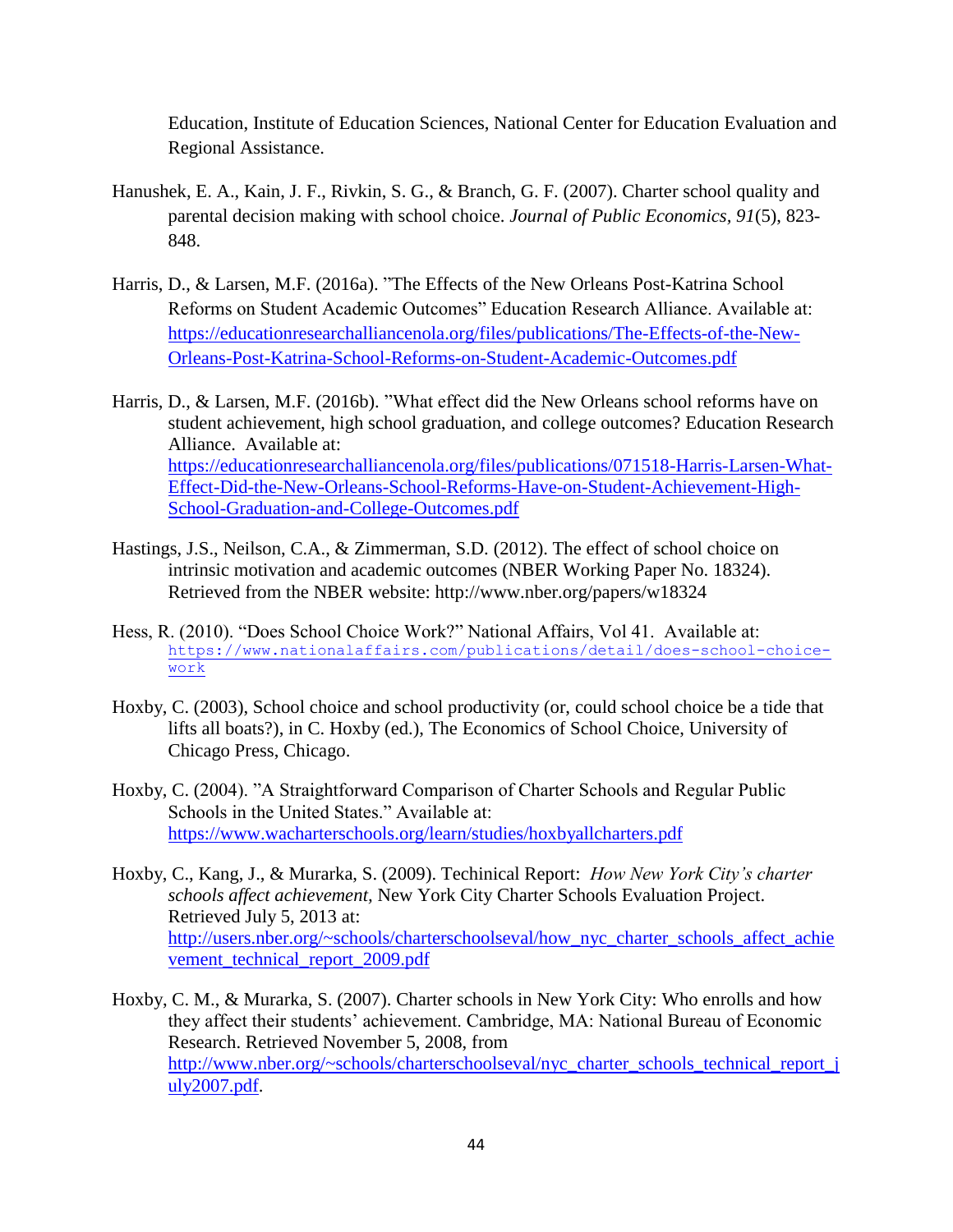- Hoxby, C. M., & Rockoff, J. E. (2004). *The impact of charter schools on student achievement*. Unpublished paper. Department of Economics, Harvard University.
- Henig, J. R. (2008). What do we know about the outcomes of KIPP schools? (EPIC/EPRU Policy Brief). Retrieved January 3, 2013: [www.greatlakescenter.org/docs/Policy\\_Briefs/Henig\\_Kipp.pdf](http://www.greatlakescenter.org/docs/Policy_Briefs/Henig_Kipp.pdf)
- Henry, G., Pham, L., Kho, A., & Zimmer, R. (2019). "Peeking into the Black Box of School Turnaround: A Formal Test of Mediators and Suppressors." Annenberg Brown University Working Paper No. 19-44 Available at: <http://edworkingpapers.com/sites/default/files/ai19-44.pdf>
- Hill, P. (2006). "Put Learning First: A Portfolio Approach to Public Schools," Washington, D.C.: Progressive Policy Institute, As of January 2, 2007: [http://www.ppionline.org/documents/Portfolio\\_Districts021006.pdf](http://www.ppionline.org/documents/Portfolio_Districts021006.pdf)
- Imberman, S. A. (2011). Achievement and behavior in charter schools: Drawing a more complete picture. *The Review of Economics and Statistics, 93*(2), 416-435.
- Imberman, S.A. (2007). "The Effect of Charter Schools on Non Charter Students: An Instrumental Variable Approach" NSCPE Working Paper, Accessed on August 1, 2014 from: [http://www.ncspe.org/publications\\_files/OP149.pdf](http://www.ncspe.org/publications_files/OP149.pdf)
- Institute for Metropolitan Opportunity (2013). "Charter Schools in the Twin Cities: 2013 Update," University of Minnesota Law School.
- Jabbar, Huriya. (2015). "'Every kid is money' market-like competition and school leader strategies in New Orleans." Educational Evaluation and Policy Analysis, 37(4): 638-659.
- Kho, A., Zimmer, R.., & McEachin, A. (2019). "A Descriptive Analysis of Cream-Skimming and Pushout in Choice versus Traditional Public Schools". University of Kentucky Working Paper.
- Kolderie, T., Creating the Capacity for Change: How and Why Governors and Legislatures Are Opening a New-Schools Sector in Public Education, Bethesda, Md.: Education Week Press, 2004.
- Kotok, Stephen, Erica Frankenberg, Kai A. Shafft, Bryan A. Mann, Edward J. Fuller. (2017). "School choice, racial segregation, and poverty concentration: Evidence from Pennsylvania charter school transfers." Educational Policy, 31(4), 415-447.
- Ladd, H. F., Clotfelter, C. T., & Holbein, J. B. (2017). The growing segmentation of the charter school sector in North Carolina. Education Finance and Policy, 12(4), 536-563.
- Ladd, S., Clotfelter, C., & Holbein, J.B. (2014) "The Evolution of the Charter School Sector in North Carolina" Paper to be presented at the Annual Meeting of the Association for Public Policy Analysis and Management, Albuquerque, New Mexico, November 2014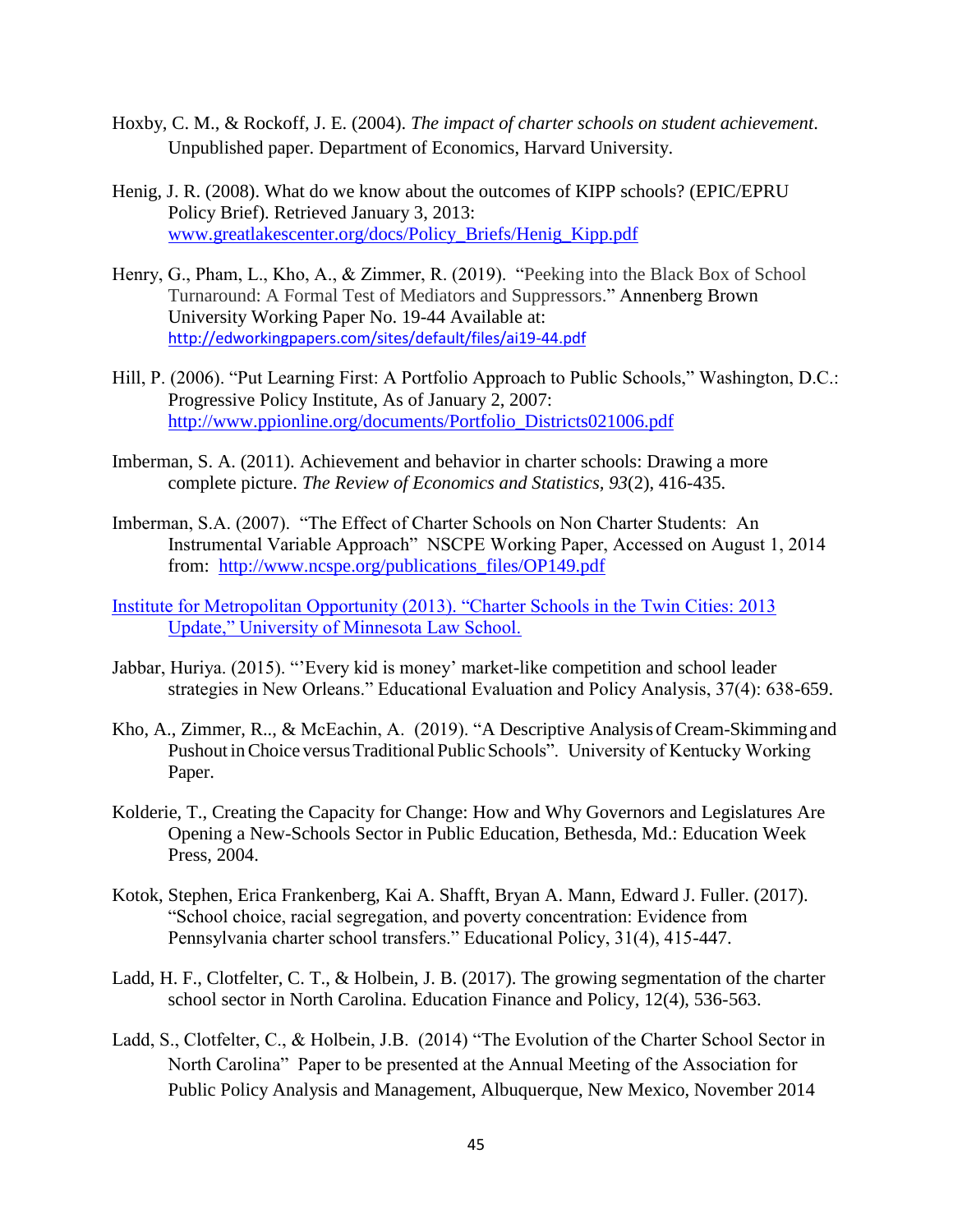- Logan, John R., Julia Burdick-Will. (2016). "School segregation, charter schools, and access to quality education." Journal of Urban Affairs, 38(3): 323-343.
- McEachin, A., Lauen, D.L., Fuller, S.C., Perera, R.M. (2019). "Social Returns to Private Choice? Effects of Charter Schools on Behavioral Outcomes, Arrests, and Civic Participation**"** [Annenberg at Brown University](https://annenberg.brown.edu/) Working Paper 19-90.
- McEachin, A. J., Welsh, R. O., & Brewer, D. J. (2016). The variation in student achievement and behavior within a portfolio management model: Early results from New Orleans. *Educational Evaluation and Policy Analysis*, *38*(4), 669–691.
- Miron, G., Urschel, J. L., Mathis, W, J., & Tornquist, E. (2010). *Schools without Diversity: Education Management Organizations, Charter Schools and the Demographic Stratification of the American School System*. Boulder and Tempe: Education and the Public Interest Center & Education Policy Research Unit. Retrieved January 6, 2013, from [http://epicpolicy.org/publication/schools-without-diversity.](http://epicpolicy.org/publication/schools-without-diversity)
- Ni, Y. & Rorrer, A. K. (2012). Twice Considered: Charter schools and student achievement in Utah. Economics of Education Review, 31(5), 835-849.
- Nichols-Barrer, I., Gill, B., Gleason, P., & Tuttle, C. (2012). *Student Selection, Attrition, and Replacement in KIPP Middle Schools,* Mathematica Policy Research, Retrieved January 3, 2013, from [http://mathematica](http://mathematica-mpr.com/publications/PDFs/education/KIPP_middle_schools_wp.pdf)[mpr.com/publications/PDFs/education/KIPP\\_middle\\_schools\\_wp.pdf](http://mathematica-mpr.com/publications/PDFs/education/KIPP_middle_schools_wp.pdf)
- Nichols-Barrer, Ira, Philip Gleason, Brian Gill, Christina Clark Tuttle. (2016). "Student selection, attrition, and replacement in KIPP middle schools." Educational Evaluation and Policy Analysis, 38(1):5-20.
- Nicotera, Anna, Maria Mendiburo, and Mark Berends. 2011. "Charter School Effects in an Urban School District: An Analysis of Student Achievement Gains in Indianapolis." In School Choice and School Improvement: Research in State, District, and Community Contexts, ed. Mark Berends, Marisa Cannata, and Ellen Goldring. Cambridge, MA: Harvard Education Press
- Nisar, H. "Heterogeneous Competitive Effects of Charter Schools in Milwaukee," Draft, Abt Associates Inc., March 2012.
- Nelson, F. H., Muir, E., & Drown, R. (2000). Venturesome capital: State charter school finance systems. Washington, DC: U.S. Department of Education.
- Pham, L., Henry, G., Kho, A., & Zimmer, R. (2019). "School Turnaround in Tennessee: Insights After Six Years." Tennessee Education Research Alliance. Available at: [https://peabody.vanderbilt.edu/TERA/files/School\\_Turnaround\\_After\\_Six\\_Years.pdf](https://peabody.vanderbilt.edu/TERA/files/School_Turnaround_After_Six_Years.pdf)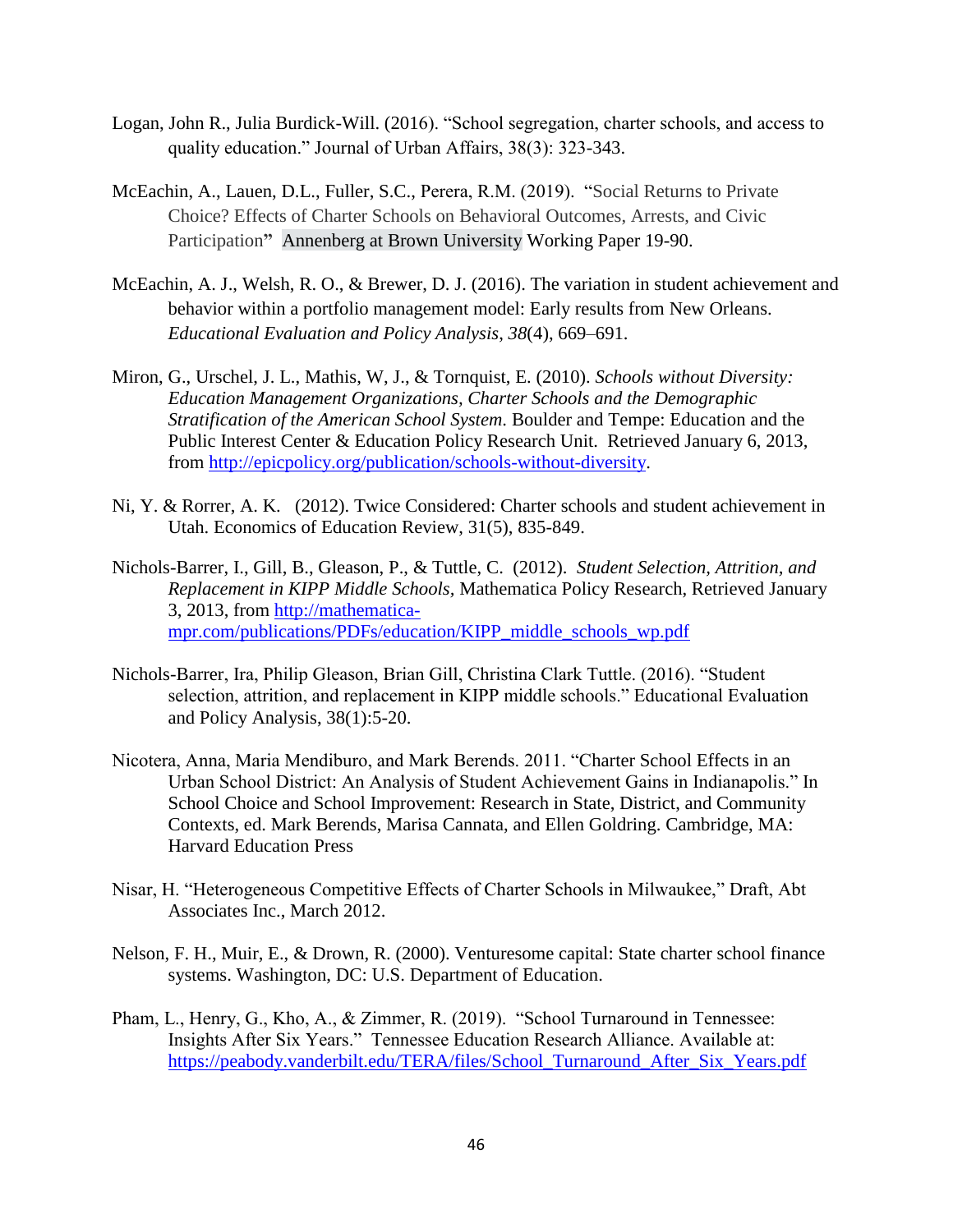- Place, K. & Gleason, P. (2019). "Do charter middle schools improve students' college outcomes?" Institute of Education Sciences. Evaluation Brief. Available at: <https://ies.ed.gov/ncee/pubs/20194005/pdf/20194005.pdf>
- Ravitch, D. (2010) The Death and Life of the Great American School System: How Testing and Choice Are Undermining Education. Basic Books: New York.
- Reardon, S.F. (2009) Review of "How New York City's Charter Schools Affect Achievement." Boulder and Tempe: Education and the Public Interest Center & Education Policy Research Unit. Retrieved August 25, 2014 from [http://epicpolicy.org/thinktank/review-](http://epicpolicy.org/thinktank/review-How-New-York-City-Charter)[How-New-York-City-Charter](http://epicpolicy.org/thinktank/review-How-New-York-City-Charter)
- Ritter, Gary W., Nathan C. Jensen, Brian Kisida, Daniel H. Bowen. (2016). "Urban school choice and integration: The effect of charter schools in Little Rock." Education and Urban Society, 48(6): 535-555.
- Sass, T. R. (2006). Charter schools and student achievement in Florida. *Education Finance and Policy*, *1*(1), 91–122.
- Sass, Tim, Ron Zimmer, Brian Gill, & Kevin Booker. (2016) "Charter High School's Effect on Educational Attainment and Earnings", *Journal of Policy Analysis and Management*, Vol 35(3), pp. 683-706
- Schafft, Kai A., Erica Frankenberg, Ed Fuller, William Hartman, Stephen Kotok, and Bryan Mann. "Assessing the Enrollment Trends and Financial Impacts of Charter Schools on Rural and Non-Rural School Districts in Pennsylvania," Penn State University, Department of Education Policy Studies, 2014.
- Setren, Elizabeth (2019), "Learning About the Education Production Function: Evidence on the Impact of Special Education and English Language Learner Services," available at https://drive.google.com/file/d/1PqvyZ5KniyUI0iX-7jN5h6bbpcL6l-E1/view.
- Spees, L.P. & Lauen, D.E. (2019). "Evaluating Charter School Achievement Growth in North Carolina: Differentiated Effects among Disadvantaged Students, Stayers, and Switchers," American Journal of Education 125, no. 3: 417-451.
- Stein, Marc L. (2015). "Public school choice and racial sorting: An examination of charter schools in Indianapolis." American Journal of Education, 121(4): 597-627.
- Tuttle, C. C., Gleason, P., & Clark, M. (2012). Using lotteries to evaluate schools of choice: Evidence from a National Study of Charter Schools. Economics of Education Review, 31, 237–253.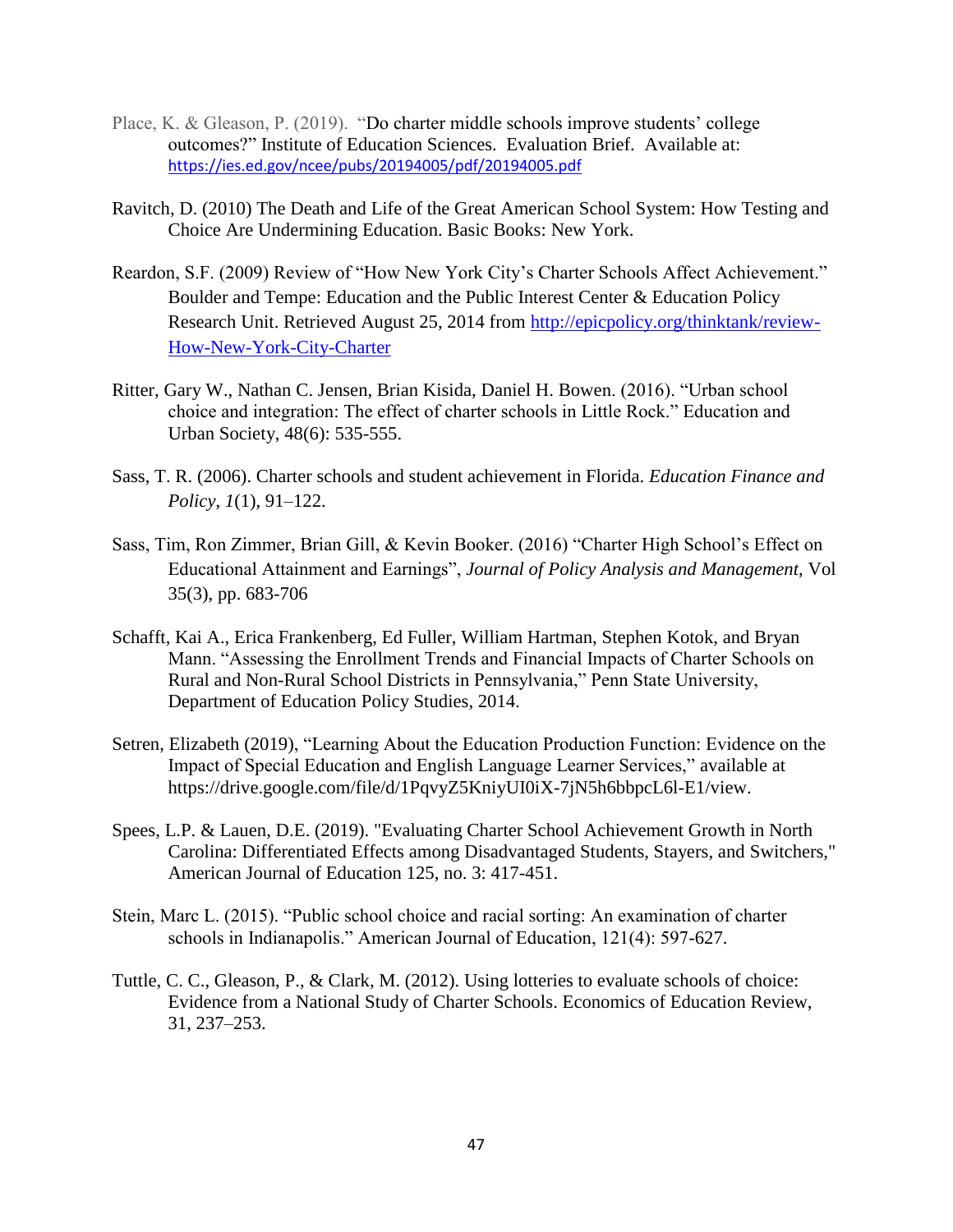- Tuttle, C. C., Gill, B., Gleason, P., Knechtel, V., Nichols-Barrer, I., & Resch, A. (2013). KIPP middle schools: Impacts on achievement and other outcomes. Washington, DC: Mathematica Policy Research.
- Toma, E., Zimmer, R., Jones, J., (2006). "Beyond achievement: enrollment consequences of charter schools in Michigan." Adv. Appl. Microecon. 14, 241–255.
- U.S. Department of Education, Institute for Educational Sciences, Office of Education Statistics, *Digest of Education Statistics, 2018,* Washington, D.C., 2018.
- U.S. Department of Education, Office of Planning, Evaluation and Policy Development, Policy and Program Studies Service, *Evaluation of the Comprehensive School Reform Program Implementation and Outcomes: Fifth-Year Report,* Washington, D.C., 2010.
- Weiher, G.R., & Tedin, K.L. (2002). Does Choice Lead to Racially Distinctive Schools? Charter Schools and Household Preferences. *Journal of Policy Analysis and Management*, 21 (1), 79-92.
- Wells, A. S., L. Artiles, S. Carnochan, C. W. Cooper, C. Grutzik, J. J. Holme, A. Lopez, J. Scott, J. Slayton, and A. Vasudeva, Beyond the Rhetoric of Charter School Reform: A Study of Ten California School Districts, Los Angeles, Calif.: UCLA Graduate School of Education & Information Studies, 1998.
- Winters, M. A. (2012). "Measuring the Competitive Effect of Charter Schools on Public School Student Achievement in an Urban Environment: Evidence from New York City." *Economics of Education Review*, 31(2), pp: 293-301.
- Winters, M. A. (2013). "Why the Gap? Special Education and New York City Charter Schools." Center on Reinventing Public Education.
- Winters, M. A. (2014). "Understanding the Charter School Special Education Gap: Evidence from Denver, Colorado." Center on Reinventing Public Education.
- Winters, Marcus A.; Dick M. Carpenter; Grant Clayton. (2017). "Does attending a charter school reduce the likelihood of being placed into special education? Evidence from Denver, Colorado." Educational Evaluation and Policy Analysis, 39(3): 448-463.
- Wong, M.D., Coller, K.M., Dudovitz, R., Kennedy, D.P., Buddin, R., ...Chung, P.J. (2014). Successful Schools and Risky Behaviors Among Low-Income Adolescents. Journal of Pediatrics. Available at: [http://pediatrics.aappublications.org/content/early/2014/07/16/peds.2013-3573.abstract.](http://pediatrics.aappublications.org/content/early/2014/07/16/peds.2013-3573.abstract)
- Zimmer, R & Buddin, R. (2007). "Getting Inside the Black Box: Examining how the Operation of Charter Schools Affect Performance." *Peabody Journal*, Vol. 82(2-3), 231-273.